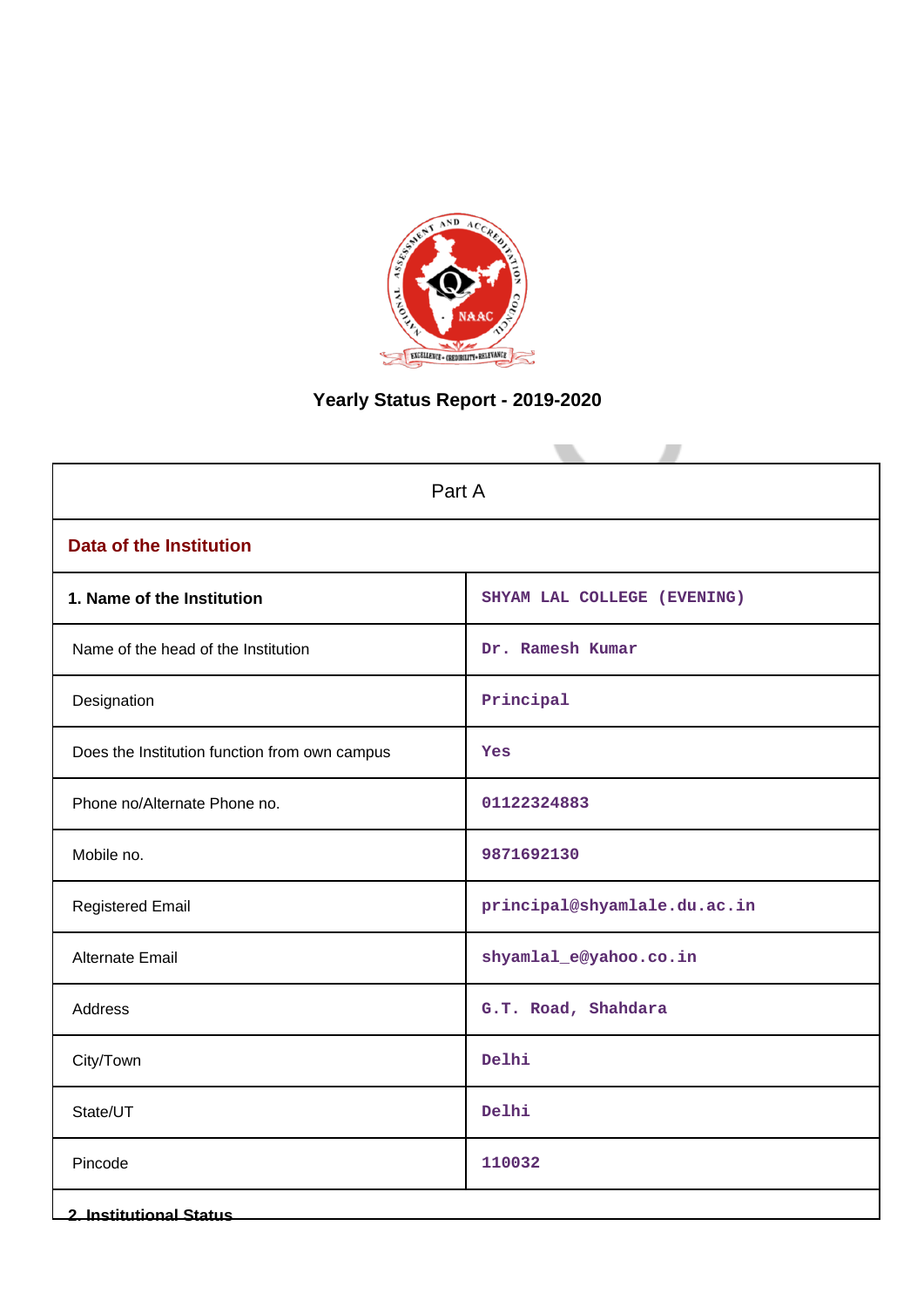| Affiliated / Constituent                       | Constituent                                                              |  |  |  |
|------------------------------------------------|--------------------------------------------------------------------------|--|--|--|
| Type of Institution                            | Co-education                                                             |  |  |  |
| Location                                       | Urban                                                                    |  |  |  |
| <b>Financial Status</b>                        | central                                                                  |  |  |  |
| Name of the IQAC co-ordinator/Director         | Dr. Kumar Prashant                                                       |  |  |  |
| Phone no/Alternate Phone no.                   | 01122324883                                                              |  |  |  |
| Mobile no.                                     | 9990815128                                                               |  |  |  |
| <b>Registered Email</b>                        | principal@shyamlale.du.ac.in                                             |  |  |  |
| <b>Alternate Email</b>                         | shyamlal_e@yahoo.co.in                                                   |  |  |  |
| 3. Website Address                             |                                                                          |  |  |  |
| Web-link of the AQAR: (Previous Academic Year) | http://shyamlale.du.ac.in/index.php/<br>2021/06/08/agar-2019-slc-eve-du/ |  |  |  |
| 4. Whether Academic Calendar prepared during   | Yes                                                                      |  |  |  |

 if yes,whether it is uploaded in the institutional website: [http://www.du.ac.in/du/uploads/COVID-19](http://www.du.ac.in/du/uploads/COVID-19/pdf/04092020_AcademicCalender.pdf)

# **5. Accrediation Details**

**the year**

| Cycle | Grade | <b>CGPA</b><br>Validity<br>Year of |              |             |             |
|-------|-------|------------------------------------|--------------|-------------|-------------|
|       |       |                                    | Accrediation | Period From | Period To   |
|       | $B+$  | 2.65                               | 2017         | 30-Oct-2017 | 29-Oct-2022 |

[/pdf/04092020\\_AcademicCalender.pdf](http://www.du.ac.in/du/uploads/COVID-19/pdf/04092020_AcademicCalender.pdf)

**6. Date of Establishment of IQAC 21-Sep-2016**

# **7. Internal Quality Assurance System**

| Quality initiatives by IQAC during the year for promoting quality culture       |                                       |    |  |  |  |  |  |
|---------------------------------------------------------------------------------|---------------------------------------|----|--|--|--|--|--|
| Item / Title of the quality initiative by<br>IQAC.                              | Number of participants/ beneficiaries |    |  |  |  |  |  |
| Seminar on 'Applications<br>of Mathematics in day to<br>day life' was organized | $09 -$ Sep $-2019$                    | 85 |  |  |  |  |  |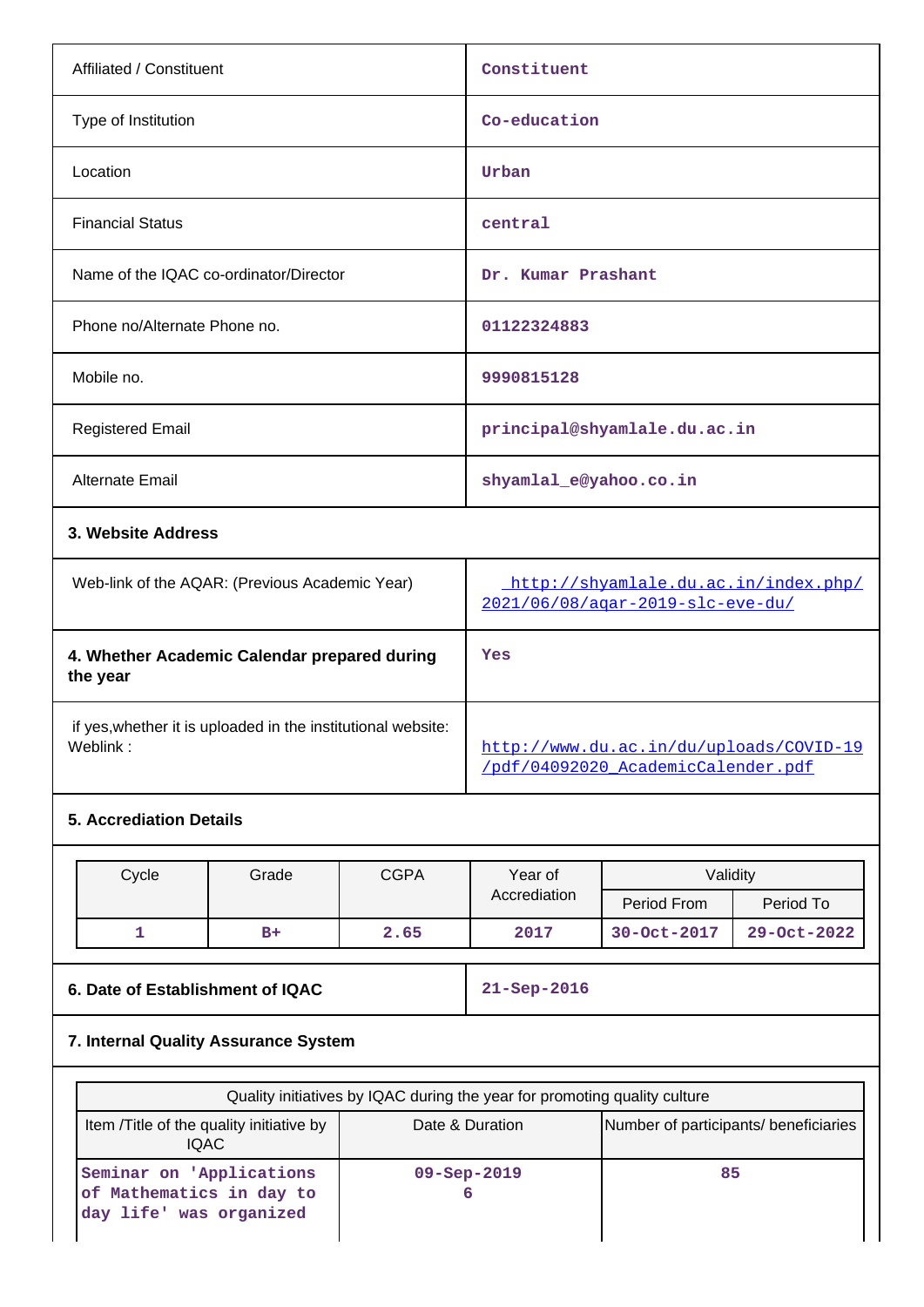| by Dept. of Mathematics,<br>$SLC(E)$ in collaboration<br>with $IQAC$ , $SLC(E)$                                                                                                 |                                   |                                |        |  |  |  |  |  |
|---------------------------------------------------------------------------------------------------------------------------------------------------------------------------------|-----------------------------------|--------------------------------|--------|--|--|--|--|--|
| Seminar on 'Contemporary<br>Developments in Internet'<br>was organized by Dept. of<br>Computer Science, SLC(E)<br>in collaboration with<br>$IQAC$ , $SLC(E)$                    | $21 - Aug - 2019$<br>6            |                                | 114    |  |  |  |  |  |
| Seminar on 'Issues in<br>History' was organized by<br>Dept. of History, SLC(E)<br>in collaboration with<br>$IQAC$ , $SLC(E)$                                                    | $31 - Aug - 2019$<br>6            |                                | 98     |  |  |  |  |  |
| Seminar on<br>'Deconstructing Narrative<br>Identities in Indian<br>English Literature' was<br>organized by Dept. of<br>English, SLC(E) in<br>collaboration with IQAC,<br>SLC(E) | $23 - Aug - 2019$<br>6            |                                | 120    |  |  |  |  |  |
| Total Quality Person<br>(TQP) Workshop                                                                                                                                          | $31 - Aug - 2019$<br>4            |                                | 65     |  |  |  |  |  |
| XXI Annual International<br>Conference on 'Achieving<br>Excellence in Higher<br>Education' was organized<br>in collaboration with<br>DSPSR (two-days)                           | $04 - Jan - 2020$<br>8            |                                | 198    |  |  |  |  |  |
| Seminar on 'Politics and<br>Environment' was<br>organized by Dept. of<br>Political Science, SLC(E)<br>in collaboration with<br>IOAC, SLC(E)                                     | $27 - Aug - 2019$<br>6            |                                | 108    |  |  |  |  |  |
| Seminar on 'Bhaktikavya<br>Ka Samajdarshan'<br>organized by Dept. of<br>Hindi, SLC(E) in<br>collaboration with IQAC,<br>SLC(E)                                                  | $28 - Aug - 2019$<br>6            |                                | 95     |  |  |  |  |  |
|                                                                                                                                                                                 | No Files Uploaded !!!             |                                |        |  |  |  |  |  |
| 8. Provide the list of funds by Central/ State Government- UGC/CSIR/DST/DBT/ICMR/TEQIP/World<br><b>Bank/CPE of UGC etc.</b>                                                     |                                   |                                |        |  |  |  |  |  |
| Institution/Departmen<br>Scheme<br>t/Faculty                                                                                                                                    | <b>Funding Agency</b>             | Year of award with<br>duration | Amount |  |  |  |  |  |
|                                                                                                                                                                                 | No Data Entered/Not Applicable!!! |                                |        |  |  |  |  |  |
|                                                                                                                                                                                 | No Files Uploaded !!!             |                                |        |  |  |  |  |  |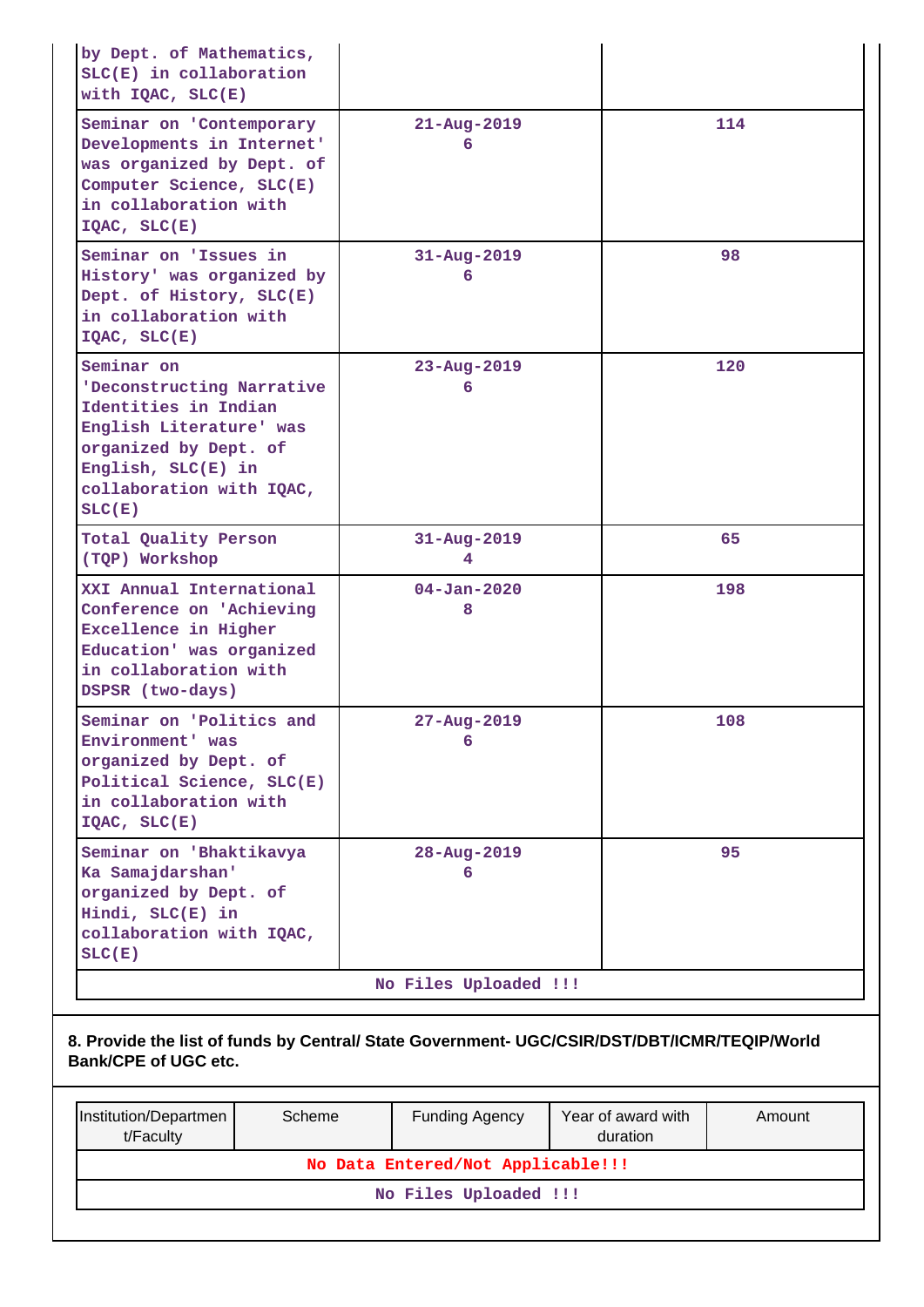| Yes                                                                                                                                                                                                                                                                                                                                                            |  |  |  |  |
|----------------------------------------------------------------------------------------------------------------------------------------------------------------------------------------------------------------------------------------------------------------------------------------------------------------------------------------------------------------|--|--|--|--|
| View File                                                                                                                                                                                                                                                                                                                                                      |  |  |  |  |
| 2                                                                                                                                                                                                                                                                                                                                                              |  |  |  |  |
| Yes                                                                                                                                                                                                                                                                                                                                                            |  |  |  |  |
| View File                                                                                                                                                                                                                                                                                                                                                      |  |  |  |  |
| <b>No</b>                                                                                                                                                                                                                                                                                                                                                      |  |  |  |  |
| 12. Significant contributions made by IQAC during the current year(maximum five bullets)                                                                                                                                                                                                                                                                       |  |  |  |  |
| Total Quality Person (TQP) Workshop for Students, Faculty members, Staff and                                                                                                                                                                                                                                                                                   |  |  |  |  |
| Platform for extra-curricular and co-curricular activities                                                                                                                                                                                                                                                                                                     |  |  |  |  |
|                                                                                                                                                                                                                                                                                                                                                                |  |  |  |  |
|                                                                                                                                                                                                                                                                                                                                                                |  |  |  |  |
| Reducing environment degradation and sensitizing stakeholders about being eco-                                                                                                                                                                                                                                                                                 |  |  |  |  |
|                                                                                                                                                                                                                                                                                                                                                                |  |  |  |  |
| 13. Plan of action chalked out by the IQAC in the beginning of the academic year towards Quality<br>Enhancement and outcome achieved by the end of the academic year                                                                                                                                                                                           |  |  |  |  |
| Achivements/Outcomes                                                                                                                                                                                                                                                                                                                                           |  |  |  |  |
| The College successfully published the<br>Volume No.6 September 2019 issue of<br>Aspirare, an International Journal of<br>Commerce & Management (Print & online<br>both) (ISSN: 2394-0484 (Print) &<br>2394-6601 (online)) which is an Annual<br>Refereed and Blind peer Reviewed<br>Journal under the leadership of<br>erstwhile Principal, Dr. Pravin Kumar, |  |  |  |  |
|                                                                                                                                                                                                                                                                                                                                                                |  |  |  |  |

**Tripathi, Ph.D. as its Managing Editor.**

 $\mathsf{I}$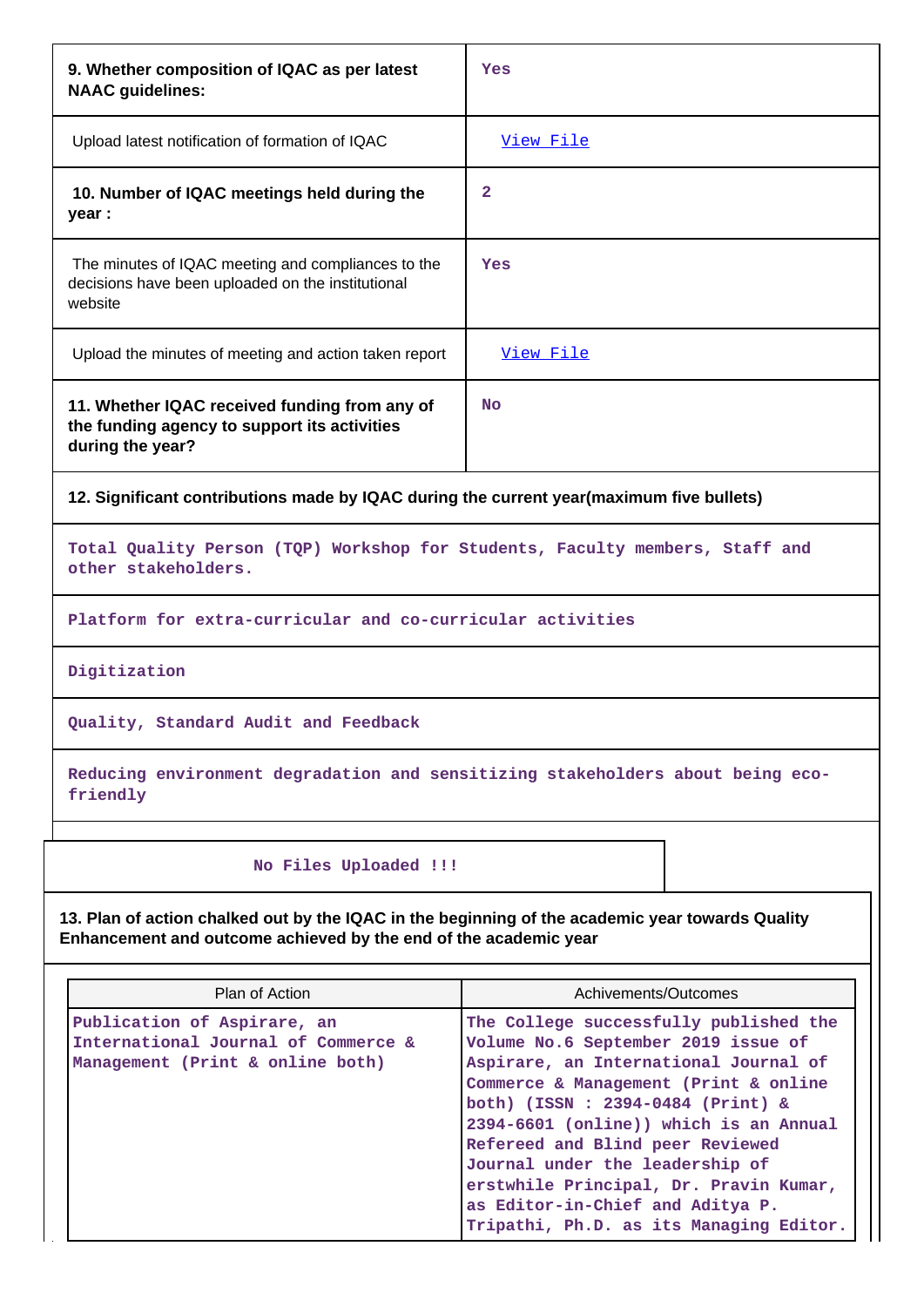| To participation in NIRF                                                                                             | Participated in NIRF                                                                                                                                                                                                                                                                                                                                                                                                                          |  |  |  |  |
|----------------------------------------------------------------------------------------------------------------------|-----------------------------------------------------------------------------------------------------------------------------------------------------------------------------------------------------------------------------------------------------------------------------------------------------------------------------------------------------------------------------------------------------------------------------------------------|--|--|--|--|
| Active participation from Stakeholders                                                                               | Principal of the College being Chairman<br>of IQAC holding interactions/meetings<br>with Students / Faculty members and<br>staff                                                                                                                                                                                                                                                                                                              |  |  |  |  |
| Platform for extra-curricular and co-<br>curricular activities                                                       | Student Knowledge sharing program on<br>emerging topics. Also participation in<br>workshops, conferences, seminars and<br>poster presentation by faculty members                                                                                                                                                                                                                                                                              |  |  |  |  |
| Inculcating Team Spirit among<br>students/faculty members and staff                                                  | Total Quality Person (TQP) Workshop<br>conducted for students, faculty members<br>and staff                                                                                                                                                                                                                                                                                                                                                   |  |  |  |  |
| To submit institutional data for AISHE                                                                               | Submitted institutional data for AISHE                                                                                                                                                                                                                                                                                                                                                                                                        |  |  |  |  |
| Publication of Aspirare, an<br>International Journal of Commerce<br>Management (Print online both)                   | The College successfully published the<br>Volume No.6 September 2019 issue of<br>Aspirare, an International Journal of<br>Commerce & Management (Print & online<br>both) (ISSN: 2394-0484 (Print) &<br>2394-6601 (online)) which is an Annual<br>Refereed and Blind peer Reviewed<br>Journal under the leadership of<br>erstwhile Principal, Dr. Pravin Kumar,<br>as Editor-in-Chief and Aditya P.<br>Tripathi, Ph.D. as its Managing Editor. |  |  |  |  |
|                                                                                                                      | No Files Uploaded !!!                                                                                                                                                                                                                                                                                                                                                                                                                         |  |  |  |  |
|                                                                                                                      |                                                                                                                                                                                                                                                                                                                                                                                                                                               |  |  |  |  |
| 14. Whether AQAR was placed before statutory<br>body?                                                                | <b>Yes</b>                                                                                                                                                                                                                                                                                                                                                                                                                                    |  |  |  |  |
| Name of Statutory Body                                                                                               | <b>Meeting Date</b>                                                                                                                                                                                                                                                                                                                                                                                                                           |  |  |  |  |
| Staff Council of the College                                                                                         | $30 - Dec - 2020$                                                                                                                                                                                                                                                                                                                                                                                                                             |  |  |  |  |
| 15. Whether NAAC/or any other accredited<br>body(s) visited IQAC or interacted with it to<br>assess the functioning? | <b>No</b>                                                                                                                                                                                                                                                                                                                                                                                                                                     |  |  |  |  |
| 16. Whether institutional data submitted to<br>AISHE:                                                                | Yes                                                                                                                                                                                                                                                                                                                                                                                                                                           |  |  |  |  |
| Year of Submission                                                                                                   | 2020                                                                                                                                                                                                                                                                                                                                                                                                                                          |  |  |  |  |
| Date of Submission                                                                                                   | $20 - \text{Mar} - 2020$                                                                                                                                                                                                                                                                                                                                                                                                                      |  |  |  |  |
| 17. Does the Institution have Management<br><b>Information System?</b>                                               | Yes                                                                                                                                                                                                                                                                                                                                                                                                                                           |  |  |  |  |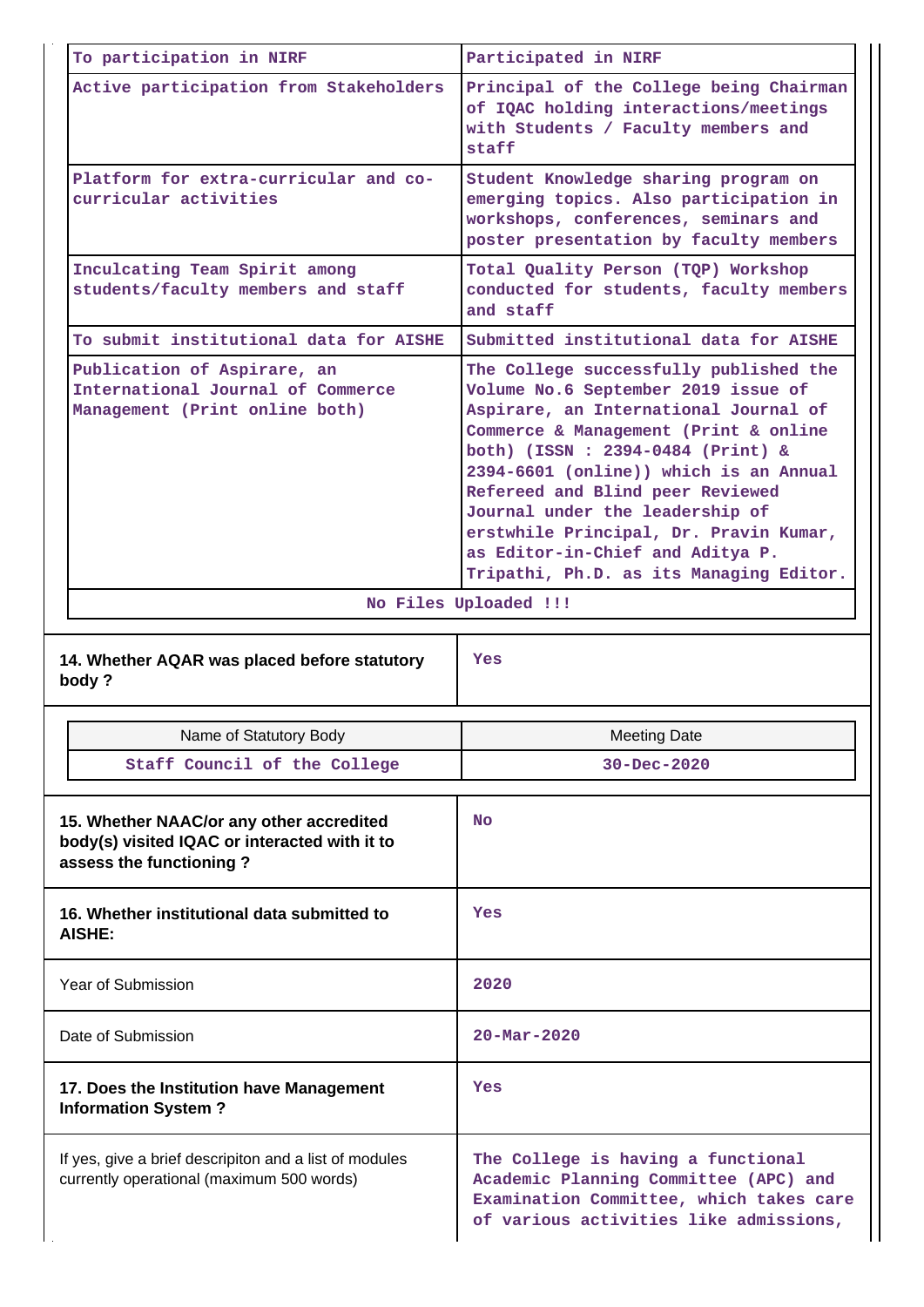**attendance and internal assessment. College Administration takes care of office management, student dealing, accounts and students grievance redressal.**

# **Part B**

#### **CRITERION I – CURRICULAR ASPECTS**

#### **1.1 – Curriculum Planning and Implementation**

 1.1.1 – Institution has the mechanism for well planned curriculum delivery and documentation. Explain in 500 words

 **Being a constituent college of University of Delhi, College follows the Academic Calendar of University of Delhi along with the guidelines for each subject issued by respective departments for planned and effective delivery of curriculum. College faculty members have significant contribution based on their seniority in the formation of guidelines by the Departments. Documentation is proper. Example of department of commerce is cited here which approves the well Planned Curriculum delivery. link :**

**http://www.commerce.du.ac.in/web/index.php?page=cbcs-guidelines**

1.1.2 – Certificate/ Diploma Courses introduced during the academic year

|                   | Certificate                                                                                                                                                              | Diploma Courses<br>Dates of<br>Introduction |                                    | Duration | Focus on employ<br>ability/entreprene<br>urship                 | Skill<br>Development |  |  |
|-------------------|--------------------------------------------------------------------------------------------------------------------------------------------------------------------------|---------------------------------------------|------------------------------------|----------|-----------------------------------------------------------------|----------------------|--|--|
|                   |                                                                                                                                                                          |                                             | No Data Entered/Not Applicable !!! |          |                                                                 |                      |  |  |
|                   | 1.2 - Academic Flexibility                                                                                                                                               |                                             |                                    |          |                                                                 |                      |  |  |
|                   | 1.2.1 – New programmes/courses introduced during the academic year                                                                                                       |                                             |                                    |          |                                                                 |                      |  |  |
|                   | Programme/Course                                                                                                                                                         | Dates of Introduction                       |                                    |          |                                                                 |                      |  |  |
|                   | No Data Entered/Not Applicable !!!                                                                                                                                       |                                             |                                    |          |                                                                 |                      |  |  |
| No file uploaded. |                                                                                                                                                                          |                                             |                                    |          |                                                                 |                      |  |  |
|                   | 1.2.2 – Programmes in which Choice Based Credit System (CBCS)/Elective course system implemented at the<br>affiliated Colleges (if applicable) during the academic year. |                                             |                                    |          |                                                                 |                      |  |  |
|                   | Name of programmes adopting<br><b>CBCS</b>                                                                                                                               |                                             | Programme Specialization           |          | Date of implementation of<br><b>CBCS/Elective Course System</b> |                      |  |  |
|                   | RA                                                                                                                                                                       |                                             | Arts (Implemented in               |          | Nill                                                            |                      |  |  |

| <b>BA</b>   | Arts (Implemented in<br>the year of 2016)                         | Nill |
|-------------|-------------------------------------------------------------------|------|
| <b>BA</b>   | Hindi (Hons.)<br>Implemented in the year<br>of 2016)              | Nill |
| <b>BA</b>   | Political Science<br>(Hons.) (Implemented in<br>the year of 2016) | Nill |
| <b>BA</b>   | Economics (Hons.)<br>Implemented in the year<br>of 2016)          | Nill |
| <b>BCom</b> | Commerce (Implemented<br>in the year of 2016)                     | Nill |
| <b>BCom</b> | Commerce (Hons.)                                                  | Nill |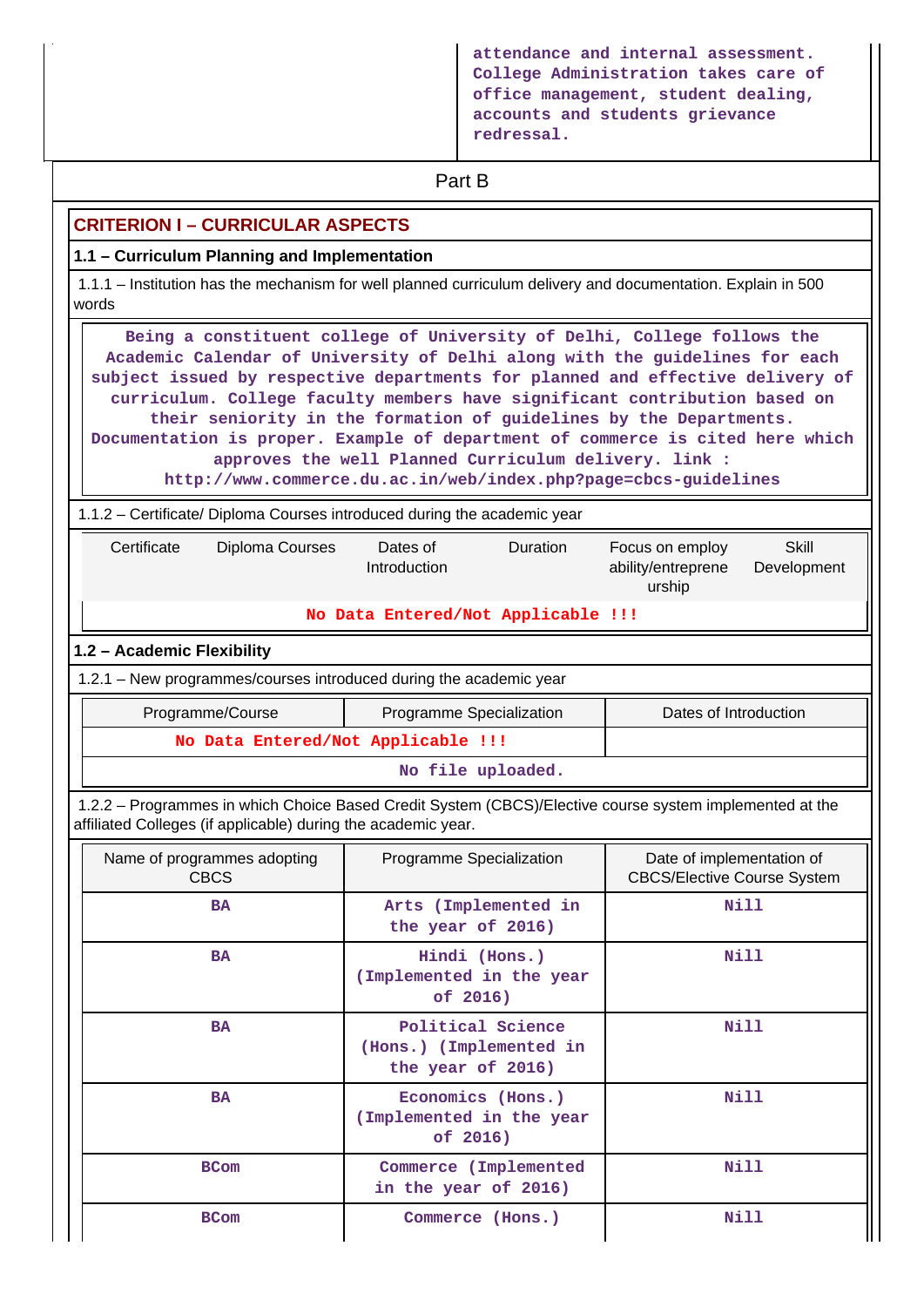| (Implemented in the year<br>of 2016)                                                                                                                                                                                                                                                                                                                                                                              |                                    |                                    |                              |  |                                   |                             |  |  |
|-------------------------------------------------------------------------------------------------------------------------------------------------------------------------------------------------------------------------------------------------------------------------------------------------------------------------------------------------------------------------------------------------------------------|------------------------------------|------------------------------------|------------------------------|--|-----------------------------------|-----------------------------|--|--|
| 1.2.3 - Students enrolled in Certificate/ Diploma Courses introduced during the year                                                                                                                                                                                                                                                                                                                              |                                    |                                    |                              |  |                                   |                             |  |  |
|                                                                                                                                                                                                                                                                                                                                                                                                                   |                                    |                                    | Certificate                  |  |                                   | Diploma Course              |  |  |
|                                                                                                                                                                                                                                                                                                                                                                                                                   |                                    | No Data Entered/Not Applicable !!! |                              |  |                                   |                             |  |  |
| 1.3 - Curriculum Enrichment                                                                                                                                                                                                                                                                                                                                                                                       |                                    |                                    |                              |  |                                   |                             |  |  |
| 1.3.1 – Value-added courses imparting transferable and life skills offered during the year                                                                                                                                                                                                                                                                                                                        |                                    |                                    |                              |  |                                   |                             |  |  |
| <b>Value Added Courses</b>                                                                                                                                                                                                                                                                                                                                                                                        |                                    |                                    | Date of Introduction         |  |                                   | Number of Students Enrolled |  |  |
|                                                                                                                                                                                                                                                                                                                                                                                                                   | No Data Entered/Not Applicable !!! |                                    |                              |  |                                   |                             |  |  |
|                                                                                                                                                                                                                                                                                                                                                                                                                   |                                    |                                    | No file uploaded.            |  |                                   |                             |  |  |
| 1.3.2 – Field Projects / Internships under taken during the year                                                                                                                                                                                                                                                                                                                                                  |                                    |                                    |                              |  |                                   |                             |  |  |
| No. of students enrolled for Field<br>Project/Programme Title<br>Programme Specialization<br>Projects / Internships                                                                                                                                                                                                                                                                                               |                                    |                                    |                              |  |                                   |                             |  |  |
| <b>BCom</b>                                                                                                                                                                                                                                                                                                                                                                                                       |                                    |                                    | Commerce (Hons.)             |  |                                   | 18                          |  |  |
| <b>BCom</b>                                                                                                                                                                                                                                                                                                                                                                                                       |                                    |                                    | Commerce                     |  |                                   | 25                          |  |  |
| <b>BA</b>                                                                                                                                                                                                                                                                                                                                                                                                         |                                    |                                    | Economics (Hons.)            |  |                                   | 20                          |  |  |
| <b>BA</b>                                                                                                                                                                                                                                                                                                                                                                                                         |                                    | Political Science<br>(Hons.)       |                              |  |                                   | 12                          |  |  |
| <b>BA</b>                                                                                                                                                                                                                                                                                                                                                                                                         |                                    |                                    | Arts                         |  |                                   | 10                          |  |  |
|                                                                                                                                                                                                                                                                                                                                                                                                                   |                                    |                                    | No file uploaded.            |  |                                   |                             |  |  |
| 1.4 - Feedback System                                                                                                                                                                                                                                                                                                                                                                                             |                                    |                                    |                              |  |                                   |                             |  |  |
| 1.4.1 - Whether structured feedback received from all the stakeholders.                                                                                                                                                                                                                                                                                                                                           |                                    |                                    |                              |  |                                   |                             |  |  |
| <b>Students</b>                                                                                                                                                                                                                                                                                                                                                                                                   |                                    |                                    |                              |  | Yes                               |                             |  |  |
| <b>Teachers</b>                                                                                                                                                                                                                                                                                                                                                                                                   |                                    |                                    |                              |  | Yes                               |                             |  |  |
| Employers                                                                                                                                                                                                                                                                                                                                                                                                         |                                    |                                    |                              |  | Yes                               |                             |  |  |
| Alumni                                                                                                                                                                                                                                                                                                                                                                                                            |                                    |                                    |                              |  | <b>No</b>                         |                             |  |  |
| Parents                                                                                                                                                                                                                                                                                                                                                                                                           |                                    |                                    |                              |  | <b>No</b>                         |                             |  |  |
| 1.4.2 – How the feedback obtained is being analyzed and utilized for overall development of the institution?<br>(maximum 500 words)                                                                                                                                                                                                                                                                               |                                    |                                    |                              |  |                                   |                             |  |  |
| <b>Feedback Obtained</b>                                                                                                                                                                                                                                                                                                                                                                                          |                                    |                                    |                              |  |                                   |                             |  |  |
| We have a formal feedback system for students where Teacher-in-charge of each<br>department collects subject-wise and teacher-wise feedback from students. The<br>feedback so collected is discussed in the departmental meetings and corrective<br>actions are taken by the Teacher-in-charges. For feedback from other<br>stakeholders, IQAC has an online system of collecting suggestions for<br>improvement. |                                    |                                    |                              |  |                                   |                             |  |  |
| <b>CRITERION II – TEACHING- LEARNING AND EVALUATION</b>                                                                                                                                                                                                                                                                                                                                                           |                                    |                                    |                              |  |                                   |                             |  |  |
| 2.1 – Student Enrolment and Profile                                                                                                                                                                                                                                                                                                                                                                               |                                    |                                    |                              |  |                                   |                             |  |  |
| 2.1.1 – Demand Ratio during the year                                                                                                                                                                                                                                                                                                                                                                              |                                    |                                    |                              |  |                                   |                             |  |  |
| Name of the<br>Programme                                                                                                                                                                                                                                                                                                                                                                                          | Programme<br>Specialization        |                                    | Number of seats<br>available |  | Number of<br>Application received | <b>Students Enrolled</b>    |  |  |
| BA                                                                                                                                                                                                                                                                                                                                                                                                                | Arts                               |                                    | 203                          |  | 198                               | 198                         |  |  |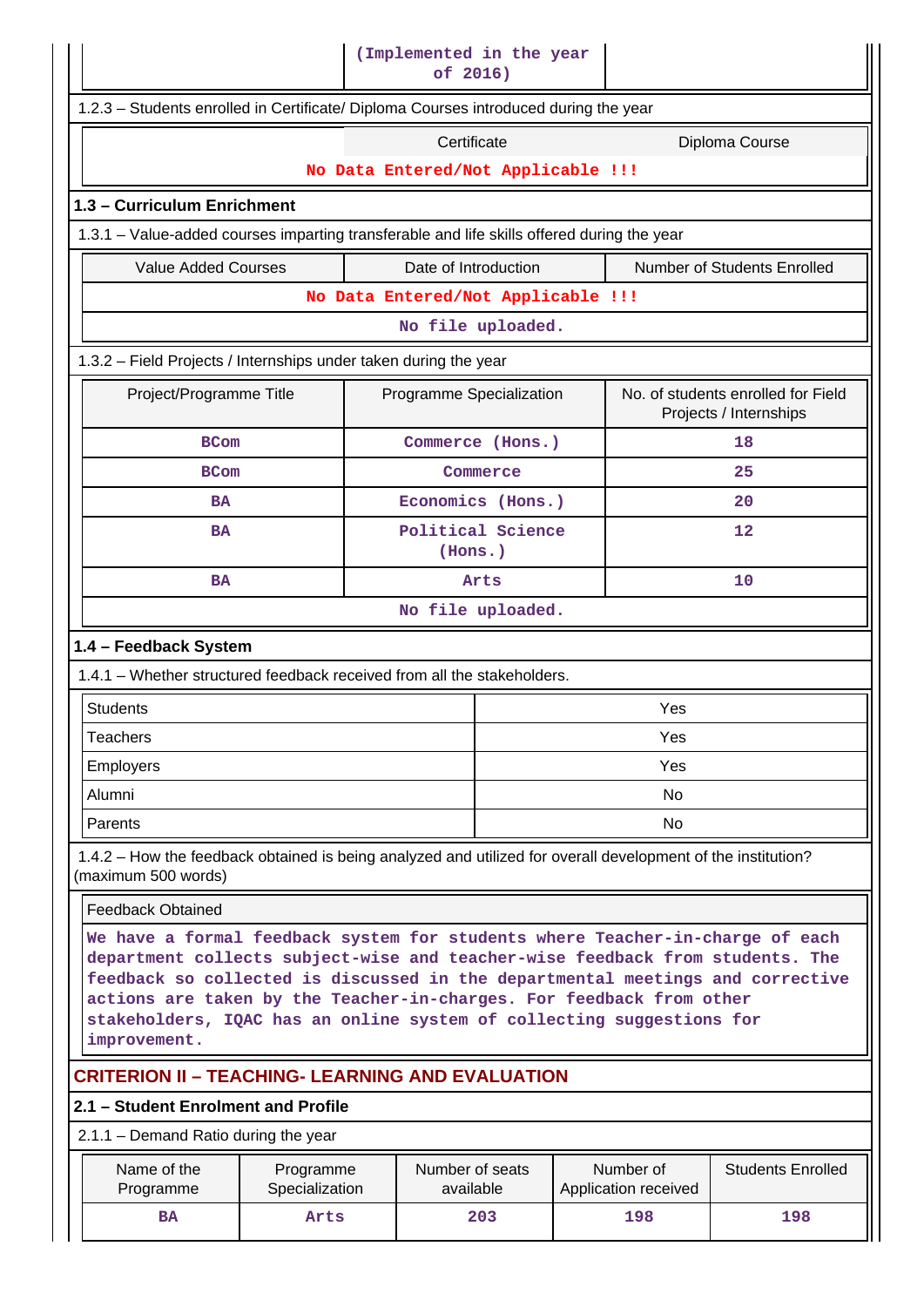| <b>BA</b>                                                                                                                                                                                                                              | Economics<br>(Hons.)                                                                                    |  |                         | 50                                   |  | 23                                           | 23                                                                                                                                                                                                                                      |
|----------------------------------------------------------------------------------------------------------------------------------------------------------------------------------------------------------------------------------------|---------------------------------------------------------------------------------------------------------|--|-------------------------|--------------------------------------|--|----------------------------------------------|-----------------------------------------------------------------------------------------------------------------------------------------------------------------------------------------------------------------------------------------|
| <b>BA</b>                                                                                                                                                                                                                              | Hindi (Hons.)                                                                                           |  |                         | 50                                   |  | 56                                           | 56                                                                                                                                                                                                                                      |
| <b>BA</b>                                                                                                                                                                                                                              | Political<br>Science (Hons.)                                                                            |  |                         | 50                                   |  | 49                                           | 49                                                                                                                                                                                                                                      |
| <b>BCom</b>                                                                                                                                                                                                                            | Commerce                                                                                                |  |                         | 203                                  |  | 189                                          | 189                                                                                                                                                                                                                                     |
| <b>BCom</b>                                                                                                                                                                                                                            | Commerce<br>(Hons.)                                                                                     |  |                         | 69                                   |  | 63                                           | 63                                                                                                                                                                                                                                      |
|                                                                                                                                                                                                                                        |                                                                                                         |  |                         | No file uploaded.                    |  |                                              |                                                                                                                                                                                                                                         |
| 2.2 - Catering to Student Diversity                                                                                                                                                                                                    |                                                                                                         |  |                         |                                      |  |                                              |                                                                                                                                                                                                                                         |
| 2.2.1 - Student - Full time teacher ratio (current year data)                                                                                                                                                                          |                                                                                                         |  |                         |                                      |  |                                              |                                                                                                                                                                                                                                         |
| Year                                                                                                                                                                                                                                   | Number of                                                                                               |  | Number of               | Number of                            |  | Number of                                    | Number of                                                                                                                                                                                                                               |
|                                                                                                                                                                                                                                        | students enrolled                                                                                       |  | students enrolled       | fulltime teachers                    |  | fulltime teachers                            | teachers                                                                                                                                                                                                                                |
|                                                                                                                                                                                                                                        | in the institution                                                                                      |  | in the institution      | available in the                     |  | available in the                             | teaching both UG                                                                                                                                                                                                                        |
|                                                                                                                                                                                                                                        | (UG)                                                                                                    |  | (PG)                    | institution<br>teaching only UG      |  | institution<br>teaching only PG              | and PG courses                                                                                                                                                                                                                          |
|                                                                                                                                                                                                                                        |                                                                                                         |  |                         | courses                              |  | courses                                      |                                                                                                                                                                                                                                         |
| 2019                                                                                                                                                                                                                                   | 1589                                                                                                    |  | <b>Nill</b>             | 68                                   |  | Nill                                         | <b>Nill</b>                                                                                                                                                                                                                             |
| 2.3 - Teaching - Learning Process                                                                                                                                                                                                      |                                                                                                         |  |                         |                                      |  |                                              |                                                                                                                                                                                                                                         |
| 2.3.1 - Percentage of teachers using ICT for effective teaching with Learning Management Systems (LMS), E-                                                                                                                             |                                                                                                         |  |                         |                                      |  |                                              |                                                                                                                                                                                                                                         |
| learning resources etc. (current year data)                                                                                                                                                                                            |                                                                                                         |  |                         |                                      |  |                                              |                                                                                                                                                                                                                                         |
| Number of                                                                                                                                                                                                                              | Number of                                                                                               |  | <b>ICT Tools and</b>    | Number of ICT                        |  | Numberof smart                               | E-resources and                                                                                                                                                                                                                         |
| <b>Teachers on Roll</b>                                                                                                                                                                                                                | teachers using                                                                                          |  | resources               | enabled                              |  | classrooms                                   | techniques used                                                                                                                                                                                                                         |
|                                                                                                                                                                                                                                        | ICT (LMS, e-<br>Resources)                                                                              |  | available               | Classrooms                           |  |                                              |                                                                                                                                                                                                                                         |
| 68                                                                                                                                                                                                                                     | 64                                                                                                      |  | $\overline{\mathbf{2}}$ | 21                                   |  | <b>Nill</b>                                  | <b>Nill</b>                                                                                                                                                                                                                             |
|                                                                                                                                                                                                                                        |                                                                                                         |  |                         | View File of ICT Tools and resources |  |                                              |                                                                                                                                                                                                                                         |
|                                                                                                                                                                                                                                        |                                                                                                         |  |                         |                                      |  | View File of E-resources and techniques used |                                                                                                                                                                                                                                         |
| 2.3.2 - Students mentoring system available in the institution? Give details. (maximum 500 words)                                                                                                                                      |                                                                                                         |  |                         |                                      |  |                                              |                                                                                                                                                                                                                                         |
|                                                                                                                                                                                                                                        |                                                                                                         |  |                         |                                      |  |                                              | ICT provides a means of effective content delivery in education. When used in conjunction with the traditional                                                                                                                          |
|                                                                                                                                                                                                                                        |                                                                                                         |  |                         |                                      |  |                                              | learning methods, they are quite complementary to each other, resulting in an enriched learning experience. In                                                                                                                          |
|                                                                                                                                                                                                                                        |                                                                                                         |  |                         |                                      |  |                                              | our college, ICT tools are being used by all the faculty to enhance the teaching-learning process. Furthermore,                                                                                                                         |
|                                                                                                                                                                                                                                        |                                                                                                         |  |                         |                                      |  |                                              | the college is always interested in new innovations and technologies. Various resources like Computer, Library,<br>Internet etc. are available in the college for the faculty as well as the students. Out of the courses taught in the |
|                                                                                                                                                                                                                                        | college, ICT components are already included in all the pertinent disciplines. This includes the use of |  |                         |                                      |  |                                              |                                                                                                                                                                                                                                         |
|                                                                                                                                                                                                                                        |                                                                                                         |  |                         |                                      |  |                                              | free/commercial software for practical classes and various other activities like assignments, presentations etc.                                                                                                                        |
|                                                                                                                                                                                                                                        |                                                                                                         |  |                         |                                      |  |                                              | Multimedia teaching aids like LCD projectors are usually used in the classroom. Moreover, LCD Projectors are<br>also used during various seminars and workshops. Also, laptops are available for the faculty and students of the        |
|                                                                                                                                                                                                                                        |                                                                                                         |  |                         |                                      |  |                                              | college under specific conditions. Additionally, various departments organise seminars, workshops and guest                                                                                                                             |
|                                                                                                                                                                                                                                        | lectures on the upcoming innovations and developments to aid effective teaching-learning by the faculty |  |                         |                                      |  |                                              |                                                                                                                                                                                                                                         |
|                                                                                                                                                                                                                                        |                                                                                                         |  |                         |                                      |  |                                              | members and students. The college also has a Seminar Hall which is equipped with multimedia facilities and is                                                                                                                           |
|                                                                                                                                                                                                                                        |                                                                                                         |  |                         |                                      |  |                                              | used during such lectures and webinars. The current pandemic has accelerated the process of adopting newer<br>tools and techniques as mode of teaching has shifted from offline to online. The college has provided G Suite             |
|                                                                                                                                                                                                                                        |                                                                                                         |  |                         |                                      |  |                                              |                                                                                                                                                                                                                                         |
| account to all the faculty of the college for the smoother conduction of online classes. Moreover, all the faculties<br>of the college have also been provided Microsoft Teams account so as to ease task of conducting online classes |                                                                                                         |  |                         |                                      |  |                                              |                                                                                                                                                                                                                                         |
| with large number of students.                                                                                                                                                                                                         |                                                                                                         |  |                         |                                      |  |                                              |                                                                                                                                                                                                                                         |
|                                                                                                                                                                                                                                        |                                                                                                         |  |                         |                                      |  |                                              |                                                                                                                                                                                                                                         |
| Number of students enrolled in the<br>institution                                                                                                                                                                                      |                                                                                                         |  |                         | Number of fulltime teachers          |  |                                              | Mentor: Mentee Ratio                                                                                                                                                                                                                    |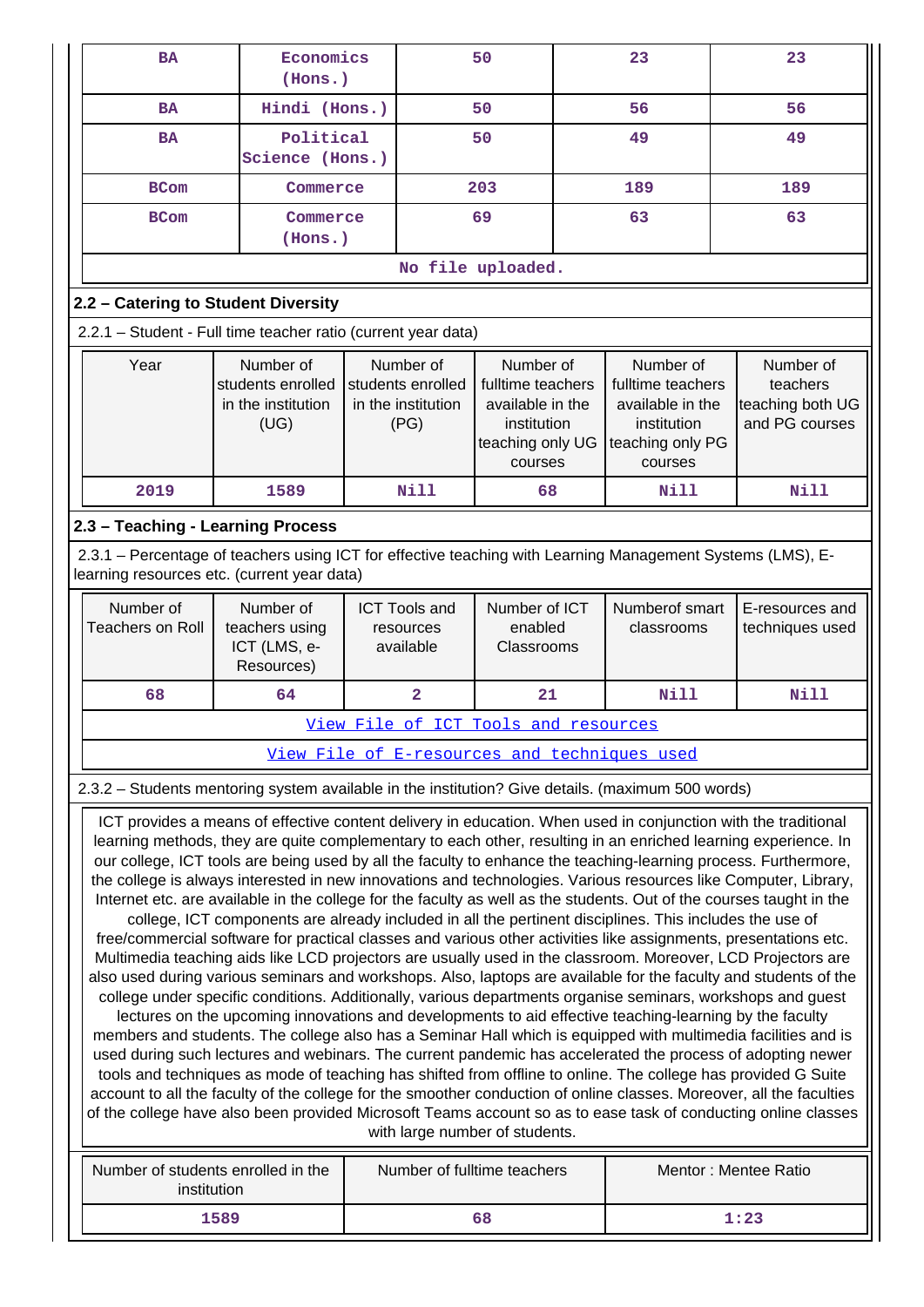| 2.4 - Teacher Profile and Quality                                                                                                                                                                                                                                                                                                                                                                                                                                                                                                                                                                                                                                                                                                                                        |                                                                                                                                                                                                |                   |                         |                                                                                 |                                                                                       |                             |  |  |
|--------------------------------------------------------------------------------------------------------------------------------------------------------------------------------------------------------------------------------------------------------------------------------------------------------------------------------------------------------------------------------------------------------------------------------------------------------------------------------------------------------------------------------------------------------------------------------------------------------------------------------------------------------------------------------------------------------------------------------------------------------------------------|------------------------------------------------------------------------------------------------------------------------------------------------------------------------------------------------|-------------------|-------------------------|---------------------------------------------------------------------------------|---------------------------------------------------------------------------------------|-----------------------------|--|--|
|                                                                                                                                                                                                                                                                                                                                                                                                                                                                                                                                                                                                                                                                                                                                                                          | 2.4.1 - Number of full time teachers appointed during the year                                                                                                                                 |                   |                         |                                                                                 |                                                                                       |                             |  |  |
| No. of sanctioned<br>positions                                                                                                                                                                                                                                                                                                                                                                                                                                                                                                                                                                                                                                                                                                                                           | No. of filled positions                                                                                                                                                                        | Vacant positions  |                         | Positions filled during<br>the current year                                     |                                                                                       | No. of faculty with<br>Ph.D |  |  |
| 85                                                                                                                                                                                                                                                                                                                                                                                                                                                                                                                                                                                                                                                                                                                                                                       | 68                                                                                                                                                                                             |                   | 17                      | <b>Nill</b>                                                                     |                                                                                       | 42                          |  |  |
|                                                                                                                                                                                                                                                                                                                                                                                                                                                                                                                                                                                                                                                                                                                                                                          | 2.4.2 - Honours and recognition received by teachers (received awards, recognition, fellowships at State, National,<br>International level from Government, recognised bodies during the year) |                   |                         |                                                                                 |                                                                                       |                             |  |  |
| Year of Award                                                                                                                                                                                                                                                                                                                                                                                                                                                                                                                                                                                                                                                                                                                                                            | Name of full time teachers<br>receiving awards from<br>state level, national level,<br>international level                                                                                     |                   | Designation             |                                                                                 | Name of the award,<br>fellowship, received from<br>Government or recognized<br>bodies |                             |  |  |
|                                                                                                                                                                                                                                                                                                                                                                                                                                                                                                                                                                                                                                                                                                                                                                          | No Data Entered/Not Applicable !!!                                                                                                                                                             |                   |                         |                                                                                 |                                                                                       |                             |  |  |
|                                                                                                                                                                                                                                                                                                                                                                                                                                                                                                                                                                                                                                                                                                                                                                          |                                                                                                                                                                                                | No file uploaded. |                         |                                                                                 |                                                                                       |                             |  |  |
| 2.5 - Evaluation Process and Reforms                                                                                                                                                                                                                                                                                                                                                                                                                                                                                                                                                                                                                                                                                                                                     |                                                                                                                                                                                                |                   |                         |                                                                                 |                                                                                       |                             |  |  |
| the year                                                                                                                                                                                                                                                                                                                                                                                                                                                                                                                                                                                                                                                                                                                                                                 | 2.5.1 - Number of days from the date of semester-end/ year- end examination till the declaration of results during                                                                             |                   |                         |                                                                                 |                                                                                       |                             |  |  |
| Programme Name                                                                                                                                                                                                                                                                                                                                                                                                                                                                                                                                                                                                                                                                                                                                                           | Semester/year<br>Last date of the last<br>Programme Code<br>semester-end/year-<br>end examination                                                                                              |                   |                         | Date of declaration of<br>results of semester-<br>end/ year- end<br>examination |                                                                                       |                             |  |  |
| <b>BA</b>                                                                                                                                                                                                                                                                                                                                                                                                                                                                                                                                                                                                                                                                                                                                                                | 501                                                                                                                                                                                            |                   | $\mathbf v$             | 18/12/2019                                                                      |                                                                                       | 17/05/2020                  |  |  |
| <b>BA</b>                                                                                                                                                                                                                                                                                                                                                                                                                                                                                                                                                                                                                                                                                                                                                                | 510                                                                                                                                                                                            |                   | $\overline{\mathbf{V}}$ | 18/12/2019                                                                      |                                                                                       | 12/03/2020                  |  |  |
| <b>BA</b>                                                                                                                                                                                                                                                                                                                                                                                                                                                                                                                                                                                                                                                                                                                                                                | 516                                                                                                                                                                                            |                   | v                       | 18/12/2019                                                                      |                                                                                       | 03/02/2020                  |  |  |
| <b>BA</b>                                                                                                                                                                                                                                                                                                                                                                                                                                                                                                                                                                                                                                                                                                                                                                | 527                                                                                                                                                                                            |                   | $\overline{\mathbf{v}}$ | 18/12/2019                                                                      |                                                                                       | 03/02/2020                  |  |  |
| <b>BCom</b>                                                                                                                                                                                                                                                                                                                                                                                                                                                                                                                                                                                                                                                                                                                                                              | 503                                                                                                                                                                                            |                   | v                       | 18/12/2019                                                                      |                                                                                       | 18/02/2020                  |  |  |
| <b>BCom</b>                                                                                                                                                                                                                                                                                                                                                                                                                                                                                                                                                                                                                                                                                                                                                              | 504                                                                                                                                                                                            |                   | $\overline{\mathbf{V}}$ | 18/12/2019                                                                      |                                                                                       | 10/02/2020                  |  |  |
|                                                                                                                                                                                                                                                                                                                                                                                                                                                                                                                                                                                                                                                                                                                                                                          |                                                                                                                                                                                                |                   | View File               |                                                                                 |                                                                                       |                             |  |  |
|                                                                                                                                                                                                                                                                                                                                                                                                                                                                                                                                                                                                                                                                                                                                                                          |                                                                                                                                                                                                |                   |                         |                                                                                 |                                                                                       |                             |  |  |
| 2.5.2 – Reforms initiated on Continuous Internal Evaluation (CIE) system at the institutional level (250 words)<br>Faculty members of the college use different methods of continuous Internal<br>Evaluation viz. Quiz, Presentations, Assignments and Class Tests for ensuring<br>continuous and comprehensive evaluation of the students. Twenty five of the<br>maximum marks in each paper, in undergraduate courses, were assigned for<br>internal assessment. The internal assessment had three components: 10 weightage<br>is to be given to written assignments/tutorials/project report/term<br>papers/seminars/presentations, 10 weightage to class tests and remaining 5 to<br>attendance. There is an Internal Assessment Moderation Committee in each of the |                                                                                                                                                                                                |                   |                         |                                                                                 |                                                                                       |                             |  |  |

**attendance. There is an Internal Assessment Moderation Committee in each of the disciplines, constituted as per the university guidelines. There is an overall Monitoring Committee for Internal Assessment in the college which is chaired by the Principal of the college and consists of the Bursar, Secretary staff Council and two senior members (nominated by the Principal). This committee is responsible for the entire process of internal assessment in the college including redressal of grievances, if any.**

 2.5.3 – Academic calendar prepared and adhered for conduct of Examination and other related matters (250 words)

 **College follows the academic calendar issued by University of Delhi, which provides a systematic plan of conduct of classes, preparation leave and conduct of examination along with dates for the same. Continuous Internal Assessment is**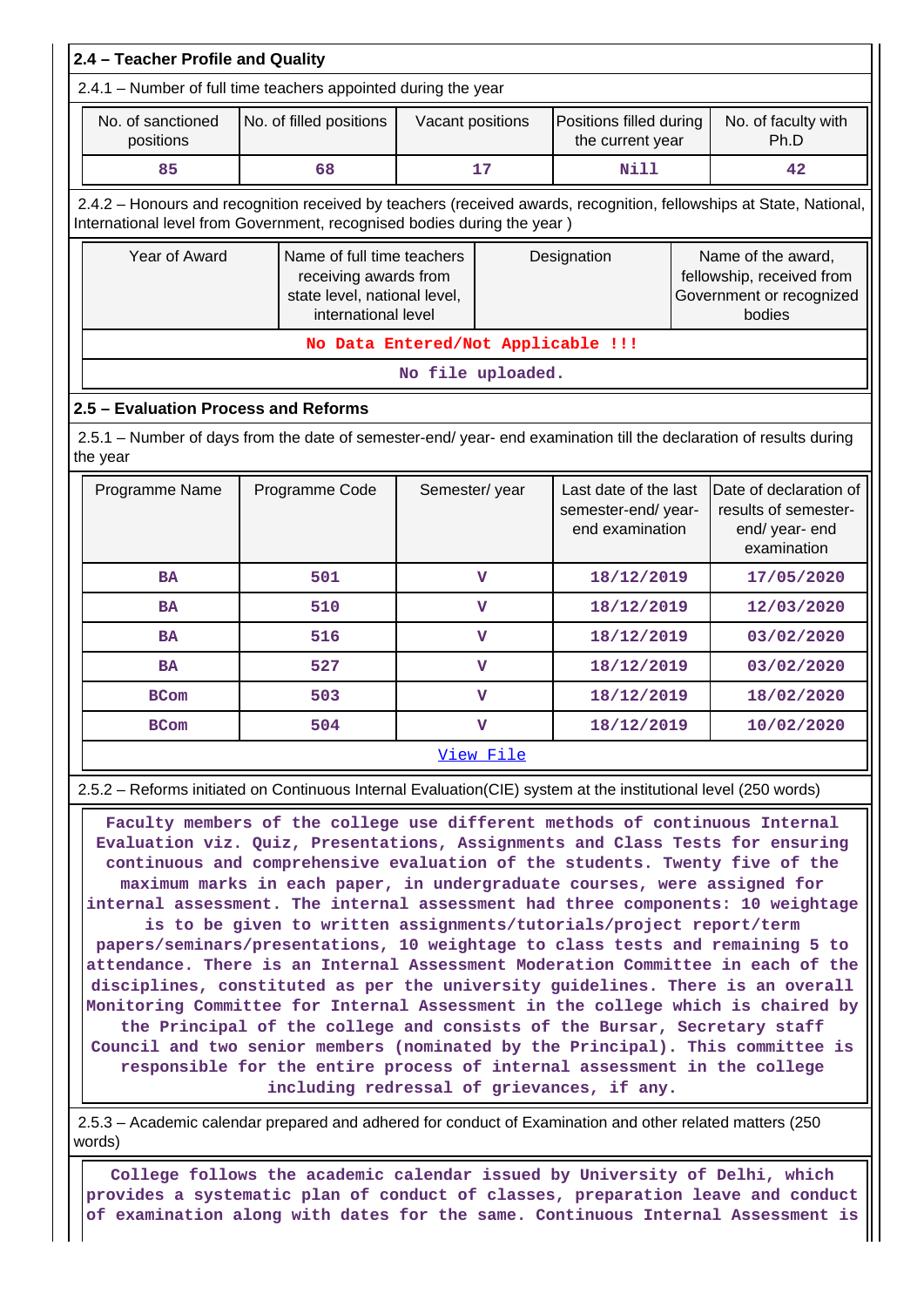**conducted as per the CBCS Guidelines. Link for academic calendar is http://www.du.ac.in/index.php?pageacademic-calendar To deal with internal examination related grievances, the college follows a very transparent and time bound mechanism. Lists of internal assessment marks are displayed course wise and paper wise for the students. If a student notices any error in the marks he/she will bring it to the notice of the subject teacher and the college office. The college then makes the necessary corrections, if required. If the student has any other grievance, he/she will write to the college. The grievance is placed before the Monitoring Committee of the college and the Committee addresses the case in the prescribed time period. If after the declaration of the result by the University, a student finds an error in his/her IA marks the procedure for requesting the change is as follows: 1) The student will submit the duly filled in IA RECTIFICATION REQUEST FORM to the college. 2) The college Principal will authenticate the requested change along with the required original documents. 3) The university on receipt of such request will process the case as per the guidelines.**

#### **2.6 – Student Performance and Learning Outcomes**

 2.6.1 – Program outcomes, program specific outcomes and course outcomes for all programs offered by the institution are stated and displayed in website of the institution (to provide the weblink)

 [http://shyamlale.du.ac.in/index.php/2021/05/20/program-outcomes-program-specifi](http://shyamlale.du.ac.in/index.php/2021/05/20/program-outcomes-program-specific-outcomes-and-course-outcomes-for-all-programs-offered-by-the-institution/) [c-outcomes-and-course-outcomes-for-all-programs-offered-by-the-institution/](http://shyamlale.du.ac.in/index.php/2021/05/20/program-outcomes-program-specific-outcomes-and-course-outcomes-for-all-programs-offered-by-the-institution/)

| 2.6.2 - Pass percentage of students |                   |                                 |                                                                       |                                                              |                 |
|-------------------------------------|-------------------|---------------------------------|-----------------------------------------------------------------------|--------------------------------------------------------------|-----------------|
| Programme<br>Code                   | Programme<br>Name | Programme<br>Specialization     | Number of<br>students<br>appeared in the<br>final year<br>examination | Number of<br>students passed<br>in final year<br>examination | Pass Percentage |
| 504                                 | <b>BCom</b>       |                                 | 36                                                                    | 35                                                           | 97.22           |
| 503                                 | <b>BCom</b>       | Commerce                        | 183                                                                   | 166                                                          | 90.71           |
| 527                                 | <b>BA</b>         | Political<br>Science<br>(Hons.) | 37                                                                    | 36                                                           | 97.30           |
| 516                                 | <b>BA</b>         | Hindi<br>(Hons.)                | 48                                                                    | 46                                                           | 95.83           |
| 510                                 | <b>BA</b>         |                                 | 23                                                                    | 18                                                           | 78.26           |
| 501                                 | BA                | Arts                            | 177                                                                   | 154                                                          | 87.01           |
|                                     |                   |                                 | View File                                                             |                                                              |                 |

## **2.7 – Student Satisfaction Survey**

 2.7.1 – Student Satisfaction Survey (SSS) on overall institutional performance (Institution may design the questionnaire) (results and details be provided as weblink)

 [http://shyamlale.du.ac.in/index.php/2021/05/26/student-satisfaction-feedback](http://shyamlale.du.ac.in/index.php/2021/05/26/student-satisfaction-feedback-form-survey/)[form-survey/](http://shyamlale.du.ac.in/index.php/2021/05/26/student-satisfaction-feedback-form-survey/) 

## **CRITERION III – RESEARCH, INNOVATIONS AND EXTENSION**

#### **3.1 – Resource Mobilization for Research**

3.1.1 – Research funds sanctioned and received from various agencies, industry and other organisations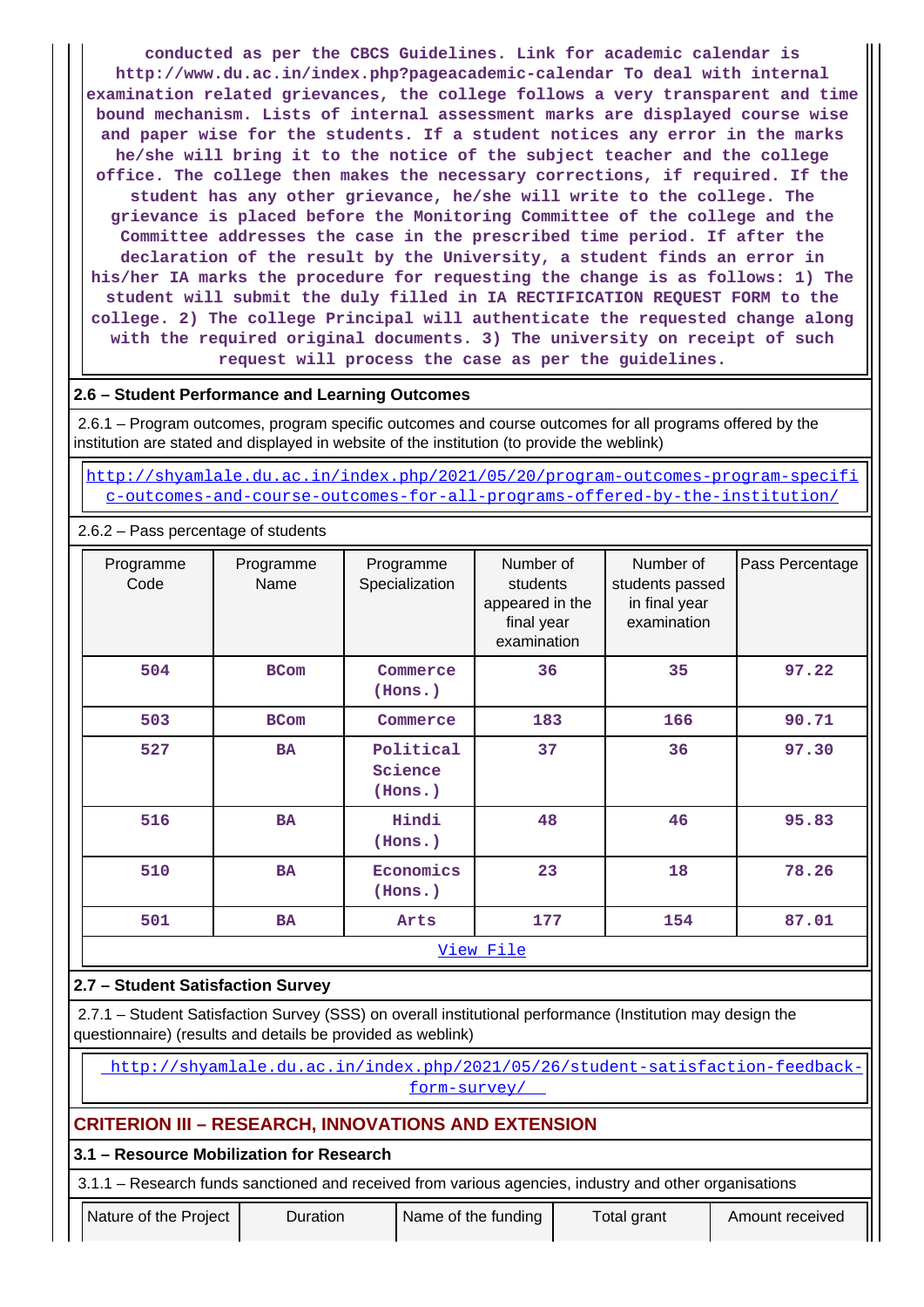|                                                                                                                                          |                        | agency                                                                      |                                    | sanctioned              | during the year                   |  |  |  |  |  |
|------------------------------------------------------------------------------------------------------------------------------------------|------------------------|-----------------------------------------------------------------------------|------------------------------------|-------------------------|-----------------------------------|--|--|--|--|--|
|                                                                                                                                          |                        |                                                                             | No Data Entered/Not Applicable !!! |                         |                                   |  |  |  |  |  |
|                                                                                                                                          |                        |                                                                             | No file uploaded.                  |                         |                                   |  |  |  |  |  |
| 3.2 - Innovation Ecosystem                                                                                                               |                        |                                                                             |                                    |                         |                                   |  |  |  |  |  |
| 3.2.1 – Workshops/Seminars Conducted on Intellectual Property Rights (IPR) and Industry-Academia Innovative<br>practices during the year |                        |                                                                             |                                    |                         |                                   |  |  |  |  |  |
| Title of workshop/seminar                                                                                                                |                        | Name of the Dept.                                                           |                                    |                         | Date                              |  |  |  |  |  |
|                                                                                                                                          |                        |                                                                             | No Data Entered/Not Applicable !!! |                         |                                   |  |  |  |  |  |
| 3.2.2 - Awards for Innovation won by Institution/Teachers/Research scholars/Students during the year                                     |                        |                                                                             |                                    |                         |                                   |  |  |  |  |  |
| Title of the innovation                                                                                                                  | Name of Awardee        | Awarding Agency                                                             |                                    | Date of award           | Category                          |  |  |  |  |  |
| No Data Entered/Not Applicable !!!                                                                                                       |                        |                                                                             |                                    |                         |                                   |  |  |  |  |  |
| No file uploaded.                                                                                                                        |                        |                                                                             |                                    |                         |                                   |  |  |  |  |  |
| 3.2.3 – No. of Incubation centre created, start-ups incubated on campus during the year                                                  |                        |                                                                             |                                    |                         |                                   |  |  |  |  |  |
| Incubation<br>Name of the<br>Nature of Start-<br>Name<br>Sponsered By<br>Date of<br>Center<br>Start-up<br>Commencement<br>up             |                        |                                                                             |                                    |                         |                                   |  |  |  |  |  |
|                                                                                                                                          |                        |                                                                             | No Data Entered/Not Applicable !!! |                         |                                   |  |  |  |  |  |
|                                                                                                                                          |                        |                                                                             | No file uploaded.                  |                         |                                   |  |  |  |  |  |
| 3.3 - Research Publications and Awards                                                                                                   |                        |                                                                             |                                    |                         |                                   |  |  |  |  |  |
| 3.3.1 - Incentive to the teachers who receive recognition/awards                                                                         |                        |                                                                             |                                    |                         |                                   |  |  |  |  |  |
| <b>State</b>                                                                                                                             |                        | National                                                                    |                                    |                         | International                     |  |  |  |  |  |
|                                                                                                                                          |                        |                                                                             | No Data Entered/Not Applicable !!! |                         |                                   |  |  |  |  |  |
| 3.3.2 - Ph. Ds awarded during the year (applicable for PG College, Research Center)                                                      |                        |                                                                             |                                    |                         |                                   |  |  |  |  |  |
|                                                                                                                                          | Name of the Department |                                                                             |                                    | Number of PhD's Awarded |                                   |  |  |  |  |  |
|                                                                                                                                          |                        |                                                                             | No Data Entered/Not Applicable !!! |                         |                                   |  |  |  |  |  |
| 3.3.3 – Research Publications in the Journals notified on UGC website during the year                                                    |                        |                                                                             |                                    |                         |                                   |  |  |  |  |  |
| <b>Type</b>                                                                                                                              |                        | Department                                                                  | <b>Number of Publication</b>       |                         | Average Impact Factor (if<br>any) |  |  |  |  |  |
| National                                                                                                                                 |                        | Dr. Anil Rai,<br>Dept. of Hindi<br>(details attached)                       | 4                                  |                         | Nill                              |  |  |  |  |  |
| National                                                                                                                                 |                        | Dr. Ashok Kumar<br>Yadav, Dept. of<br>Commerce (details<br>attached)        | 1                                  |                         | Nill                              |  |  |  |  |  |
| National                                                                                                                                 |                        | Sh. Pawan Bhura,<br>Dept. of Commerce<br>(details attached)                 | 1                                  |                         | 6.30                              |  |  |  |  |  |
| National                                                                                                                                 |                        | Dr. Ritesh<br>Bhardwaj, Dept. of<br>Political Science<br>(details attached) | 3                                  |                         | <b>Nill</b>                       |  |  |  |  |  |
|                                                                                                                                          |                        |                                                                             | View File                          |                         |                                   |  |  |  |  |  |

| 3.3.4 – Books and Chapters in edited Volumes / Books published, and papers in National/International Conference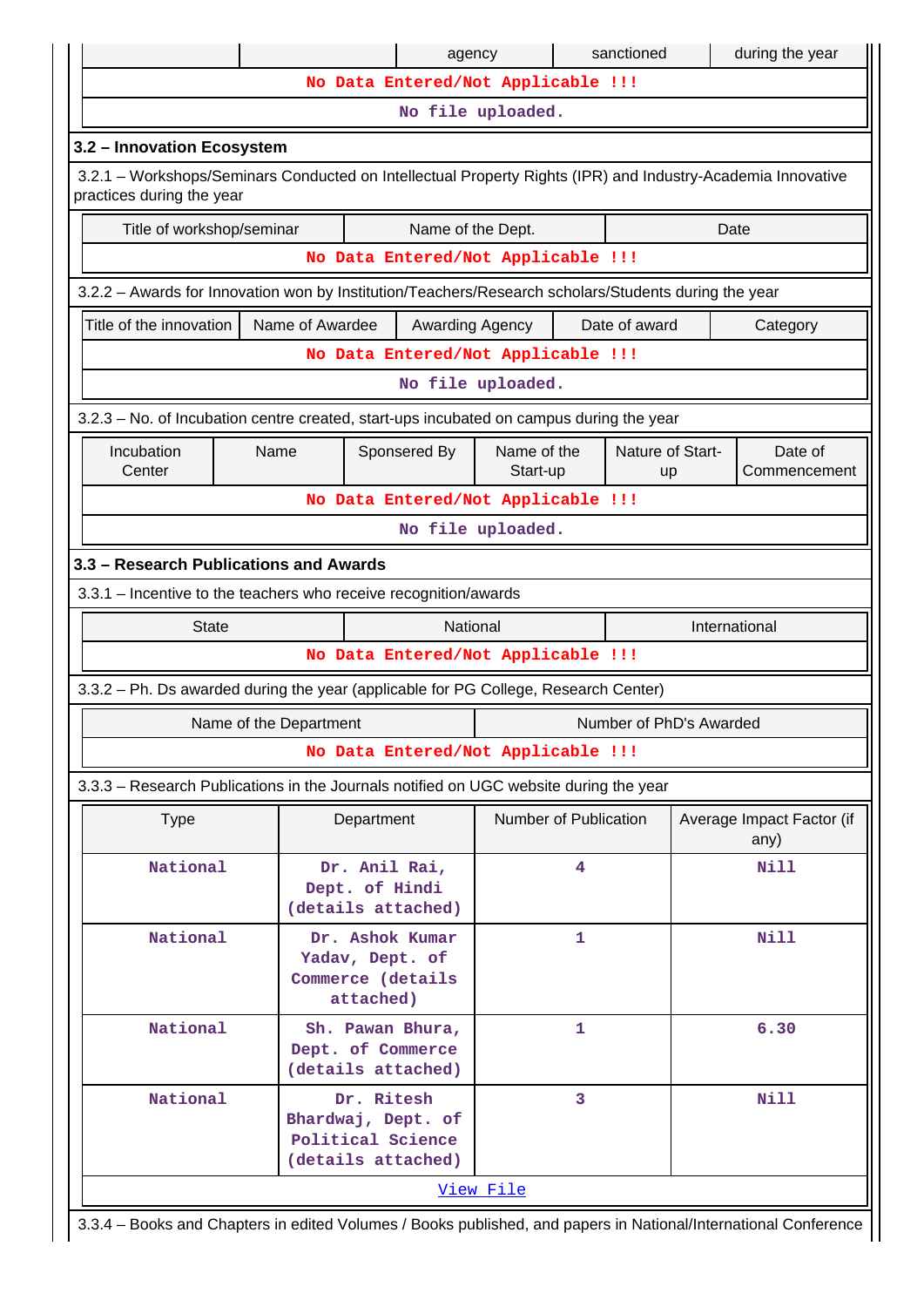| Proceedings per Teacher during the year                                                                                                                                                                            |                   |                                                 |                        |           |                                                          |                                                                    |                                                                    |                                                          |  |  |
|--------------------------------------------------------------------------------------------------------------------------------------------------------------------------------------------------------------------|-------------------|-------------------------------------------------|------------------------|-----------|----------------------------------------------------------|--------------------------------------------------------------------|--------------------------------------------------------------------|----------------------------------------------------------|--|--|
|                                                                                                                                                                                                                    | Department        |                                                 |                        |           |                                                          | Number of Publication                                              |                                                                    |                                                          |  |  |
|                                                                                                                                                                                                                    | Political Science |                                                 |                        |           |                                                          | 14                                                                 |                                                                    |                                                          |  |  |
|                                                                                                                                                                                                                    | Commerce          |                                                 |                        | 6         |                                                          |                                                                    |                                                                    |                                                          |  |  |
|                                                                                                                                                                                                                    | Hindi             |                                                 |                        | 7         |                                                          |                                                                    |                                                                    |                                                          |  |  |
|                                                                                                                                                                                                                    |                   |                                                 |                        | View File |                                                          |                                                                    |                                                                    |                                                          |  |  |
| 3.3.5 – Bibliometrics of the publications during the last Academic year based on average citation index in Scopus/<br>Web of Science or PubMed/ Indian Citation Index                                              |                   |                                                 |                        |           |                                                          |                                                                    |                                                                    |                                                          |  |  |
| Title of the<br>Paper                                                                                                                                                                                              | Name of<br>Author | Title of journal                                | Year of<br>publication |           | <b>Citation Index</b>                                    | Institutional<br>affiliation as<br>mentioned in<br>the publication |                                                                    | Number of<br>citations<br>excluding self<br>citation     |  |  |
|                                                                                                                                                                                                                    |                   | No Data Entered/Not Applicable !!!              |                        |           |                                                          |                                                                    |                                                                    |                                                          |  |  |
|                                                                                                                                                                                                                    |                   |                                                 | No file uploaded.      |           |                                                          |                                                                    |                                                                    |                                                          |  |  |
| 3.3.6 - h-Index of the Institutional Publications during the year. (based on Scopus/ Web of science)                                                                                                               |                   |                                                 |                        |           |                                                          |                                                                    |                                                                    |                                                          |  |  |
| Title of the<br>Paper                                                                                                                                                                                              | Name of<br>Author | Title of journal                                | Year of<br>publication |           | h-index                                                  | Number of<br>citations<br>excluding self<br>citation               | Institutional<br>affiliation as<br>mentioned in<br>the publication |                                                          |  |  |
|                                                                                                                                                                                                                    |                   | No Data Entered/Not Applicable !!!              |                        |           |                                                          |                                                                    |                                                                    |                                                          |  |  |
|                                                                                                                                                                                                                    |                   |                                                 | No file uploaded.      |           |                                                          |                                                                    |                                                                    |                                                          |  |  |
| 3.3.7 - Faculty participation in Seminars/Conferences and Symposia during the year:                                                                                                                                |                   |                                                 |                        |           |                                                          |                                                                    |                                                                    |                                                          |  |  |
| Number of Faculty                                                                                                                                                                                                  |                   | International                                   | National               |           | <b>State</b>                                             |                                                                    |                                                                    | Local                                                    |  |  |
| Attended/Semi<br>nars/Workshops                                                                                                                                                                                    |                   | 9                                               |                        | 9         | 2                                                        |                                                                    |                                                                    | 35                                                       |  |  |
|                                                                                                                                                                                                                    |                   |                                                 |                        | View File |                                                          |                                                                    |                                                                    |                                                          |  |  |
| 3.4 - Extension Activities                                                                                                                                                                                         |                   |                                                 |                        |           |                                                          |                                                                    |                                                                    |                                                          |  |  |
| 3.4.1 – Number of extension and outreach programmes conducted in collaboration with industry, community and<br>Non- Government Organisations through NSS/NCC/Red cross/Youth Red Cross (YRC) etc., during the year |                   |                                                 |                        |           |                                                          |                                                                    |                                                                    |                                                          |  |  |
| Title of the activities                                                                                                                                                                                            |                   | Organising unit/agency/<br>collaborating agency |                        |           | Number of teachers<br>participated in such<br>activities |                                                                    |                                                                    | Number of students<br>participated in such<br>activities |  |  |
| (5DBN) 4 NCC<br>cadets represented<br>special National<br>Integration Camp at<br>Jaisalmer                                                                                                                         |                   | NCC Unit Shyam<br>Lal College (5DBN)            |                        |           | 1                                                        |                                                                    |                                                                    | 4                                                        |  |  |
| (5DBN) 11 NCC<br>cadets participated<br>in Army attachment<br>camp at Meerut,<br>U.P.                                                                                                                              |                   | NCC Unit Shyam<br>Lal College (5DBN)            |                        |           | 1                                                        |                                                                    |                                                                    | 11                                                       |  |  |
| (5DBN) NCC Cadet<br>Ankit Pal, B.A. III<br>year successfully<br>completed U.P.<br>Trekking and Cadet                                                                                                               |                   | NCC Unit Shyam<br>Lal College (5DBN)            |                        |           | 1                                                        |                                                                    |                                                                    | $\overline{\mathbf{2}}$                                  |  |  |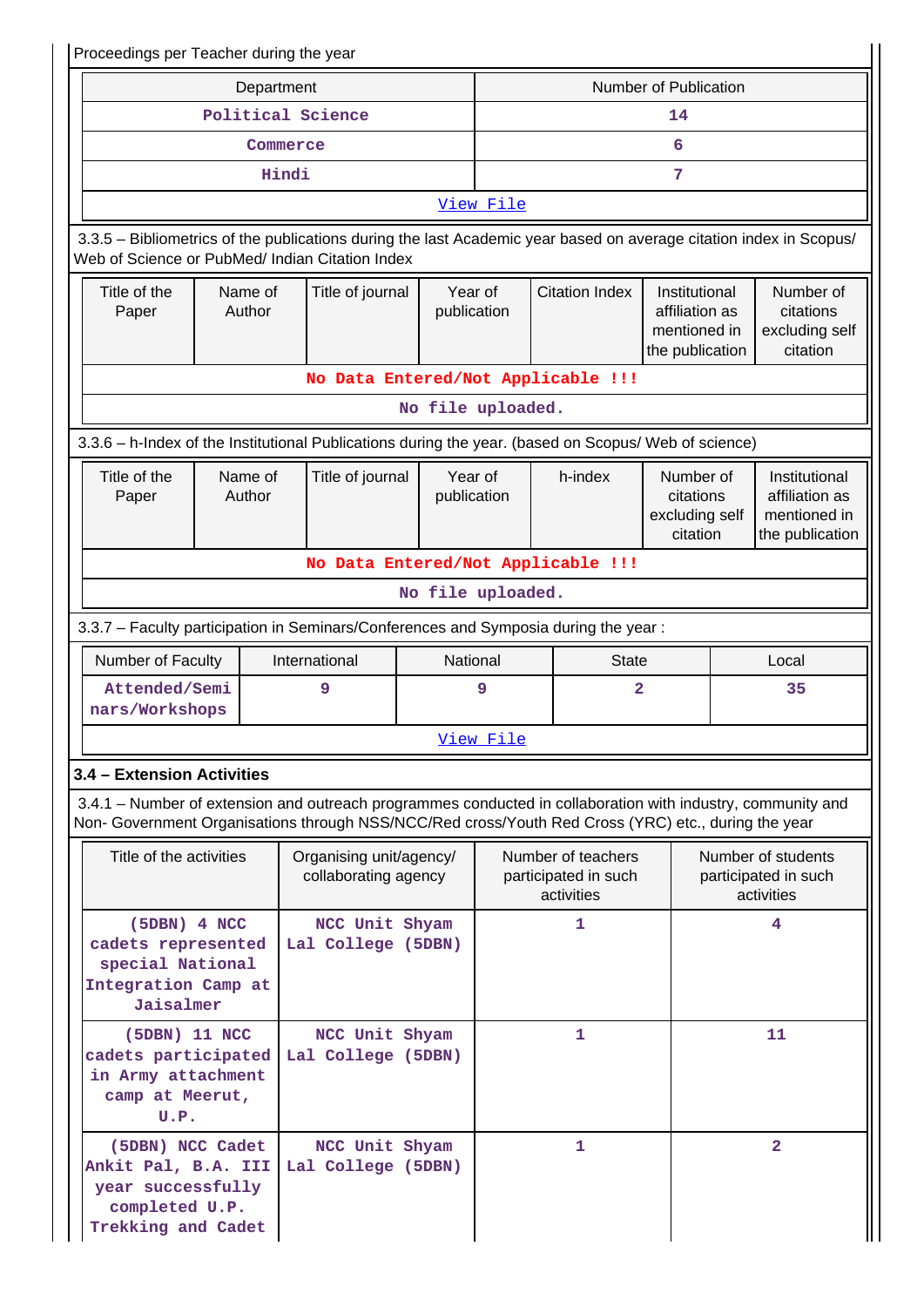| Kuldeep, B.A. II<br>year successfully<br>completed Amar<br>Jawan Jyoti Camp<br>2020, which is most<br>important event of<br><b>NCC</b><br>3.4.2 - Awards and recognition received for extension activities from Government and other recognized bodies<br>during the year<br>Name of the activity | Award/Recognition                                                                                                                                                                                              | No Data Entered/Not Applicable !!!                                                                                                                                                                                                    | No file uploaded.             | <b>Awarding Bodies</b>                                  |  | Number of students<br><b>Benefited</b>                  |  |  |  |  |
|---------------------------------------------------------------------------------------------------------------------------------------------------------------------------------------------------------------------------------------------------------------------------------------------------|----------------------------------------------------------------------------------------------------------------------------------------------------------------------------------------------------------------|---------------------------------------------------------------------------------------------------------------------------------------------------------------------------------------------------------------------------------------|-------------------------------|---------------------------------------------------------|--|---------------------------------------------------------|--|--|--|--|
|                                                                                                                                                                                                                                                                                                   |                                                                                                                                                                                                                |                                                                                                                                                                                                                                       | No file uploaded.             |                                                         |  |                                                         |  |  |  |  |
|                                                                                                                                                                                                                                                                                                   | 3.4.3 - Students participating in extension activities with Government Organisations, Non-Government<br>Organisations and programmes such as Swachh Bharat, Aids Awareness, Gender Issue, etc. during the year |                                                                                                                                                                                                                                       |                               |                                                         |  |                                                         |  |  |  |  |
| Name of the scheme                                                                                                                                                                                                                                                                                | Organising unit/Agen<br>cy/collaborating<br>agency                                                                                                                                                             | Name of the activity                                                                                                                                                                                                                  |                               | Number of teachers<br>participated in such<br>activites |  | Number of students<br>participated in such<br>activites |  |  |  |  |
| (5DBN) NCC<br>Cadet Ankit<br>Pal, B.A. III<br>year<br>successfully<br>completed U.P.<br>Trekking and<br>Cadet Kuldeep,<br>B.A. II year<br>successfully<br>completed Amar<br>Jawan Jyoti<br>Camp 2020,<br>which is most<br>important event<br>of NCC                                               | Nill                                                                                                                                                                                                           | Cadet Ankit<br>Pal, B.A. III<br>year<br>successfully<br>completed U.P.<br>Trekking and<br>Cadet Kuldeep,<br>B.A. II year<br>successfully<br>completed Amar<br>Jawan Jyoti<br>Camp 2020,<br>which is most<br>important event<br>of NCC | (5DBN) NCC                    | Nill                                                    |  | 2                                                       |  |  |  |  |
| (5DBN) 11 NCC<br>cadets<br>participated in<br>Army attachment<br>camp at Meerut,<br>U.P.                                                                                                                                                                                                          | Nill                                                                                                                                                                                                           | cadets<br>participated in<br>Army attachment<br>camp at Meerut,<br>U.P.                                                                                                                                                               | (5DBN) 11 NCC                 | Nill                                                    |  | 11                                                      |  |  |  |  |
| $(5DBN)$ 4 NCC<br>cadets<br>represented<br>special<br>National<br>Integration<br>Camp at<br>Jaisalmer                                                                                                                                                                                             | Nill                                                                                                                                                                                                           | cadets<br>special<br>National<br>Integration<br>Camp at<br>Jaisalmer                                                                                                                                                                  | $(5DBN)$ 4 NCC<br>represented | Nill                                                    |  | 4                                                       |  |  |  |  |
| Faculty<br>Development<br>Workshop                                                                                                                                                                                                                                                                | Autonomous<br>Institution of<br>Ministry of<br>Culture,                                                                                                                                                        | Development<br>Workshop on<br>Search,                                                                                                                                                                                                 | Faculty                       | 60                                                      |  | <b>Nill</b>                                             |  |  |  |  |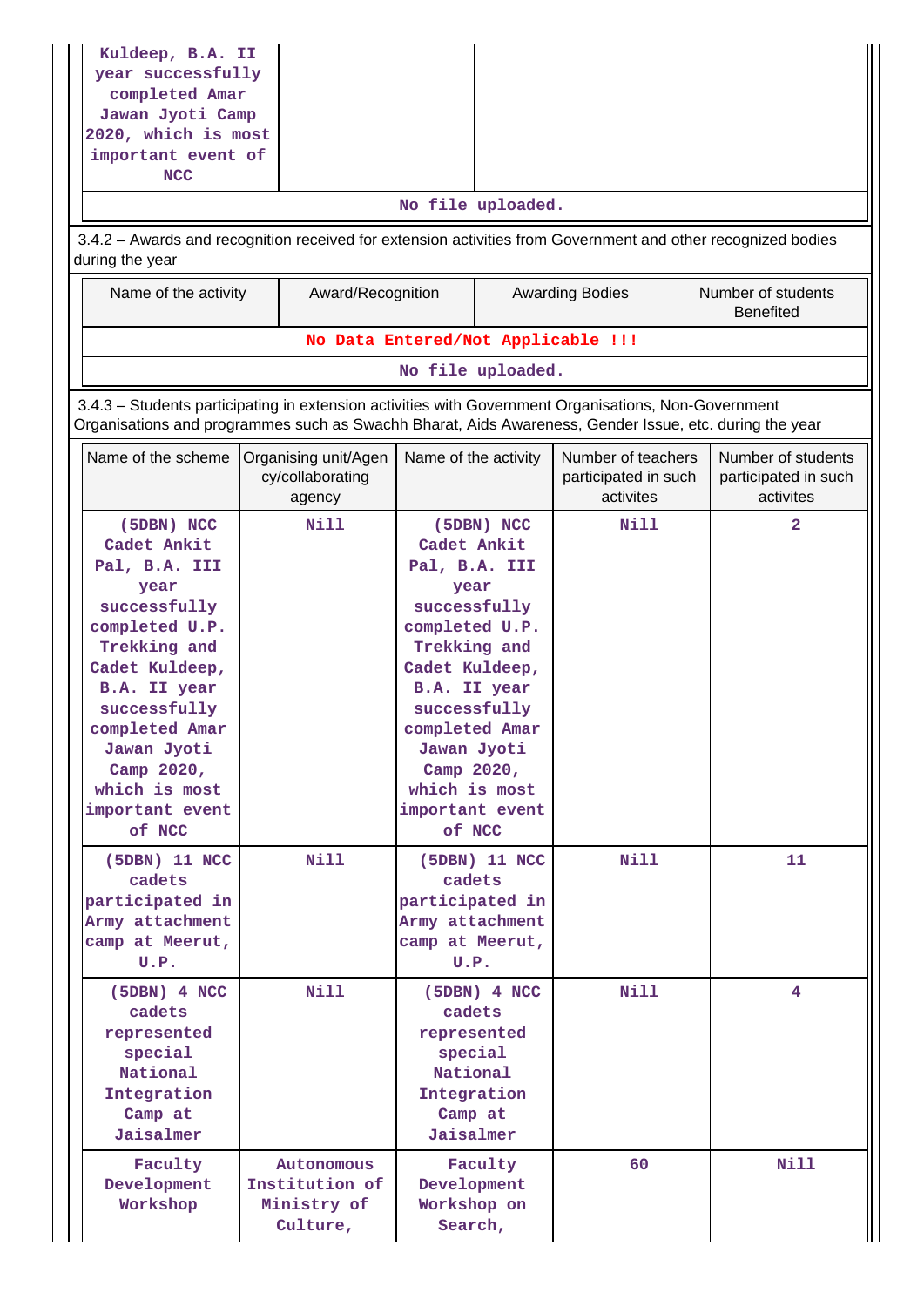|                                                                                                                       | Government of<br>India, Indira<br>Gandhi National<br>Centre for the<br>Arts (IGNCA)                   |                                                                                                                                  | Research,<br>Effective<br>Research<br>Writings and<br>Academic<br>Integrity           |                                                             |      |                    |             |
|-----------------------------------------------------------------------------------------------------------------------|-------------------------------------------------------------------------------------------------------|----------------------------------------------------------------------------------------------------------------------------------|---------------------------------------------------------------------------------------|-------------------------------------------------------------|------|--------------------|-------------|
| Talk                                                                                                                  | Delhi<br>Technical<br>University<br>Noida<br>International<br>University                              |                                                                                                                                  | A Talk on<br>Skill<br>Development :<br>The Need of the<br>Hour                        |                                                             |      | Nill               | 250         |
| Delhi Youth<br>Parliament                                                                                             | Delhi<br>Legislative<br>Assembly, Delhi<br>Government                                                 |                                                                                                                                  | Delhi Youth<br>Parliament                                                             |                                                             | Nill |                    | 3           |
| Social<br>Innovation and<br>Social<br>Enterprises: A<br>Short Course on<br><b>UKERI Project</b>                       | Design<br>Innovation<br>Centre of<br>University of<br>Delhi KMC<br>College,<br>University of<br>Delhi |                                                                                                                                  | Innovation and<br>Social<br>Enterprises: A<br>Short Course on<br><b>UKERI Project</b> | Social                                                      |      | <b>Nill</b>        | 6           |
| How to<br>Prepare for<br>Civil Service                                                                                |                                                                                                       | Joint<br>collaboration<br>with Vision IAS<br><b>Studies</b>                                                                      |                                                                                       | Joint<br>collaboration<br>with Vision IAS<br><b>Studies</b> |      | <b>Nill</b>        | 200         |
| Art<br>Appreciation<br>and Research<br>Ethics                                                                         | Arts (IGNCA)                                                                                          | Autonomous<br>Institution of<br>Ministry of<br>Culture,<br>Government of<br>India at Indira<br>Gandhi National<br>Centre for the |                                                                                       | Art<br>Appreciation<br>and Research<br>Ethics               |      | Nill               | 50          |
| Seminar (One-                                                                                                         | NGO: UMEED: A<br>drop of hope                                                                         |                                                                                                                                  | <b>Needy</b>                                                                          | "One Step for                                               |      | <b>Nill</b>        | <b>Nill</b> |
| day)                                                                                                                  |                                                                                                       |                                                                                                                                  |                                                                                       | No file uploaded.                                           |      |                    |             |
| 3.5 - Collaborations                                                                                                  |                                                                                                       |                                                                                                                                  |                                                                                       |                                                             |      |                    |             |
| 3.5.1 – Number of Collaborative activities for research, faculty exchange, student exchange during the year           |                                                                                                       |                                                                                                                                  |                                                                                       |                                                             |      |                    |             |
| Nature of activity                                                                                                    |                                                                                                       | Participant                                                                                                                      |                                                                                       | Source of financial support                                 |      |                    | Duration    |
|                                                                                                                       |                                                                                                       |                                                                                                                                  |                                                                                       | No Data Entered/Not Applicable !!!                          |      |                    |             |
| 3.5.2 - Linkages with institutions/industries for internship, on-the- job training, project work, sharing of research |                                                                                                       |                                                                                                                                  |                                                                                       | No file uploaded.                                           |      |                    |             |
| facilities etc. during the year<br>Nature of linkage                                                                  | Title of the<br>linkage                                                                               |                                                                                                                                  | Name of the<br>partnering<br>institution/<br>industry                                 | <b>Duration From</b>                                        |      | <b>Duration To</b> | Participant |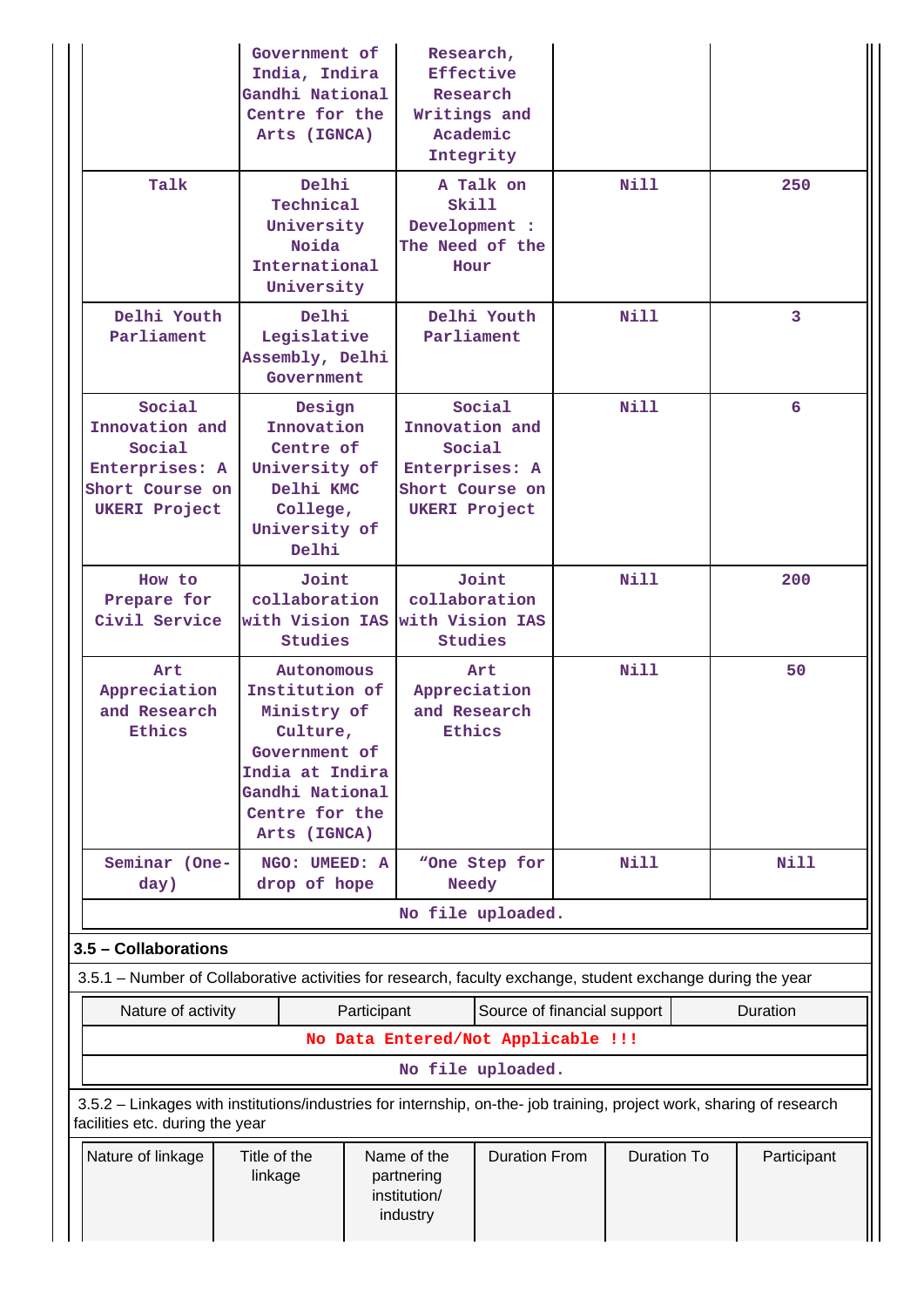|                                                                                                                                                       |                                                                                          |                                | /research lab<br>with contact<br>details |                   |                                                |                                                |                                                           |                                |                    |
|-------------------------------------------------------------------------------------------------------------------------------------------------------|------------------------------------------------------------------------------------------|--------------------------------|------------------------------------------|-------------------|------------------------------------------------|------------------------------------------------|-----------------------------------------------------------|--------------------------------|--------------------|
|                                                                                                                                                       |                                                                                          |                                |                                          |                   |                                                | No Data Entered/Not Applicable !!!             |                                                           |                                |                    |
|                                                                                                                                                       |                                                                                          |                                |                                          | No file uploaded. |                                                |                                                |                                                           |                                |                    |
| 3.5.3 - MoUs signed with institutions of national, international importance, other universities, industries, corporate<br>houses etc. during the year |                                                                                          |                                |                                          |                   |                                                |                                                |                                                           |                                |                    |
| Organisation                                                                                                                                          |                                                                                          |                                | Date of MoU signed<br>Purpose/Activities |                   |                                                |                                                | Number of<br>students/teachers<br>participated under MoUs |                                |                    |
| Delhi                                                                                                                                                 | Delhi School of<br>16/10/2019<br>Professional<br>Studies Research,<br>GGS IP University, |                                |                                          |                   |                                                | Organization of<br>International<br>Conference |                                                           |                                | 198                |
|                                                                                                                                                       |                                                                                          |                                |                                          |                   | View File                                      |                                                |                                                           |                                |                    |
| <b>CRITERION IV - INFRASTRUCTURE AND LEARNING RESOURCES</b>                                                                                           |                                                                                          |                                |                                          |                   |                                                |                                                |                                                           |                                |                    |
| 4.1 - Physical Facilities                                                                                                                             |                                                                                          |                                |                                          |                   |                                                |                                                |                                                           |                                |                    |
| 4.1.1 - Budget allocation, excluding salary for infrastructure augmentation during the year                                                           |                                                                                          |                                |                                          |                   |                                                |                                                |                                                           |                                |                    |
| Budget allocated for infrastructure augmentation                                                                                                      |                                                                                          |                                |                                          |                   | Budget utilized for infrastructure development |                                                |                                                           |                                |                    |
|                                                                                                                                                       |                                                                                          | 0                              |                                          |                   | 0                                              |                                                |                                                           |                                |                    |
| 4.1.2 - Details of augmentation in infrastructure facilities during the year                                                                          |                                                                                          |                                |                                          |                   |                                                |                                                |                                                           |                                |                    |
|                                                                                                                                                       | <b>Facilities</b>                                                                        |                                |                                          |                   |                                                |                                                |                                                           | <b>Existing or Newly Added</b> |                    |
|                                                                                                                                                       |                                                                                          | Campus Area                    |                                          |                   |                                                |                                                |                                                           | Existing                       |                    |
|                                                                                                                                                       |                                                                                          | Class rooms                    |                                          |                   | Existing                                       |                                                |                                                           |                                |                    |
|                                                                                                                                                       |                                                                                          | Laboratories                   |                                          |                   | Existing<br>Existing                           |                                                |                                                           |                                |                    |
|                                                                                                                                                       |                                                                                          | Seminar Halls                  |                                          |                   |                                                |                                                |                                                           |                                |                    |
| Seminar halls with ICT facilities                                                                                                                     |                                                                                          | Classrooms with LCD facilities |                                          |                   | Existing<br>Existing                           |                                                |                                                           |                                |                    |
|                                                                                                                                                       |                                                                                          | Others                         |                                          |                   |                                                |                                                |                                                           | Newly Added                    |                    |
|                                                                                                                                                       |                                                                                          |                                |                                          |                   | View File                                      |                                                |                                                           |                                |                    |
| 4.2 - Library as a Learning Resource                                                                                                                  |                                                                                          |                                |                                          |                   |                                                |                                                |                                                           |                                |                    |
| 4.2.1 - Library is automated {Integrated Library Management System (ILMS)}                                                                            |                                                                                          |                                |                                          |                   |                                                |                                                |                                                           |                                |                    |
| Name of the ILMS<br>software                                                                                                                          |                                                                                          | Nature of automation (fully    | or patially)                             |                   |                                                | Version                                        |                                                           |                                | Year of automation |
| <b>LIBWARE</b>                                                                                                                                        |                                                                                          |                                | Partially                                |                   |                                                | 3.0                                            |                                                           |                                | 2017               |
| 4.2.2 - Library Services                                                                                                                              |                                                                                          |                                |                                          |                   |                                                |                                                |                                                           |                                |                    |
| Library<br>Service Type                                                                                                                               |                                                                                          | Existing                       |                                          |                   |                                                | Newly Added                                    |                                                           |                                | Total              |
| Text<br><b>Books</b>                                                                                                                                  | 49246                                                                                    |                                | <b>Nill</b>                              |                   | 591                                            | <b>Nill</b>                                    |                                                           | 49837                          | <b>Nill</b>        |
| Reference                                                                                                                                             | 1630                                                                                     |                                | <b>Nill</b>                              |                   | 101                                            | <b>Nill</b>                                    |                                                           | 1731                           | Nill               |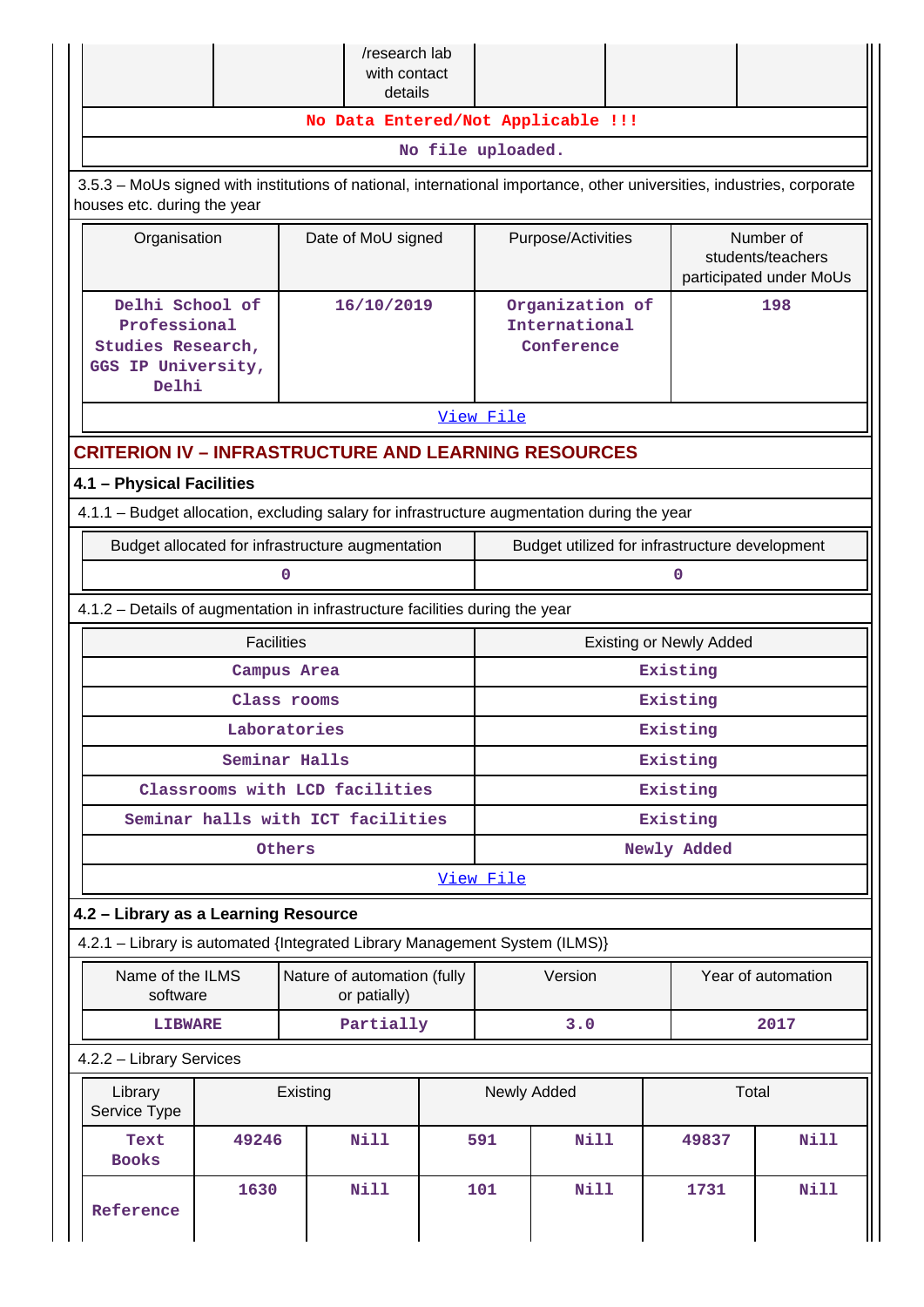| <b>Books</b>                               |                                                                                                                                                                                                                                                         |                |                                                                  |                   |                  |                                                                                                                                                                                                                                                                                                                                                                                                                                                                                                                                                                     |                    |                      |           |                                                   |  |  |
|--------------------------------------------|---------------------------------------------------------------------------------------------------------------------------------------------------------------------------------------------------------------------------------------------------------|----------------|------------------------------------------------------------------|-------------------|------------------|---------------------------------------------------------------------------------------------------------------------------------------------------------------------------------------------------------------------------------------------------------------------------------------------------------------------------------------------------------------------------------------------------------------------------------------------------------------------------------------------------------------------------------------------------------------------|--------------------|----------------------|-----------|---------------------------------------------------|--|--|
|                                            | Journals<br>16                                                                                                                                                                                                                                          |                | <b>Nill</b>                                                      |                   | 43               | <b>Nill</b>                                                                                                                                                                                                                                                                                                                                                                                                                                                                                                                                                         | 59                 |                      |           | Nill                                              |  |  |
| Weeding<br>(hard &<br>soft)                |                                                                                                                                                                                                                                                         | 13853          | <b>Nill</b>                                                      |                   | 502              | <b>Nill</b>                                                                                                                                                                                                                                                                                                                                                                                                                                                                                                                                                         | 14355              |                      |           | <b>Nill</b>                                       |  |  |
|                                            |                                                                                                                                                                                                                                                         |                |                                                                  |                   | View File        |                                                                                                                                                                                                                                                                                                                                                                                                                                                                                                                                                                     |                    |                      |           |                                                   |  |  |
|                                            | 4.2.3 - E-content developed by teachers such as: e-PG- Pathshala, CEC (under e-PG- Pathshala CEC (Under<br>Graduate) SWAYAM other MOOCs platform NPTEL/NMEICT/any other Government initiatives & institutional<br>(Learning Management System (LMS) etc |                |                                                                  |                   |                  |                                                                                                                                                                                                                                                                                                                                                                                                                                                                                                                                                                     |                    |                      |           |                                                   |  |  |
|                                            | Name of the Teacher                                                                                                                                                                                                                                     |                | Name of the Module                                               |                   |                  | Platform on which module<br>is developed                                                                                                                                                                                                                                                                                                                                                                                                                                                                                                                            |                    | Date of launching e- | content   |                                                   |  |  |
|                                            |                                                                                                                                                                                                                                                         |                |                                                                  |                   |                  | No Data Entered/Not Applicable !!!                                                                                                                                                                                                                                                                                                                                                                                                                                                                                                                                  |                    |                      |           |                                                   |  |  |
|                                            |                                                                                                                                                                                                                                                         |                |                                                                  | No file uploaded. |                  |                                                                                                                                                                                                                                                                                                                                                                                                                                                                                                                                                                     |                    |                      |           |                                                   |  |  |
| 4.3 - IT Infrastructure                    |                                                                                                                                                                                                                                                         |                |                                                                  |                   |                  |                                                                                                                                                                                                                                                                                                                                                                                                                                                                                                                                                                     |                    |                      |           |                                                   |  |  |
| 4.3.1 - Technology Upgradation (overall)   |                                                                                                                                                                                                                                                         |                |                                                                  |                   |                  |                                                                                                                                                                                                                                                                                                                                                                                                                                                                                                                                                                     |                    |                      |           |                                                   |  |  |
| <b>Type</b>                                | <b>Total Co</b><br>Computer<br>Office<br>Available<br><b>Others</b><br>Computer<br>Internet<br><b>Browsing</b><br>Departme<br><b>Bandwidt</b><br>Lab<br>Centers<br>mputers<br>centers<br>nts<br>h (MBPS/<br>GBPS)                                       |                |                                                                  |                   |                  |                                                                                                                                                                                                                                                                                                                                                                                                                                                                                                                                                                     |                    |                      |           |                                                   |  |  |
| Existin<br>g                               | 102                                                                                                                                                                                                                                                     | $\overline{a}$ | 102                                                              | $\overline{2}$    | $\mathbf{1}$     | 1                                                                                                                                                                                                                                                                                                                                                                                                                                                                                                                                                                   | 1                  | 94                   |           | $\mathbf 0$                                       |  |  |
| Added                                      | 16                                                                                                                                                                                                                                                      | 1              | 18                                                               | 1                 | $\mathbf 0$      | $\mathbf 0$                                                                                                                                                                                                                                                                                                                                                                                                                                                                                                                                                         | $\mathbf{0}$       | $\mathbf 0$          |           | $\mathbf 0$                                       |  |  |
| Total                                      | 118                                                                                                                                                                                                                                                     | 3              | 120                                                              | 3                 | 1                | 1                                                                                                                                                                                                                                                                                                                                                                                                                                                                                                                                                                   | 1                  | 94                   |           | $\mathbf 0$                                       |  |  |
|                                            |                                                                                                                                                                                                                                                         |                |                                                                  |                   |                  | 4.3.2 - Bandwidth available of internet connection in the Institution (Leased line)                                                                                                                                                                                                                                                                                                                                                                                                                                                                                 |                    |                      |           |                                                   |  |  |
|                                            |                                                                                                                                                                                                                                                         |                |                                                                  |                   | 93.74 MBPS/ GBPS |                                                                                                                                                                                                                                                                                                                                                                                                                                                                                                                                                                     |                    |                      |           |                                                   |  |  |
| 4.3.3 - Facility for e-content             |                                                                                                                                                                                                                                                         |                |                                                                  |                   |                  |                                                                                                                                                                                                                                                                                                                                                                                                                                                                                                                                                                     |                    |                      |           |                                                   |  |  |
|                                            |                                                                                                                                                                                                                                                         |                | Name of the e-content development facility                       |                   |                  | Provide the link of the videos and media centre and                                                                                                                                                                                                                                                                                                                                                                                                                                                                                                                 | recording facility |                      |           |                                                   |  |  |
|                                            |                                                                                                                                                                                                                                                         |                |                                                                  |                   |                  | No Data Entered/Not Applicable !!!                                                                                                                                                                                                                                                                                                                                                                                                                                                                                                                                  |                    |                      |           |                                                   |  |  |
| 4.4 - Maintenance of Campus Infrastructure |                                                                                                                                                                                                                                                         |                |                                                                  |                   |                  |                                                                                                                                                                                                                                                                                                                                                                                                                                                                                                                                                                     |                    |                      |           |                                                   |  |  |
| component, during the year                 |                                                                                                                                                                                                                                                         |                |                                                                  |                   |                  | 4.4.1 – Expenditure incurred on maintenance of physical facilities and academic support facilities, excluding salary                                                                                                                                                                                                                                                                                                                                                                                                                                                |                    |                      |           |                                                   |  |  |
|                                            | Assigned Budget on<br>academic facilities                                                                                                                                                                                                               |                | Expenditure incurred on<br>maintenance of academic<br>facilities |                   |                  | Assigned budget on<br>physical facilities                                                                                                                                                                                                                                                                                                                                                                                                                                                                                                                           |                    |                      | facilites | Expenditure incurredon<br>maintenance of physical |  |  |
|                                            | 1624192                                                                                                                                                                                                                                                 |                | 541360                                                           |                   |                  | 5725150                                                                                                                                                                                                                                                                                                                                                                                                                                                                                                                                                             |                    |                      | 1532736   |                                                   |  |  |
| institutional Website, provide link)       |                                                                                                                                                                                                                                                         |                |                                                                  |                   |                  | 4.4.2 – Procedures and policies for maintaining and utilizing physical, academic and support facilities - laboratory,<br>library, sports complex, computers, classrooms etc. (maximum 500 words) (information to be available in                                                                                                                                                                                                                                                                                                                                    |                    |                      |           |                                                   |  |  |
|                                            |                                                                                                                                                                                                                                                         |                |                                                                  |                   |                  | The library is often considered as a hub of thoughts. The diverse collection<br>in any library shapes of mindset and opinions of the students. A healthy<br>library is always a major source to facilitate change in the society. The<br>College Library has a generous collection of literature ranging from numerous<br>disciplines. It subscribes 14 Hindi and English Newspapers, 55 magazines and<br>ample journals. The E-resource facility is also available through which<br>students and teachers can access the world's best databases, DULS, E-Journals, |                    |                      |           |                                                   |  |  |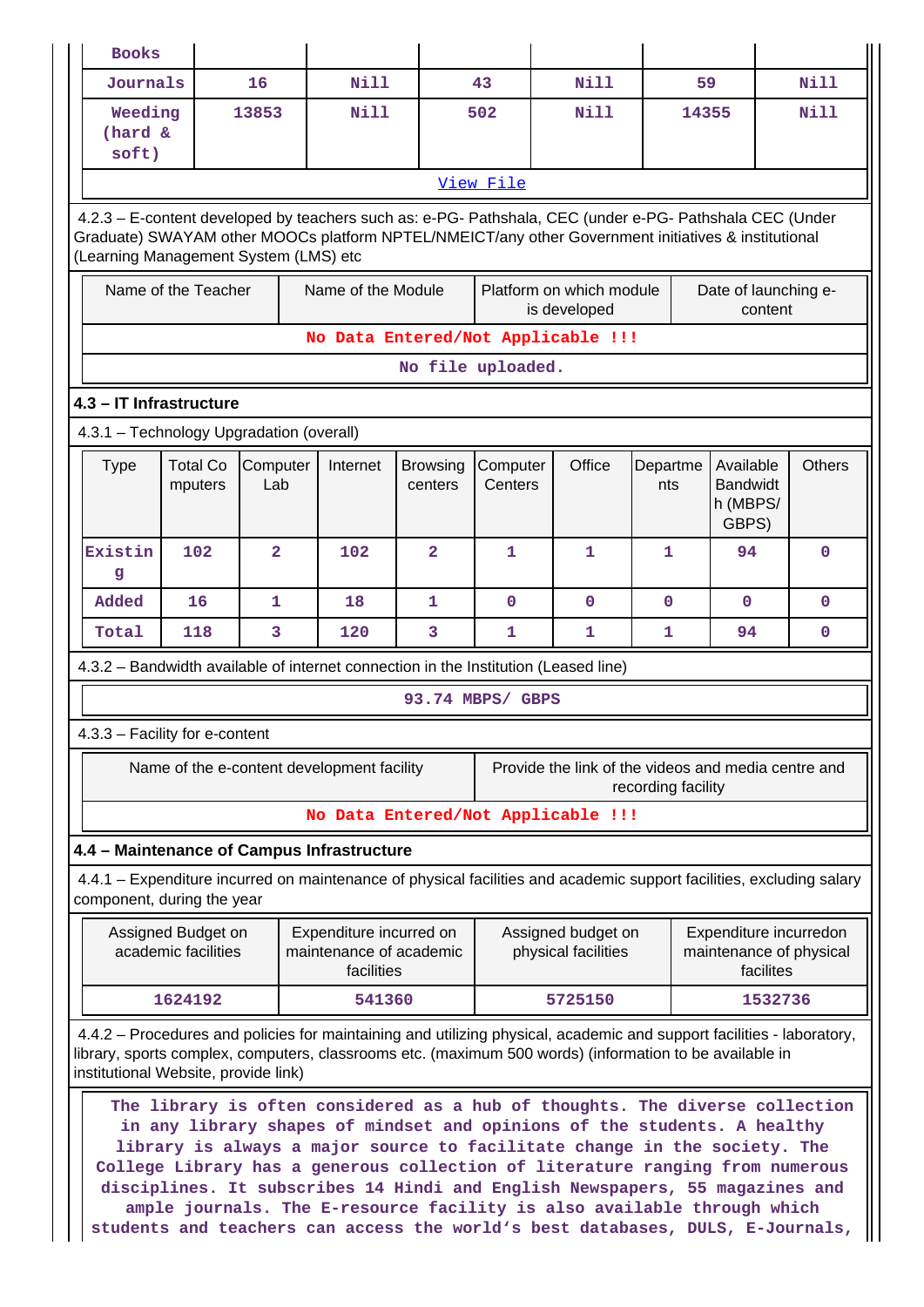**E-books, N-List and a quantitative variety of Reports. Our library is automated and ensures the availability of current titles by consulting publishers', catalogue, book reviews and publisher websites. The Open access facilities to students and staff members are available on the ground floor and upper library building. The library is computerized with bar coded books and membership cards. The database is updated on real-time basis. The Xerox facility is also available for the staff members. The existing ceiling of the number of copies of a title to be purchased has been augmented from five to twenty in view of new syllabi. The new arrivals are duly notified and prominently displayed. The learning can only be relished with good health. The college imbibes the sportsmanship amongst the students. This also assists the students to learn to focus and manage the teamwork. Sports insist a student to put forth the best effort and exhibit honorable behavior whether they win or lose a game. The Sports Admissions were successfully done. However, this year relatively lesser number of events and championships could be undertaken due to sudden Pandemic COVID-19, long lockdown and closure of the College. The classrooms are majorly facilitated by projectors to make the learning experience technology-based. The computer labs have been assisting the use of ICT enabled classrooms.**

[http://shyamlale.du.ac.in/index.php/2021/05/25/procedures-and-policies-for-maintaining-and-utilizing-physical](http://shyamlale.du.ac.in/index.php/2021/05/25/procedures-and-policies-for-maintaining-and-utilizing-physical-academic-and-support-facilities-laboratory-library-sports-complex-computers-classrooms-etc/)[academic-and-support-facilities-laboratory-library-sports-complex-computers-classrooms-etc/](http://shyamlale.du.ac.in/index.php/2021/05/25/procedures-and-policies-for-maintaining-and-utilizing-physical-academic-and-support-facilities-laboratory-library-sports-complex-computers-classrooms-etc/)

#### **CRITERION V – STUDENT SUPPORT AND PROGRESSION**

#### **5.1 – Student Support**

5.1.1 – Scholarships and Financial Support

|                                         | Name/Title of the scheme                                                                                                                                                                        | Number of students | <b>Amount in Rupees</b> |  |
|-----------------------------------------|-------------------------------------------------------------------------------------------------------------------------------------------------------------------------------------------------|--------------------|-------------------------|--|
| Financial Support<br>from institution   | LIST OF STUDENTS<br><b>WHO HAVE GRANTED</b><br><b>FINANCIAL</b><br><b>ASSISTANCE ALONG</b><br>WITH LIST OF<br>STUDENTS APPLIED<br>FOR SCHOLARSHIP FOR<br>THE YEAR 2019-20 IS<br><b>ATTACHED</b> | 7                  | 61040                   |  |
| Financial Support<br>from Other Sources |                                                                                                                                                                                                 |                    |                         |  |
| a) National                             | Nill                                                                                                                                                                                            | Nill               | Nill                    |  |
| b) International                        | Nill                                                                                                                                                                                            | Nill               | Nill                    |  |
|                                         |                                                                                                                                                                                                 | View File          |                         |  |

 5.1.2 – Number of capability enhancement and development schemes such as Soft skill development, Remedial coaching, Language lab, Bridge courses, Yoga, Meditation, Personal Counselling and Mentoring etc.,

| Name of the capability<br>enhancement scheme                                              | Date of implemetation | Number of students<br>enrolled | Agencies involved                                                                      |
|-------------------------------------------------------------------------------------------|-----------------------|--------------------------------|----------------------------------------------------------------------------------------|
| Talk on Skill<br>Development: The<br>Need of the Hour                                     | 19/09/2019            | 250                            | Delhi Technical<br>University and<br>Noida International<br>University                 |
| Faculty<br>Development<br>Workshop on Search,<br>Research, Effective<br>Research Writings | 30/09/2019            | 60                             | Autonomous<br>Institution of<br>Ministry of<br>Culture, Government<br>of India, Indira |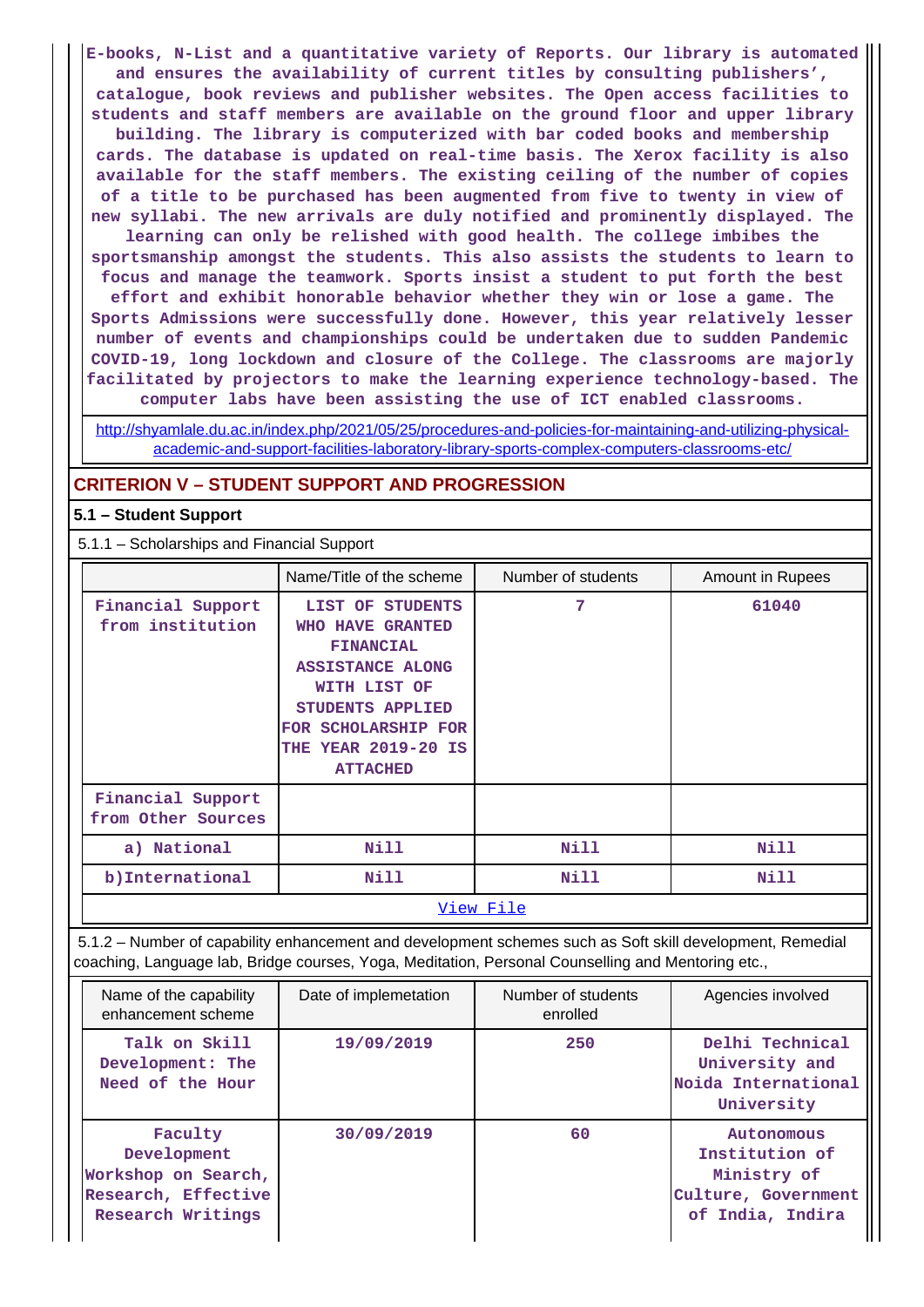|  | and Academic<br>Integrity                                                                                                                                                                                                                                                                             |             |        |                                                                                                           |                                                                             |                                                              | Gandhi National<br>Centre for the Arts<br>(IGNCA)                                                                                             |                                                                                  |  |
|--|-------------------------------------------------------------------------------------------------------------------------------------------------------------------------------------------------------------------------------------------------------------------------------------------------------|-------------|--------|-----------------------------------------------------------------------------------------------------------|-----------------------------------------------------------------------------|--------------------------------------------------------------|-----------------------------------------------------------------------------------------------------------------------------------------------|----------------------------------------------------------------------------------|--|
|  | Delhi Youth<br>Parliament (6-8<br>November 2019)                                                                                                                                                                                                                                                      |             |        | 06/11/2019                                                                                                | $\overline{3}$                                                              |                                                              | Delhi Legislative<br>Assembly, Govt. of<br>NCT of Delhi                                                                                       |                                                                                  |  |
|  | Social Innovation<br>and Social<br>Enterprises: A<br>Short Course on<br><b>UKERI Project (31st</b><br>October, 1, 2, 7, 8<br>and 9 November<br>2019)<br>Professional<br>Photography<br>Training Workshop<br>(24-28 February<br>2020)<br>Art Appreciation<br>and Research Ethics<br>$(5-8$ March 2020) |             |        | 31/10/2019                                                                                                | 6                                                                           |                                                              | Design Innovation<br>Centre of<br>University of Delhi<br>Kirorimal College,<br>University of Delhi                                            |                                                                                  |  |
|  |                                                                                                                                                                                                                                                                                                       |             |        | 24/02/2020                                                                                                | 50                                                                          |                                                              |                                                                                                                                               | Skill Development<br>Cell of Shyam Lal<br>College (Eve.)                         |  |
|  |                                                                                                                                                                                                                                                                                                       |             |        | 05/03/2020                                                                                                | 50                                                                          |                                                              | Autonomous<br>Institution of<br>Ministry of<br>Culture, Government<br>of India at Indira<br>Gandhi national<br>Centre for the Arts<br>(IGNCA) |                                                                                  |  |
|  | How to prepare an<br>Effective Resume /<br>$\mathop{\rm CV}\nolimits$                                                                                                                                                                                                                                 |             |        | 04/04/2020                                                                                                | 45                                                                          |                                                              | Skill Development<br>Cell of Shyam Lal<br>College (Eve.) and<br>CV Owl Company                                                                |                                                                                  |  |
|  | Dr. Ambedkar<br>Memorial Lecture<br>Series (4th),<br>Online Mode through<br>Cisco Webex<br>Speaker: Dr. Ritesh<br>Bhardwaj, SLCE,<br>University of Delhi<br>Speaker: Dr. Pinki<br>Punia, PGDAV<br>College, University<br>of Delhi                                                                     |             |        | 14/04/2020                                                                                                | 51                                                                          |                                                              |                                                                                                                                               | Skill Development<br>Cell of Shyam Lal<br>College (Eve.),<br>University of Delhi |  |
|  |                                                                                                                                                                                                                                                                                                       |             |        |                                                                                                           | No file uploaded.                                                           |                                                              |                                                                                                                                               |                                                                                  |  |
|  | institution during the year                                                                                                                                                                                                                                                                           |             |        | 5.1.3 – Students benefited by guidance for competitive examinations and career counselling offered by the |                                                                             |                                                              |                                                                                                                                               |                                                                                  |  |
|  | Year<br>Name of the<br>scheme                                                                                                                                                                                                                                                                         |             |        | Number of<br>benefited<br>students for<br>competitive<br>examination                                      | Number of<br>benefited<br>students by<br>career<br>counseling<br>activities | Number of<br>students who<br>have passedin<br>the comp. exam |                                                                                                                                               | Number of<br>studentsp placed                                                    |  |
|  | 2019                                                                                                                                                                                                                                                                                                  | prepare for | How to | 200                                                                                                       | <b>Nill</b>                                                                 |                                                              | <b>Nill</b>                                                                                                                                   | <b>Nill</b>                                                                      |  |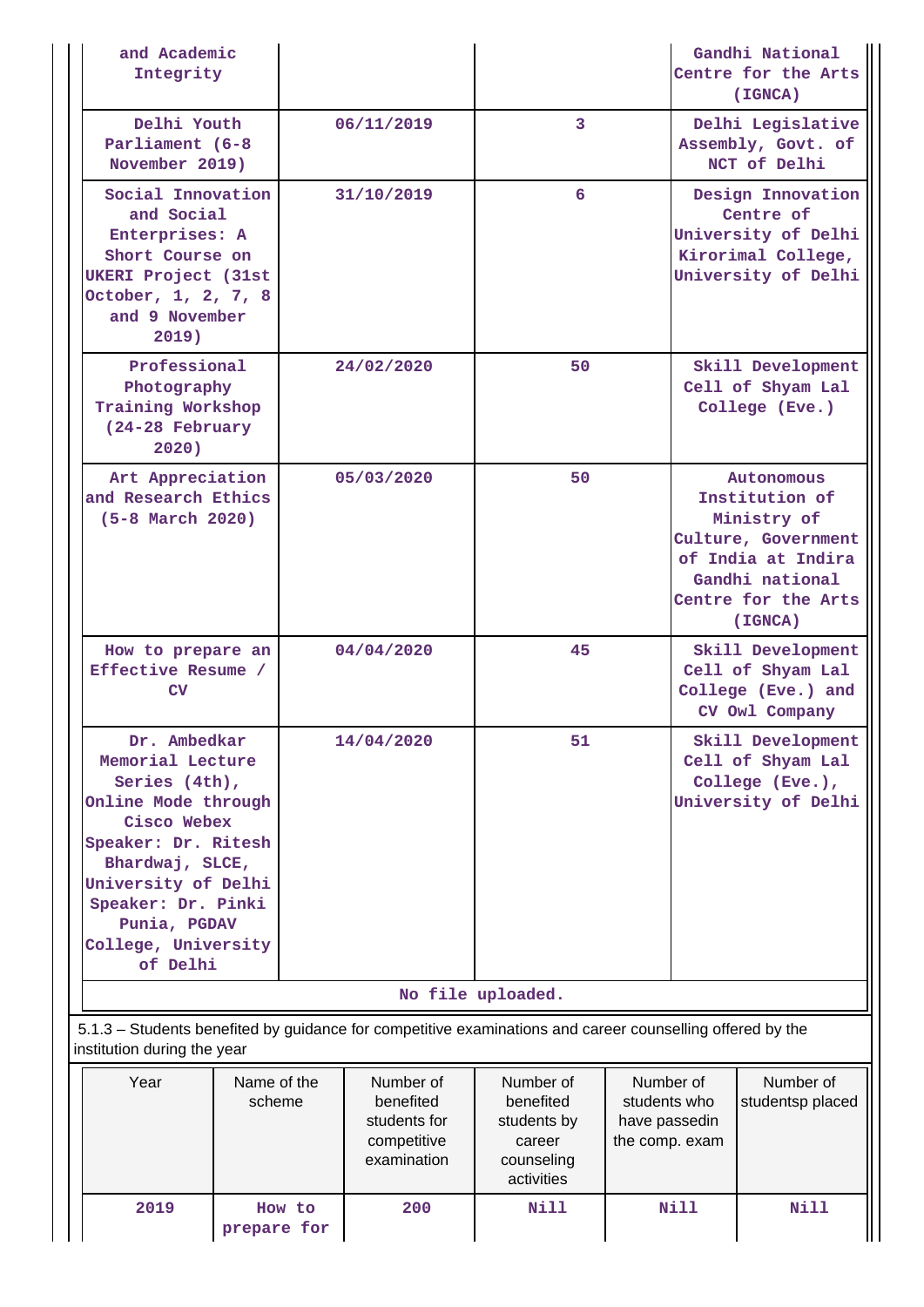|                                                                                                                                                                                                                        | Civil<br>Services                                                                                                                                                                                                                                                                               |                                |                                                                                                                                                                                                                        |                                                |                              |  |  |
|------------------------------------------------------------------------------------------------------------------------------------------------------------------------------------------------------------------------|-------------------------------------------------------------------------------------------------------------------------------------------------------------------------------------------------------------------------------------------------------------------------------------------------|--------------------------------|------------------------------------------------------------------------------------------------------------------------------------------------------------------------------------------------------------------------|------------------------------------------------|------------------------------|--|--|
| 2020                                                                                                                                                                                                                   | Placement<br>in Companies<br>(like Wipro,<br>Travclan,<br>TCS, Canara<br>HSBC Bank,<br>IPC India,<br>Universal<br>Data<br>Solution,<br>LIDO, NUTUR,<br>Advolt<br>Media, Aashi<br>Glass,<br>Chartered<br>Club HR Coun<br>sultancy,<br>Destiny<br>Infopedia,<br>Reliance Jio<br>to name a<br>few) | <b>Nill</b>                    | <b>Nill</b>                                                                                                                                                                                                            | Nill                                           | 163                          |  |  |
|                                                                                                                                                                                                                        |                                                                                                                                                                                                                                                                                                 |                                | No file uploaded.                                                                                                                                                                                                      |                                                |                              |  |  |
| 5.1.4 - Institutional mechanism for transparency, timely redressal of student grievances, Prevention of sexual<br>harassment and ragging cases during the year                                                         |                                                                                                                                                                                                                                                                                                 |                                |                                                                                                                                                                                                                        |                                                |                              |  |  |
| Total grievances received                                                                                                                                                                                              |                                                                                                                                                                                                                                                                                                 | Number of grievances redressed |                                                                                                                                                                                                                        | Avg. number of days for grievance<br>redressal |                              |  |  |
|                                                                                                                                                                                                                        | <b>Nill</b>                                                                                                                                                                                                                                                                                     |                                | Nill                                                                                                                                                                                                                   |                                                | 7                            |  |  |
| 5.2 - Student Progression                                                                                                                                                                                              |                                                                                                                                                                                                                                                                                                 |                                |                                                                                                                                                                                                                        |                                                |                              |  |  |
| 5.2.1 - Details of campus placement during the year                                                                                                                                                                    |                                                                                                                                                                                                                                                                                                 |                                |                                                                                                                                                                                                                        |                                                |                              |  |  |
|                                                                                                                                                                                                                        | On campus                                                                                                                                                                                                                                                                                       |                                |                                                                                                                                                                                                                        | Off campus                                     |                              |  |  |
| <b>Nameof</b><br>organizations<br>visited                                                                                                                                                                              | Number of<br>students<br>participated                                                                                                                                                                                                                                                           | Number of<br>stduents placed   | Nameof<br>organizations<br>visited                                                                                                                                                                                     | Number of<br>students<br>participated          | Number of<br>stduents placed |  |  |
| 8<br>Companies<br>(like Wipro,<br>Travclan,<br>TCS, Canara<br>HSBC Bank,<br>IPC India,<br>Universal<br>Data<br>Solution,<br>LIDO, NUTUR,<br>Advolt<br>Media, Aashi<br>Glass,<br>Chartered<br>Club HR Coun<br>sultancy, | Nill                                                                                                                                                                                                                                                                                            | 101                            | 5<br>Companies<br>(like Wipro,<br>Travclan,<br>TCS, Canara<br>HSBC Bank,<br>IPC India,<br>Universal<br>Data<br>Solution,<br>LIDO, NUTUR,<br>Advolt<br>Media, Aashi<br>Glass,<br>Chartered<br>Club HR Coun<br>sultancy, | Nill                                           | 62                           |  |  |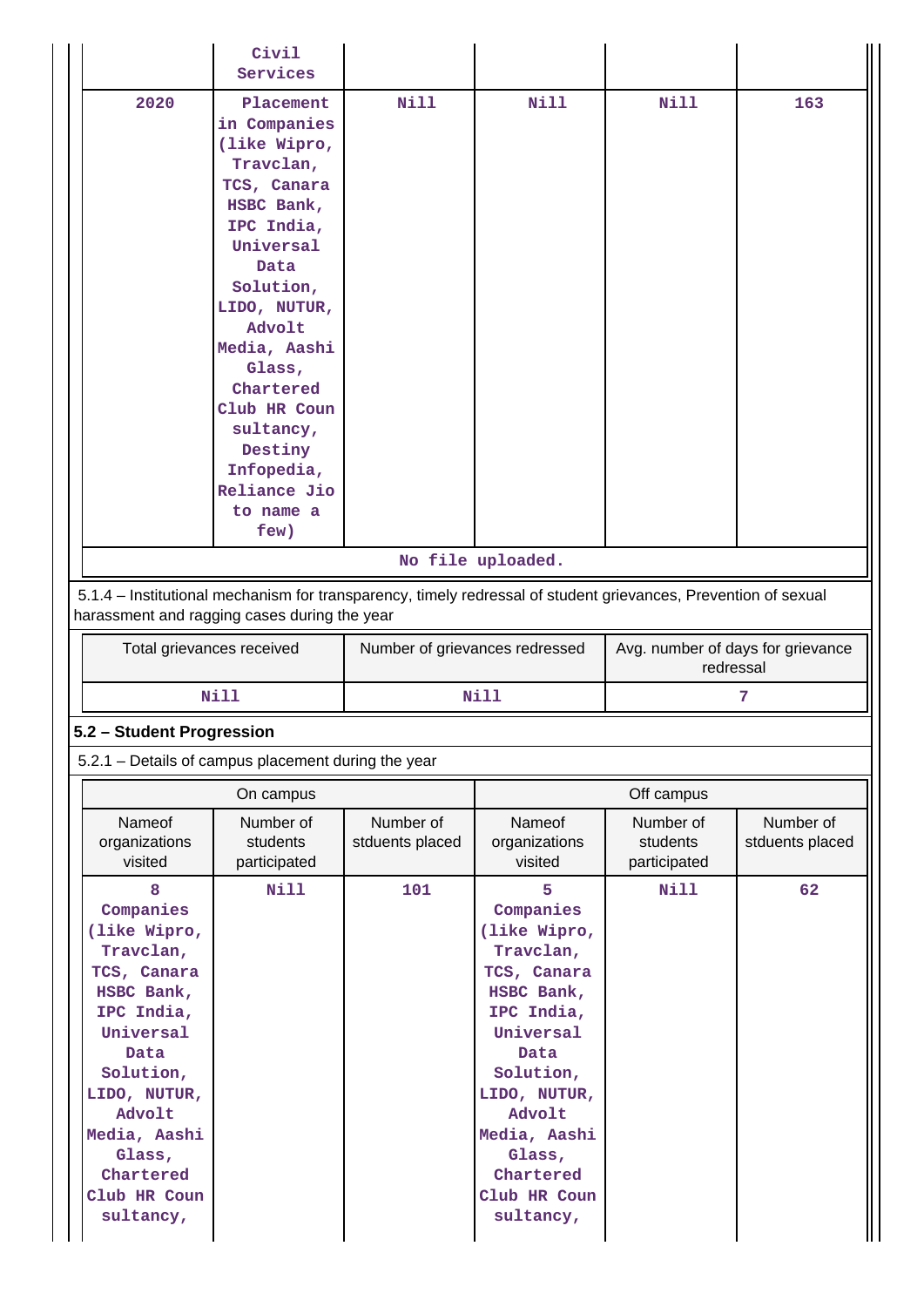| Destiny<br>Infopedia,<br>Reliance Jio                                                                                                                                                                                                                                                                                                                                                                                                                                                                                                                                                                                                                                                                                                                                                                                                                                                                                                                                                                                                                                                                                                                                                                                                                                                                                                                               |                                                |  |                           |  |                                                                          | Destiny<br>Infopedia,<br>Reliance Jio |  |                                         |                          |  |
|---------------------------------------------------------------------------------------------------------------------------------------------------------------------------------------------------------------------------------------------------------------------------------------------------------------------------------------------------------------------------------------------------------------------------------------------------------------------------------------------------------------------------------------------------------------------------------------------------------------------------------------------------------------------------------------------------------------------------------------------------------------------------------------------------------------------------------------------------------------------------------------------------------------------------------------------------------------------------------------------------------------------------------------------------------------------------------------------------------------------------------------------------------------------------------------------------------------------------------------------------------------------------------------------------------------------------------------------------------------------|------------------------------------------------|--|---------------------------|--|--------------------------------------------------------------------------|---------------------------------------|--|-----------------------------------------|--------------------------|--|
| to name a                                                                                                                                                                                                                                                                                                                                                                                                                                                                                                                                                                                                                                                                                                                                                                                                                                                                                                                                                                                                                                                                                                                                                                                                                                                                                                                                                           |                                                |  |                           |  |                                                                          | to name a                             |  |                                         |                          |  |
| few)                                                                                                                                                                                                                                                                                                                                                                                                                                                                                                                                                                                                                                                                                                                                                                                                                                                                                                                                                                                                                                                                                                                                                                                                                                                                                                                                                                |                                                |  |                           |  | View File                                                                | few)                                  |  |                                         |                          |  |
| 5.2.2 - Student progression to higher education in percentage during the year                                                                                                                                                                                                                                                                                                                                                                                                                                                                                                                                                                                                                                                                                                                                                                                                                                                                                                                                                                                                                                                                                                                                                                                                                                                                                       |                                                |  |                           |  |                                                                          |                                       |  |                                         |                          |  |
| Year                                                                                                                                                                                                                                                                                                                                                                                                                                                                                                                                                                                                                                                                                                                                                                                                                                                                                                                                                                                                                                                                                                                                                                                                                                                                                                                                                                | Number of                                      |  | Programme                 |  |                                                                          | Depratment                            |  | Name of                                 | Name of                  |  |
|                                                                                                                                                                                                                                                                                                                                                                                                                                                                                                                                                                                                                                                                                                                                                                                                                                                                                                                                                                                                                                                                                                                                                                                                                                                                                                                                                                     | students<br>enrolling into<br>higher education |  | graduated from            |  |                                                                          | graduated from                        |  | institution joined                      | programme<br>admitted to |  |
|                                                                                                                                                                                                                                                                                                                                                                                                                                                                                                                                                                                                                                                                                                                                                                                                                                                                                                                                                                                                                                                                                                                                                                                                                                                                                                                                                                     |                                                |  |                           |  |                                                                          | No Data Entered/Not Applicable !!!    |  |                                         |                          |  |
|                                                                                                                                                                                                                                                                                                                                                                                                                                                                                                                                                                                                                                                                                                                                                                                                                                                                                                                                                                                                                                                                                                                                                                                                                                                                                                                                                                     |                                                |  |                           |  | No file uploaded.                                                        |                                       |  |                                         |                          |  |
| 5.2.3 – Students qualifying in state/ national/ international level examinations during the year<br>(eg:NET/SET/SLET/GATE/GMAT/CAT/GRE/TOFEL/Civil Services/State Government Services)                                                                                                                                                                                                                                                                                                                                                                                                                                                                                                                                                                                                                                                                                                                                                                                                                                                                                                                                                                                                                                                                                                                                                                              |                                                |  |                           |  |                                                                          |                                       |  |                                         |                          |  |
|                                                                                                                                                                                                                                                                                                                                                                                                                                                                                                                                                                                                                                                                                                                                                                                                                                                                                                                                                                                                                                                                                                                                                                                                                                                                                                                                                                     | Items                                          |  |                           |  |                                                                          |                                       |  | Number of students selected/ qualifying |                          |  |
|                                                                                                                                                                                                                                                                                                                                                                                                                                                                                                                                                                                                                                                                                                                                                                                                                                                                                                                                                                                                                                                                                                                                                                                                                                                                                                                                                                     |                                                |  |                           |  |                                                                          | No Data Entered/Not Applicable !!!    |  |                                         |                          |  |
|                                                                                                                                                                                                                                                                                                                                                                                                                                                                                                                                                                                                                                                                                                                                                                                                                                                                                                                                                                                                                                                                                                                                                                                                                                                                                                                                                                     |                                                |  |                           |  | No file uploaded.                                                        |                                       |  |                                         |                          |  |
| 5.2.4 – Sports and cultural activities / competitions organised at the institution level during the year                                                                                                                                                                                                                                                                                                                                                                                                                                                                                                                                                                                                                                                                                                                                                                                                                                                                                                                                                                                                                                                                                                                                                                                                                                                            |                                                |  |                           |  |                                                                          |                                       |  |                                         |                          |  |
|                                                                                                                                                                                                                                                                                                                                                                                                                                                                                                                                                                                                                                                                                                                                                                                                                                                                                                                                                                                                                                                                                                                                                                                                                                                                                                                                                                     | Activity                                       |  |                           |  | Level                                                                    |                                       |  | Number of Participants                  |                          |  |
|                                                                                                                                                                                                                                                                                                                                                                                                                                                                                                                                                                                                                                                                                                                                                                                                                                                                                                                                                                                                                                                                                                                                                                                                                                                                                                                                                                     |                                                |  |                           |  |                                                                          | No Data Entered/Not Applicable !!!    |  |                                         |                          |  |
|                                                                                                                                                                                                                                                                                                                                                                                                                                                                                                                                                                                                                                                                                                                                                                                                                                                                                                                                                                                                                                                                                                                                                                                                                                                                                                                                                                     |                                                |  |                           |  | View File                                                                |                                       |  |                                         |                          |  |
| 5.3 - Student Participation and Activities                                                                                                                                                                                                                                                                                                                                                                                                                                                                                                                                                                                                                                                                                                                                                                                                                                                                                                                                                                                                                                                                                                                                                                                                                                                                                                                          |                                                |  |                           |  |                                                                          |                                       |  |                                         |                          |  |
| 5.3.1 - Number of awards/medals for outstanding performance in sports/cultural activities at national/international<br>level (award for a team event should be counted as one)                                                                                                                                                                                                                                                                                                                                                                                                                                                                                                                                                                                                                                                                                                                                                                                                                                                                                                                                                                                                                                                                                                                                                                                      |                                                |  |                           |  |                                                                          |                                       |  |                                         |                          |  |
| Year                                                                                                                                                                                                                                                                                                                                                                                                                                                                                                                                                                                                                                                                                                                                                                                                                                                                                                                                                                                                                                                                                                                                                                                                                                                                                                                                                                | Name of the<br>award/medal                     |  | National/<br>Internaional |  | Number of<br>Number of<br>awards for<br>awards for<br>Cultural<br>Sports |                                       |  | Student ID<br>number                    | Name of the<br>student   |  |
|                                                                                                                                                                                                                                                                                                                                                                                                                                                                                                                                                                                                                                                                                                                                                                                                                                                                                                                                                                                                                                                                                                                                                                                                                                                                                                                                                                     |                                                |  |                           |  |                                                                          | No Data Entered/Not Applicable !!!    |  |                                         |                          |  |
|                                                                                                                                                                                                                                                                                                                                                                                                                                                                                                                                                                                                                                                                                                                                                                                                                                                                                                                                                                                                                                                                                                                                                                                                                                                                                                                                                                     |                                                |  |                           |  | No file uploaded.                                                        |                                       |  |                                         |                          |  |
| 5.3.2 – Activity of Student Council & representation of students on academic & administrative bodies/committees of                                                                                                                                                                                                                                                                                                                                                                                                                                                                                                                                                                                                                                                                                                                                                                                                                                                                                                                                                                                                                                                                                                                                                                                                                                                  |                                                |  |                           |  |                                                                          |                                       |  |                                         |                          |  |
| the institution (maximum 500 words)<br>College is having a Students Union which is elected body of students and is<br>very vibrant. Union meets with students at regular intervals and also organize<br>their annual fest comprising of debates and other competition. Students are<br>member of various committee (s) like Magazine Committee, Internal Complaints<br>Committee, Art, Drama and Cultural Committee, NSS, NCC and Sports Committee and<br>in this way, students are well represented in the academic as well as<br>administrative bodies of the institution. It would not be out of context to<br>mention that the Students' Union of Shyam Lal College (Eve.) could not organize<br>its Annual Fest "VASANTIKA-2020" (for the Academic Session - 2019-2020) due to<br>the present epidemic situation created by the pandemic COVID-19. Accordingly,<br>the Students' Union, with consultation of the Convener of the Students Advisory<br>Committee of the College, has decided to donate the whole amount of<br>Rs.4,00,000/- (Rupees Four Lakh Only) towards the PM CARES FUND, the fund will<br>be used for combating, and containment and relief efforts against the Corona<br>Virus outbreak and similar pandemic like situations in the future. The Prime<br>Minister of India is the Chairman of the fund. Trustees include the Minister of |                                                |  |                           |  |                                                                          |                                       |  |                                         |                          |  |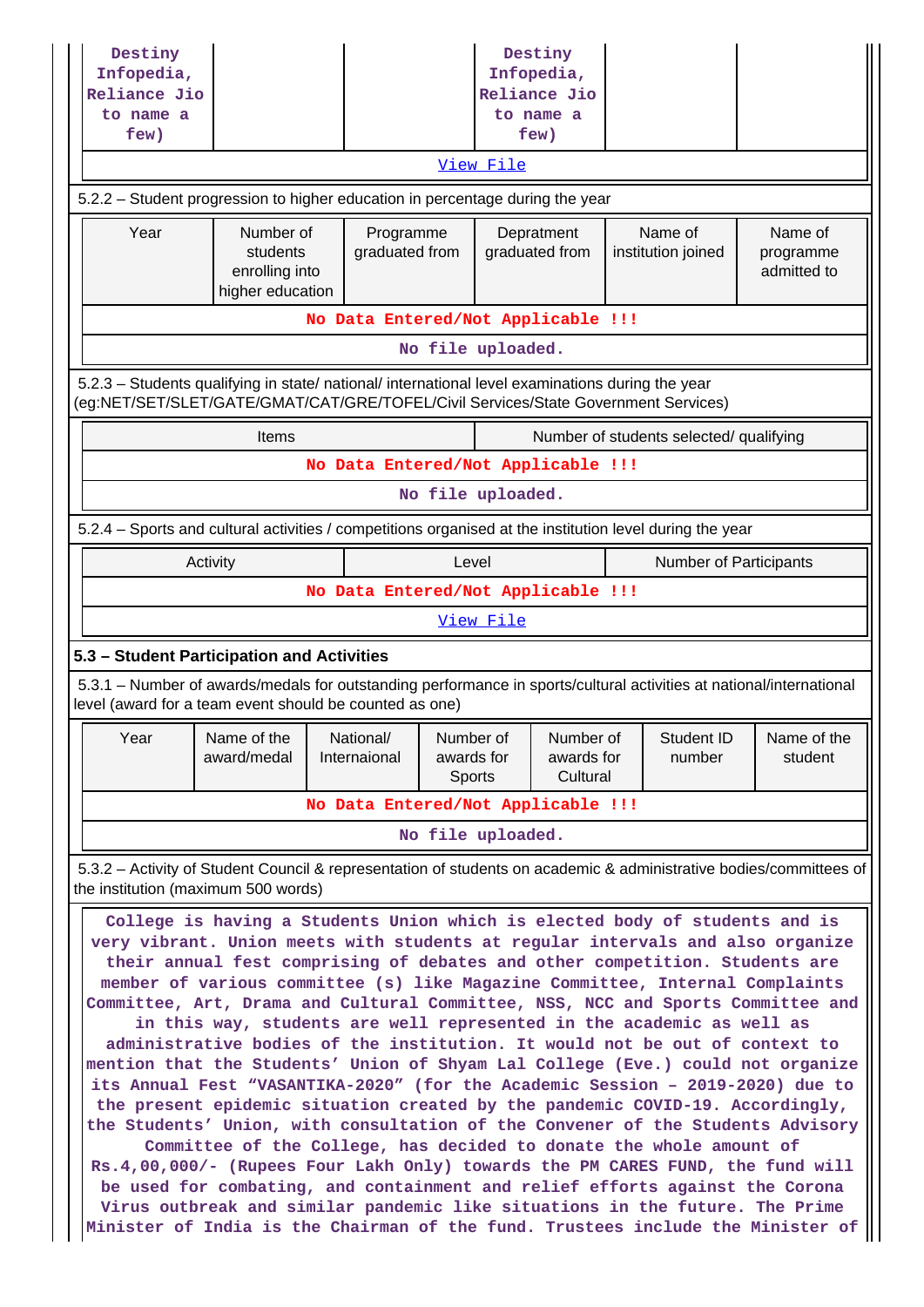**India.**

#### **5.4 – Alumni Engagement**

5.4.1 – Whether the institution has registered Alumni Association?

 **No**

5.4.2 – No. of enrolled Alumni:

**No Data Entered/Not Applicable !!!**

5.4.3 – Alumni contribution during the year (in Rupees) :

**No Data Entered/Not Applicable !!!**

5.4.4 – Meetings/activities organized by Alumni Association :

**N.A.**

## **CRITERION VI – GOVERNANCE, LEADERSHIP AND MANAGEMENT**

**6.1 – Institutional Vision and Leadership**

 6.1.1 – Mention two practices of decentralization and participative management during the last year (maximum 500 words)

 **1. College has established Attendance Monitoring Committee (AMC), which is responsible for ensuring maximum attendance at the campus. This Committee is all represented by faculty member of the college only. 2. To ensure the requisite functioning of the institution, Staff Council of the College appoints Conveners of different committee(s) and these Conveners opt their members on their own.**

6.1.2 – Does the institution have a Management Information System (MIS)?

*Yes* 

#### **6.2 – Strategy Development and Deployment**

6.2.1 – Quality improvement strategies adopted by the institution for each of the following (with in 100 words each):

| <b>Strategy Type</b>   | Details                                                                                                                                                                                                                                                                                                                                                                                                                                                                                    |
|------------------------|--------------------------------------------------------------------------------------------------------------------------------------------------------------------------------------------------------------------------------------------------------------------------------------------------------------------------------------------------------------------------------------------------------------------------------------------------------------------------------------------|
| Curriculum Development | a) Faculty members are involved in<br>course restructuring and revision<br>committees constituted by University of<br>Delhi. b) Work load distribution is<br>done as per specialization of faculty<br>members. c) Provision for a<br>departmental moderation committee                                                                                                                                                                                                                     |
| Teaching and Learning  | ? Highly qualified and dedicated<br>faculty. ? Learning beyond curriculum<br>through seminars/workshops/QIPs/SKSPs ?<br>Innovative methods are adopted for<br>teaching and learning process by each<br>department. ? Remedial classes are held<br>for the students requiring additional<br>help. ? Well-equipped library for both<br>faculty and students. ? Excellent<br>collection of rare and latest books and<br>journals. ? The library is also<br>equipped with special software and |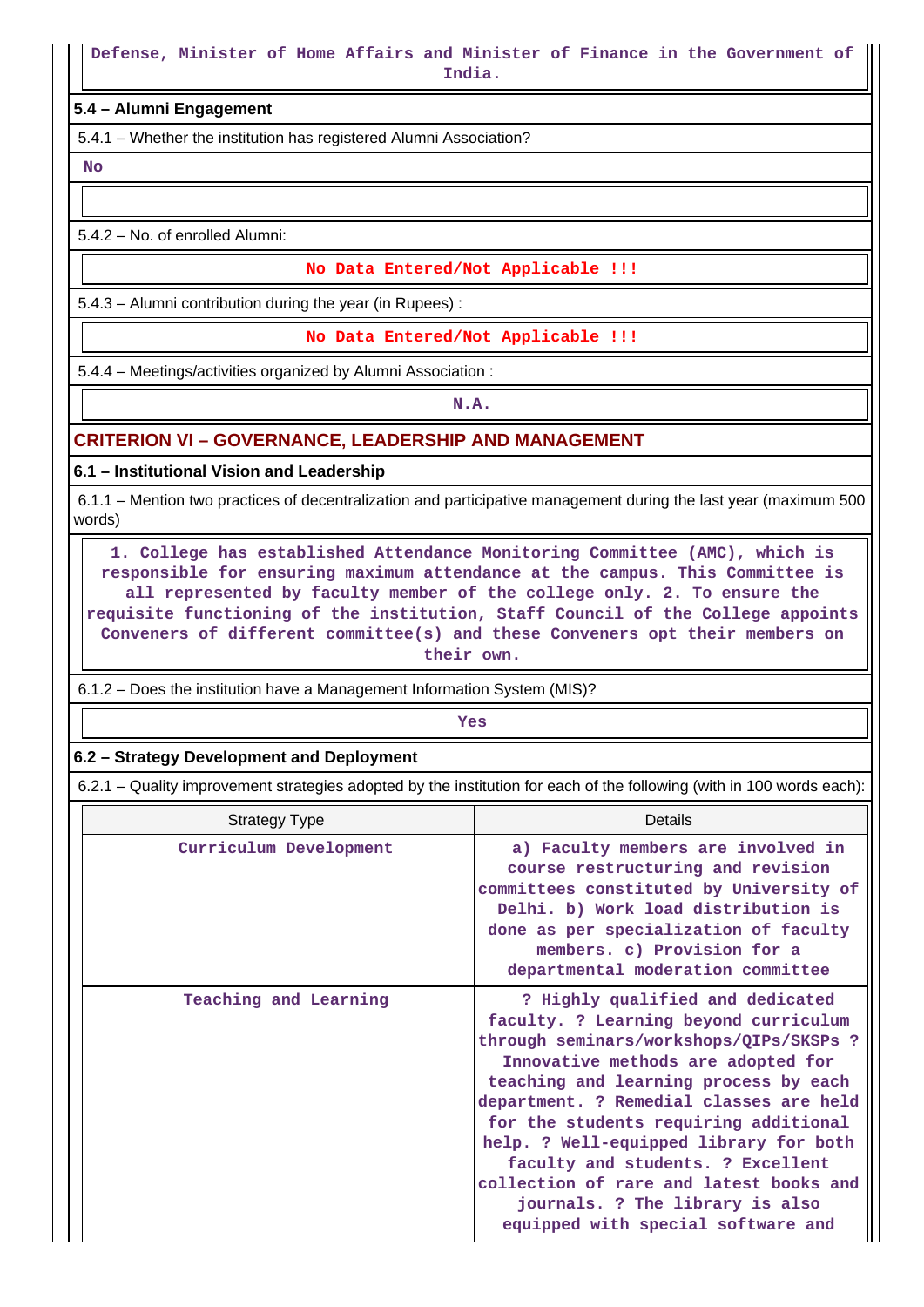|                                                                | resources for differently-abled<br>students. ? Regular feedback formal<br>/informal from students to improve                                                                                                                                                                                                                                                                                                                                                                                                                                                                                                                                                                                                                                 |
|----------------------------------------------------------------|----------------------------------------------------------------------------------------------------------------------------------------------------------------------------------------------------------------------------------------------------------------------------------------------------------------------------------------------------------------------------------------------------------------------------------------------------------------------------------------------------------------------------------------------------------------------------------------------------------------------------------------------------------------------------------------------------------------------------------------------|
|                                                                | teaching and learning methods.                                                                                                                                                                                                                                                                                                                                                                                                                                                                                                                                                                                                                                                                                                               |
| Examination and Evaluation                                     | ? Examination committee of the<br>college ensures smooth conduct of<br>examinations. ? Several faculty members<br>are active members of University<br>appointed examination committee to<br>frame questions papers (Head<br>Examiners/Additional Examiners) and<br>evaluate examination scripts. ?<br>Continuous evaluation through different<br>methods like internal assessment test,<br>assignments, presentations, projects<br>etc. ? Examination committee ensures<br>smooth conduct of examinations as per<br>the directives and Guidelines of<br>Examination Branch of University of<br>Delhi. ? The practical examination is<br>conducted with internal and external<br>examiners appointed by the<br>superintendent of examination. |
| Research and Development                                       | ? College provides all support for<br>research and development like<br>sanctioning duty leaves, encouraging<br>faculty to interact with faculty from<br>other institutions, including those<br>from abroad. ? Re-imbursement of<br>Registration Fee for participation in<br>seminars/Conferences in also done.                                                                                                                                                                                                                                                                                                                                                                                                                               |
| Library, ICT and Physical<br>Infrastructure / Instrumentation  | ? Fully equipped library with<br>automation facilities. ? 2 Well-<br>Equipped Computer Labs ? Classrooms<br>with projectors. ? Wi-Fi Facility                                                                                                                                                                                                                                                                                                                                                                                                                                                                                                                                                                                                |
| Human Resource Management                                      | ? Faculty and Staff are encouraged to<br>participate self-development<br>programmes. ? Administration supports<br>faculty, staff and students with<br>necessary and relevant support to<br>optimize their work.                                                                                                                                                                                                                                                                                                                                                                                                                                                                                                                              |
| Industry Interaction / Collaboration                           | ? Departments are encouraged to<br>augment their teaching with the topics<br>which are relevant to industry. ?<br>Industrial visits, lectures by industry<br>experts and domain experts are<br>regularly conducted by the respective<br>departments.                                                                                                                                                                                                                                                                                                                                                                                                                                                                                         |
| Admission of Students                                          | As per University of Delhi Guidelines<br>from time to time, on Merit Basis and<br>is completely online                                                                                                                                                                                                                                                                                                                                                                                                                                                                                                                                                                                                                                       |
| 6.2.2 - Implementation of e-governance in areas of operations: |                                                                                                                                                                                                                                                                                                                                                                                                                                                                                                                                                                                                                                                                                                                                              |
| E-governace area                                               | <b>Details</b>                                                                                                                                                                                                                                                                                                                                                                                                                                                                                                                                                                                                                                                                                                                               |

Planning and Development **Circular / Notices are served through**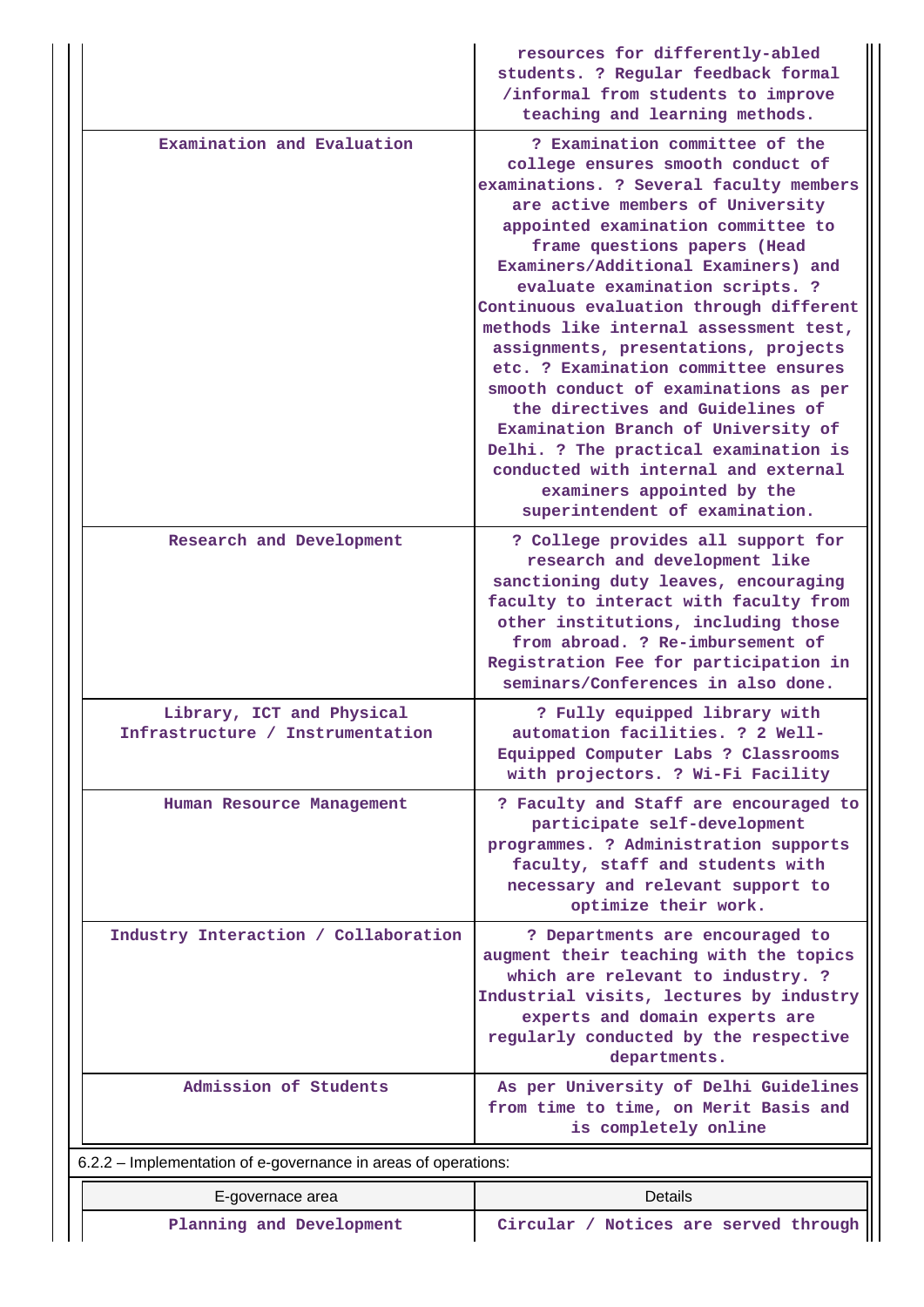|                                                                                                                                                                 |                                                                                                                                                                                                                    | SMS/Emails                                                                                                                                                         |            |                                                    |                                                |            |                                                  |  |                                                      |
|-----------------------------------------------------------------------------------------------------------------------------------------------------------------|--------------------------------------------------------------------------------------------------------------------------------------------------------------------------------------------------------------------|--------------------------------------------------------------------------------------------------------------------------------------------------------------------|------------|----------------------------------------------------|------------------------------------------------|------------|--------------------------------------------------|--|------------------------------------------------------|
|                                                                                                                                                                 | Administration                                                                                                                                                                                                     |                                                                                                                                                                    |            |                                                    | e-Office is followed to the possible<br>extent |            |                                                  |  |                                                      |
|                                                                                                                                                                 | Finance and Accounts                                                                                                                                                                                               |                                                                                                                                                                    |            | Online (Tally, PFMS Portal and Webtel<br>are used) |                                                |            |                                                  |  |                                                      |
|                                                                                                                                                                 | Student Admission and Support                                                                                                                                                                                      |                                                                                                                                                                    |            | Online (Admission Portal, GeM etc.)                |                                                |            |                                                  |  |                                                      |
|                                                                                                                                                                 | Examination                                                                                                                                                                                                        |                                                                                                                                                                    |            |                                                    |                                                |            | Database Management is Online                    |  |                                                      |
| 6.3 - Faculty Empowerment Strategies                                                                                                                            |                                                                                                                                                                                                                    |                                                                                                                                                                    |            |                                                    |                                                |            |                                                  |  |                                                      |
| 6.3.1 – Teachers provided with financial support to attend conferences / workshops and towards membership fee<br>of professional bodies during the year         |                                                                                                                                                                                                                    |                                                                                                                                                                    |            |                                                    |                                                |            |                                                  |  |                                                      |
| Year                                                                                                                                                            |                                                                                                                                                                                                                    | Name of conference/<br>Name of the<br>professional body for<br>workshop attended<br>for which financial<br>which membership<br>fee is provided<br>support provided |            |                                                    | Amount of support                              |            |                                                  |  |                                                      |
|                                                                                                                                                                 |                                                                                                                                                                                                                    | No Data Entered/Not Applicable !!!                                                                                                                                 |            |                                                    |                                                |            |                                                  |  |                                                      |
| No file uploaded.                                                                                                                                               |                                                                                                                                                                                                                    |                                                                                                                                                                    |            |                                                    |                                                |            |                                                  |  |                                                      |
| 6.3.2 - Number of professional development / administrative training programmes organized by the College for<br>teaching and non teaching staff during the year |                                                                                                                                                                                                                    |                                                                                                                                                                    |            |                                                    |                                                |            |                                                  |  |                                                      |
| Year                                                                                                                                                            | Title of the<br>Title of the<br>professional<br>administrative<br>development<br>training<br>programme<br>programme<br>organised for<br>organised for<br>teaching staff<br>non-teaching<br>staff                   |                                                                                                                                                                    | From date  |                                                    |                                                | To Date    | Number of<br>participants<br>(Teaching<br>staff) |  | Number of<br>participants<br>(non-teaching<br>staff) |
| 2019                                                                                                                                                            | Total<br>Quality<br>Person<br>(TQP)<br>Workshop                                                                                                                                                                    | Total<br>Quality<br>Person<br>(TQP)<br>Workshop                                                                                                                    | 31/08/2019 |                                                    |                                                | 31/08/2019 | 48                                               |  | 17                                                   |
| 2020                                                                                                                                                            | Faculty<br>Developmen<br>t Workshop<br>on Search,<br>Research,<br><b>Effective</b><br>Research<br>Writings<br>and<br>Academic<br>Integrity<br>was<br>organized<br>by Skill D<br>evelopment<br>Committee,<br>SLC(E) | <b>Nill</b>                                                                                                                                                        | 30/09/2019 |                                                    |                                                | 30/09/2019 | 60                                               |  | <b>Nill</b>                                          |
| 2019                                                                                                                                                            | Workshop<br>on $E-$<br>filing of<br>ITR 1 and<br>2                                                                                                                                                                 | Workshop<br>on $E-$<br>filing of<br>ITR 1 and<br>2                                                                                                                 | 19/09/2019 |                                                    |                                                | 19/09/2019 | 126                                              |  | 32                                                   |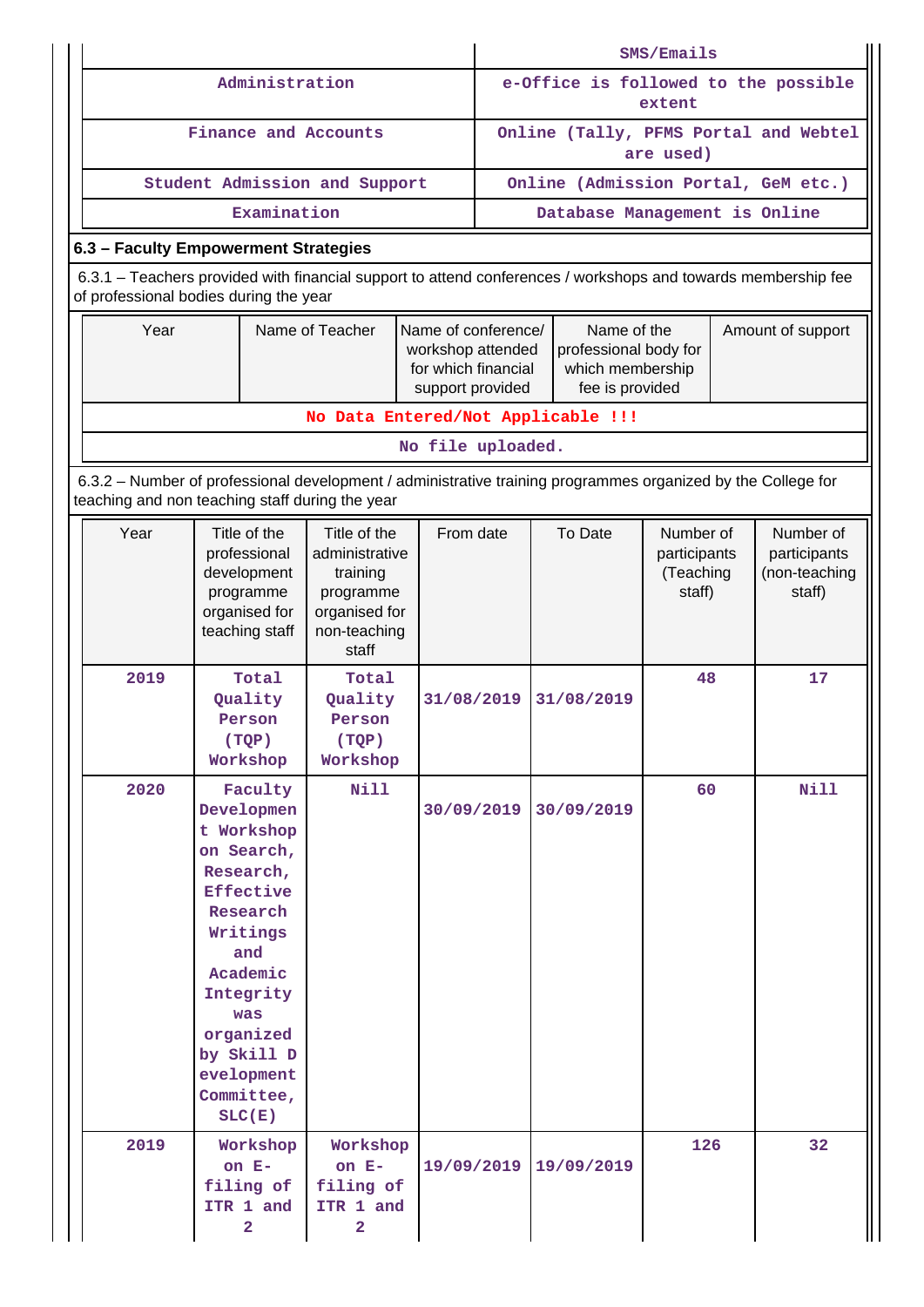| conducted  | conducted  |                   |  |  |
|------------|------------|-------------------|--|--|
| in.        | in.        |                   |  |  |
| SLC(Eve)   | SLC(Eve)   |                   |  |  |
| in associa | in associa |                   |  |  |
| tion with  | tion with  |                   |  |  |
| Dept. of   | Dept. of   |                   |  |  |
| Commerce,  | Commerce,  |                   |  |  |
| Delhi      | Delhi      |                   |  |  |
| School of  | School of  |                   |  |  |
| Economics, | Economics, |                   |  |  |
| University | University |                   |  |  |
| of Delhi   | of Delhi   |                   |  |  |
|            |            | No file uploaded. |  |  |

 6.3.3 – No. of teachers attending professional development programmes, viz., Orientation Programme, Refresher Course, Short Term Course, Faculty Development Programmes during the year

| Title of the<br>professional<br>development<br>programme                               | Number of teachers<br>who attended | From Date   | To date     | <b>Duration</b> |  |  |
|----------------------------------------------------------------------------------------|------------------------------------|-------------|-------------|-----------------|--|--|
| Short Term<br>Course (One<br>Teacher<br>attended two<br>Short Term<br>Courses)         | $\mathbf{1}$                       | <b>Nill</b> | Nill        | Nill            |  |  |
| Refresher<br>Course (three<br>Teachers<br>attended four<br>Refresher<br>courses)       | 3                                  | <b>Nill</b> | <b>Nill</b> | Nill            |  |  |
| Faculty<br>Development<br>Programme (Six<br><b>Teachers</b><br>attended eight<br>FDPs) | 6                                  | <b>Nill</b> | Nill        | <b>Nill</b>     |  |  |
| View File                                                                              |                                    |             |             |                 |  |  |

6.3.4 – Faculty and Staff recruitment (no. for permanent recruitment):

|                        | Teaching | Non-teaching |                  |
|------------------------|----------|--------------|------------------|
| Full Time<br>Permanent |          | Permanent    | <b>Full Time</b> |
| 45                     | 68       | 23           |                  |

6.3.5 – Welfare schemes for

| Teaching                                             | Non-teaching                                         | <b>Students</b>                                                                                                                                                            |
|------------------------------------------------------|------------------------------------------------------|----------------------------------------------------------------------------------------------------------------------------------------------------------------------------|
| SLCE Credit Thrift<br>Society for Short Term<br>Loan | SLCE Credit Thrift<br>Society for Short Term<br>Loan | ? Fee Concession ?<br>Student Aid Fund ?<br>Dedicated Staff for<br>Scholarship Guidance to<br>Students from SC/ST/OBC ?<br>Railways MST/DTC Bus<br>Concession Assistance ? |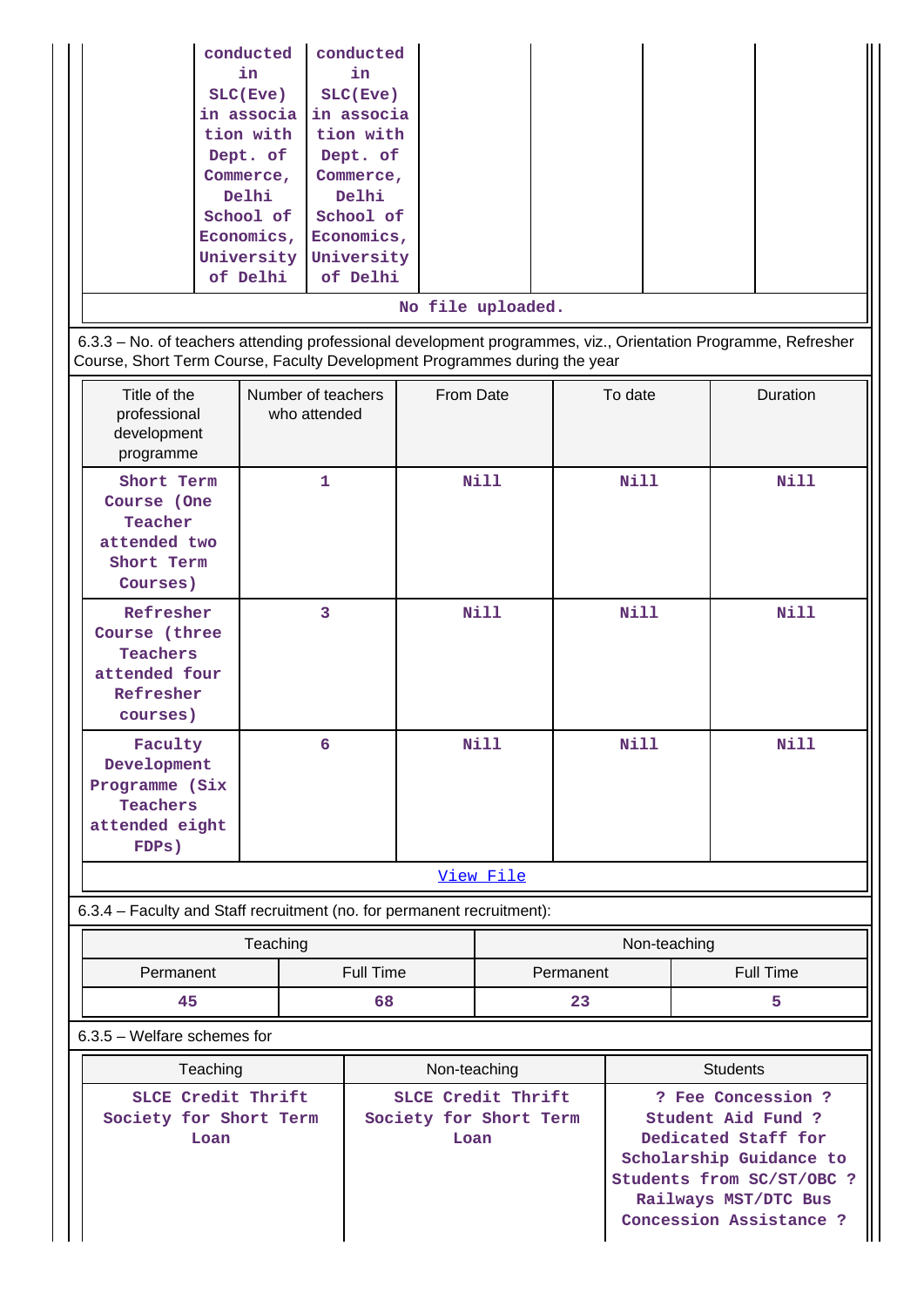|  | Various Academic Prizes   |
|--|---------------------------|
|  | viz ? Shri Sunder Lal     |
|  | Rohatgi Smt.              |
|  | RoopwatiRohatgi Memorial  |
|  | Prize ? Lilawanti Bhatia  |
|  | Memorial Prize ? Km.      |
|  | Kanika Gupta Memorial     |
|  | Prize ? Vice Chancellor's |
|  | financial assistance?     |
|  | Other Delhi University    |
|  | Awards Financial          |
|  | Assistance ? Book Bank    |
|  | Facility ? Team Enactus   |
|  | for Social                |
|  | Entrepreneurship exposure |
|  | to students ? Placement   |
|  | Career Counselling        |

#### **6.4 – Financial Management and Resource Mobilization**

6.4.1 – Institution conducts internal and external financial audits regularly (with in 100 words each)

 **The College has a mechanism for external audit. We have our own internal audit mechanism where internal audit is an ongoing continuous process in addition to the external auditors to verify and certify the entire Income and Expenditure and the Capital Expenditure of the Institute each year. Qualified Internal Auditors from external resources have been appointed and a team of staff under them do a thorough check and verification of all vouchers of the transactions that are carried out in each financial year. Likewise, an external audit is also carried out on an elaborate way on half yearly basis. The institutional accounts are audited regularly by both Internal and statutory audits. So far, there have been no major findings / objections. Minor errors or omissions and commissions when pointed out by the audit team, are immediately corrected / rectified and precautionary steps are taken to avoid recurrence of such errors in future. The institute regularly follows Internal external financial audit**

**system.**

 6.4.2 – Funds / Grants received from management, non-government bodies, individuals, philanthropies during the year(not covered in Criterion III)

| Name of the non government<br>funding agencies /individuals |                                                                                       |          | Funds/ Grnats received in Rs.                                          |  |           | Purpose   |  |
|-------------------------------------------------------------|---------------------------------------------------------------------------------------|----------|------------------------------------------------------------------------|--|-----------|-----------|--|
|                                                             |                                                                                       |          | No Data Entered/Not Applicable !!!                                     |  |           |           |  |
|                                                             | No file uploaded.                                                                     |          |                                                                        |  |           |           |  |
|                                                             | 6.4.3 - Total corpus fund generated                                                   |          |                                                                        |  |           |           |  |
|                                                             | 94995377                                                                              |          |                                                                        |  |           |           |  |
| 6.5 - Internal Quality Assurance System                     |                                                                                       |          |                                                                        |  |           |           |  |
|                                                             |                                                                                       |          | 6.5.1 – Whether Academic and Administrative Audit (AAA) has been done? |  |           |           |  |
| <b>Audit Type</b>                                           |                                                                                       | External |                                                                        |  | Internal  |           |  |
|                                                             | Yes/No                                                                                |          | Agency                                                                 |  | Yes/No    | Authority |  |
| Academic                                                    | <b>No</b>                                                                             |          | Nill                                                                   |  | <b>No</b> | Nill      |  |
| Administrative                                              | Nill<br>Nill<br><b>No</b><br>No                                                       |          |                                                                        |  |           |           |  |
|                                                             | 6.5.2 – Activities and support from the Parent – Teacher Association (at least three) |          |                                                                        |  |           |           |  |
|                                                             |                                                                                       |          | No Data Entered/Not Applicable !!!                                     |  |           |           |  |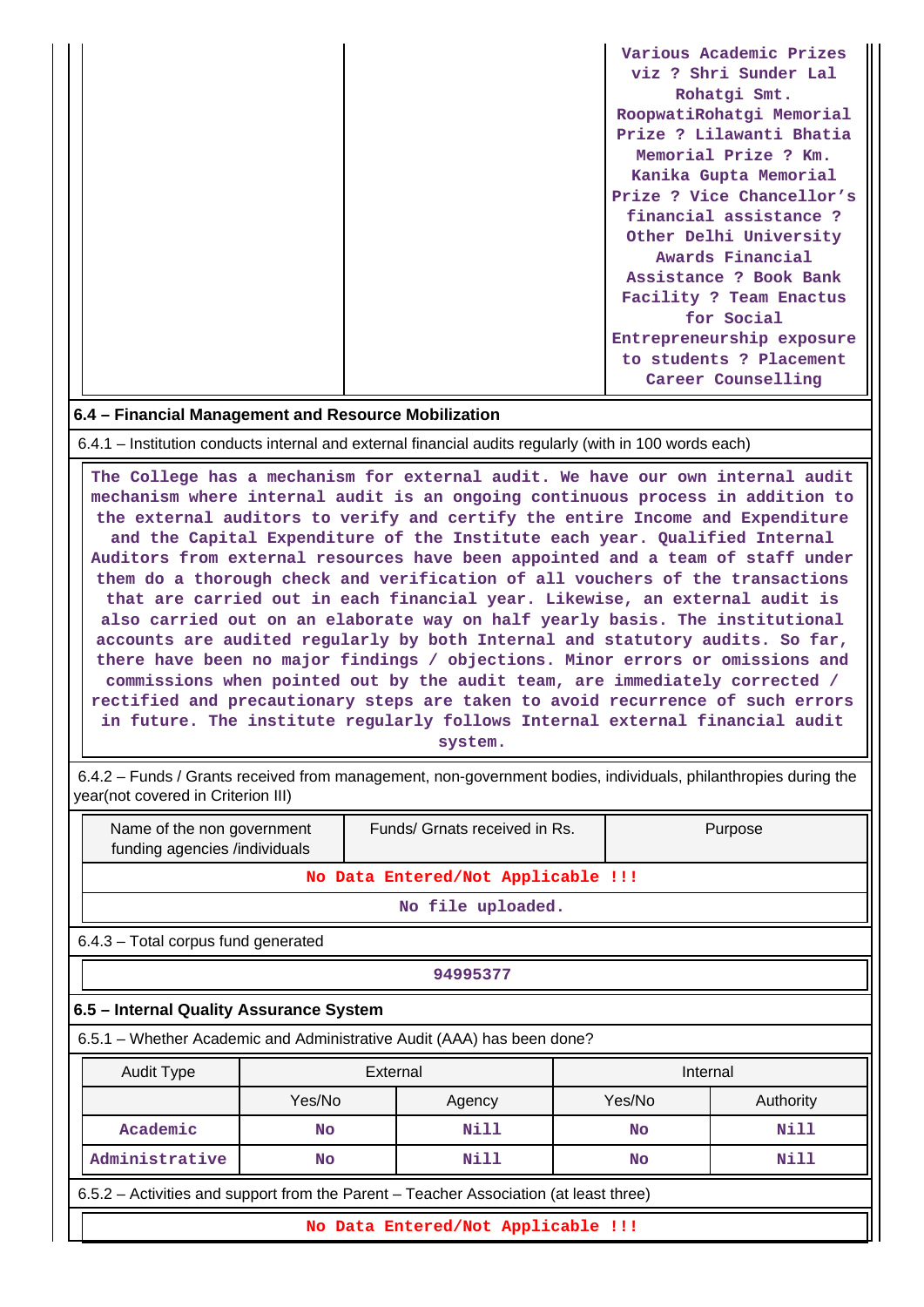6.5.3 – Development programmes for support staff (at least three)

 **1. Build Trust in Organizational Leadership 2. Office/Library Staff is encouraged to actively participate in Workshops/Training Programmed held at various Colleges and other institutions from time to time. 3. Grievance Redressal Besides, a constant exchange of ideas take place through individual, sections and collective how to make office more productive in terms of output. Many motivational in-house Session organized to encourage support staff and their involvement in college administrative activities. College administration takes personal care and provide additional support in crisis to inculcate family and strengthen emotional bond. These steps have proved catalyst in maintaining cordial relations between authority and supporting staff and also amongst staff as well. This is rare strength that our college is blessed with. We expect and wish to maintain and increase it to further new heights.**

|  |  | $6.5.4$ – Post Accreditation initiative(s) (mention at least three) |  |  |  |
|--|--|---------------------------------------------------------------------|--|--|--|
|--|--|---------------------------------------------------------------------|--|--|--|

 **1. Formation of formal mechanism for obtaining Students Satisfaction Feedback form (Survey) 2. More collaborations / MoUs 3. More focus on Digitization**

6.5.5 – Internal Quality Assurance System Details

| a) Submission of Data for AISHE portal | Yes |
|----------------------------------------|-----|
| b) Participation in NIRF               | Yes |
| c)ISO certification                    | Yes |
| d)NBA or any other quality audit       | No  |

6.5.6 – Number of Quality Initiatives undertaken during the year

| Year | Name of quality<br>initiative by IQAC                                                                                                                            | Date of<br>conducting IQAC | <b>Duration From</b> | Duration To | Number of<br>participants |
|------|------------------------------------------------------------------------------------------------------------------------------------------------------------------|----------------------------|----------------------|-------------|---------------------------|
| 2019 | Seminar on<br>Bhaktikavya<br>Ka<br>Samajdarshan<br>was<br>organized by<br>Dept. of<br>Hindi,<br>$SLC(E)$ in $co$<br>llaboration<br>with IQAC,<br>SLC(E)          | 28/08/2019                 | 28/08/2019           | 28/08/2019  | 95                        |
| 2019 | Seminar on<br>Politics and<br>Environment<br>was<br>organized by<br>Dept. of<br>Political<br>Science,<br>$SLC(E)$ in $co$<br>llaboration<br>with IQAC,<br>SLC(E) | 27/08/2019                 | 27/08/2019           | 27/08/2019  | 108                       |
| 2020 | XXI Annual<br>Internationa<br>1 Conference                                                                                                                       | 04/01/2020                 | 04/01/2020           | 05/01/2020  | 198                       |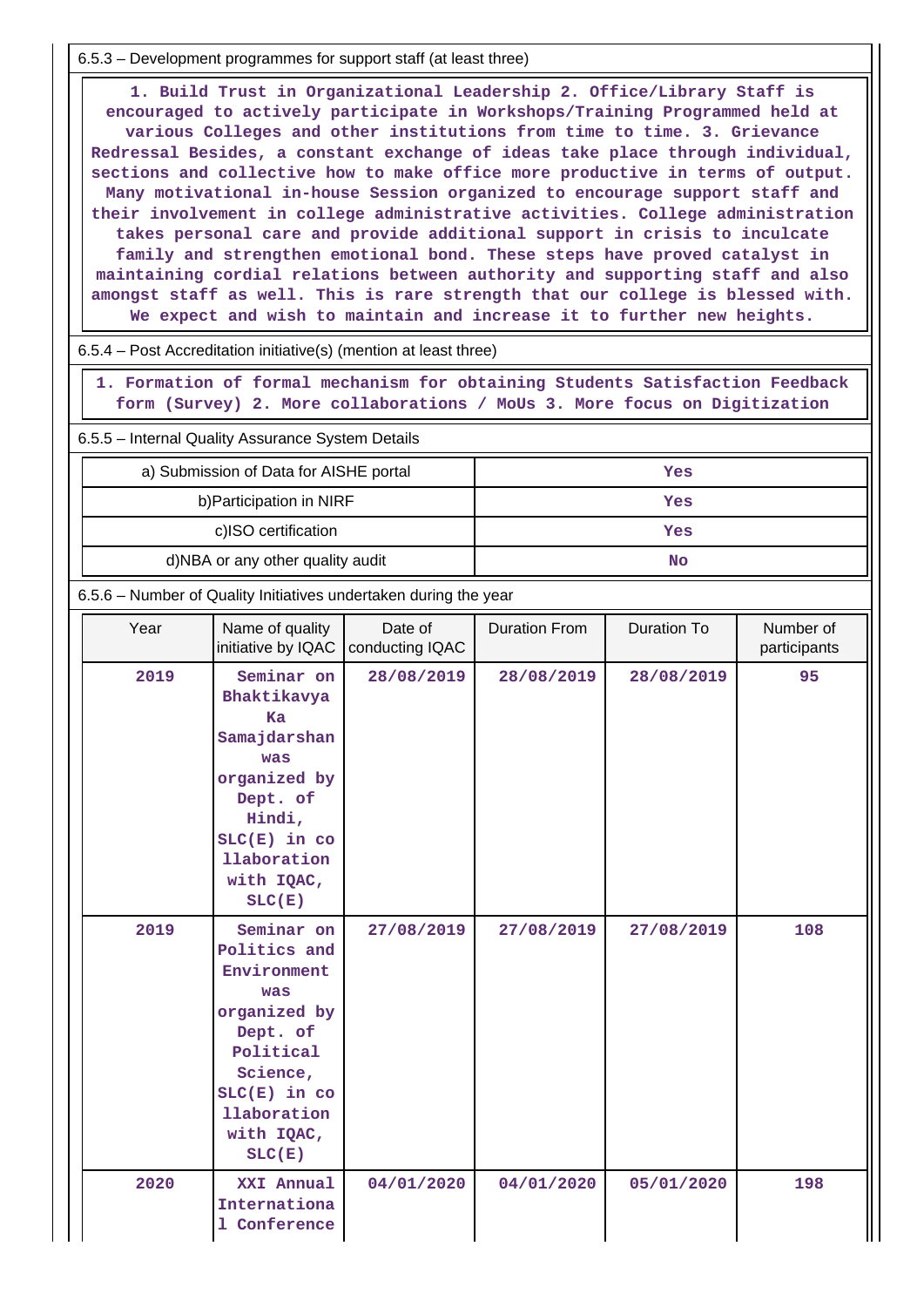|      | on Achieving<br>Excellence<br>in Higher<br>Education<br>was<br>organized in<br>collaboratio<br>n with DSPSR                                                                                                     |            |            |            |     |
|------|-----------------------------------------------------------------------------------------------------------------------------------------------------------------------------------------------------------------|------------|------------|------------|-----|
| 2019 | Total<br>Quality<br>Person (TQP)<br>Workshop                                                                                                                                                                    | 31/08/2019 | 31/08/2019 | 31/08/2019 | 65  |
| 2019 | Seminar on<br>Deconstructi<br>ng Narrative<br>Identities<br>in Indian<br>English<br>Literature<br>was<br>organized by<br>Dept. of<br>English,<br>$SLC(E)$ in $co$<br><b>llaboration</b><br>with IQAC,<br>SLC(E) | 23/08/2019 | 23/08/2019 | 23/08/2019 | 120 |
| 2019 | Seminar on<br>Issues in<br>History was<br>organized by<br>Dept. of<br>History,<br>$SLC(E)$ in $co$<br>llaboration<br>with IQAC,<br>SLC(E)                                                                       | 31/08/2019 | 31/08/2019 | 31/08/2019 | 98  |
| 2019 | Seminar on<br>Contemporary<br>Developments<br>in Internet<br>was<br>organized by<br>Dept. of<br>Hindi,<br>$SLC(E)$ in $co$<br>llaboration<br>with IQAC,<br>SLC(E)                                               | 21/08/2019 | 21/08/2019 | 21/08/2019 | 114 |
| 2019 | Seminar on<br>Applications<br>of<br>Mathematics<br>in day to<br>day life was<br>organized by                                                                                                                    | 09/09/2019 | 09/09/2019 | 09/09/2019 | 85  |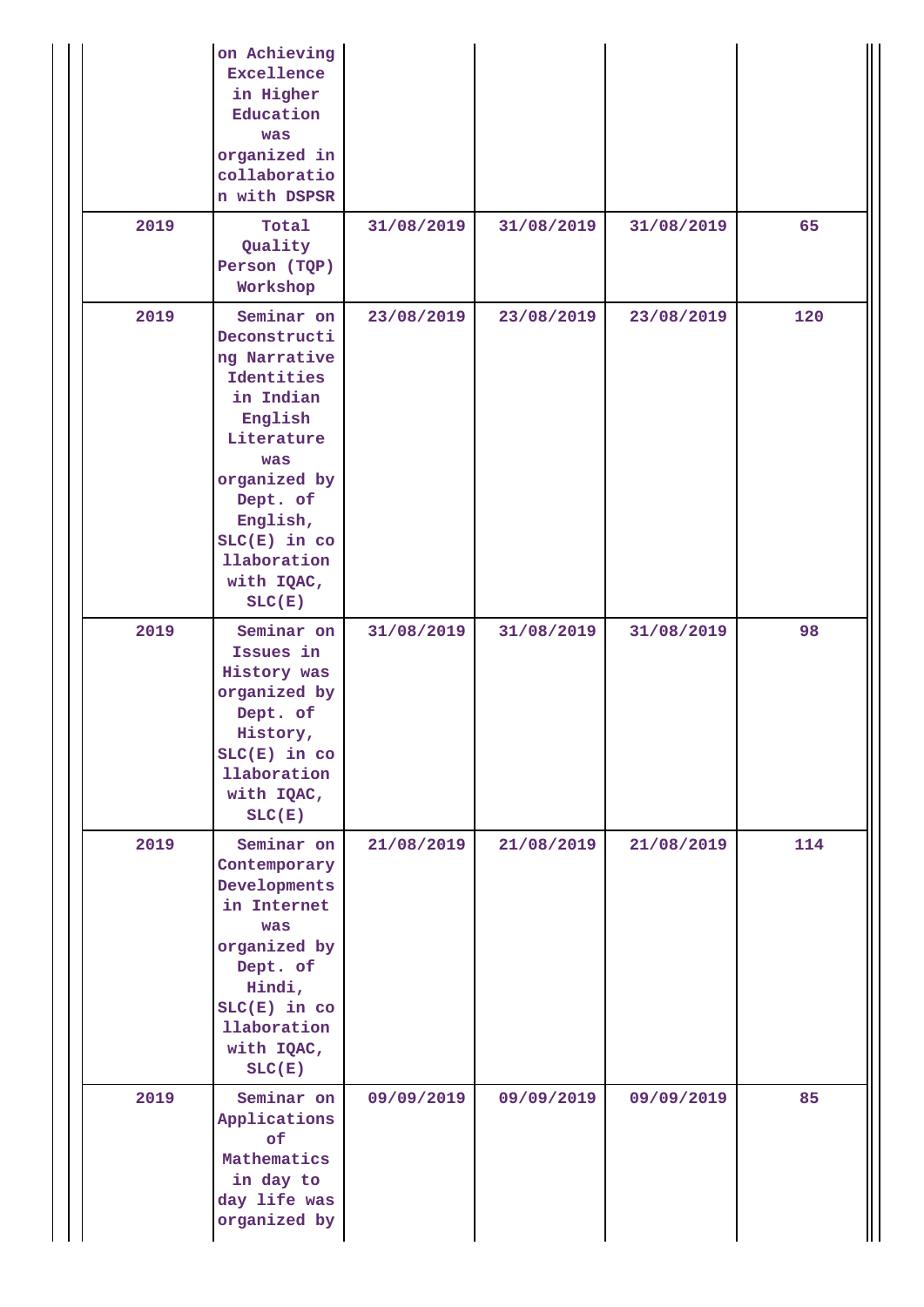|                                                                                                                                                                                                                                           | Dept. of<br>Mathematics,<br>$SLC(E)$ in $co$<br><b>llaboration</b><br>with IQAC,<br>SLC(E) |     |                          |            |                |            |      |  |
|-------------------------------------------------------------------------------------------------------------------------------------------------------------------------------------------------------------------------------------------|--------------------------------------------------------------------------------------------|-----|--------------------------|------------|----------------|------------|------|--|
| 2019                                                                                                                                                                                                                                      | Workshop<br>on E-filing<br>of ITR 1 and<br>2 conducted<br>in SLC(Eve)<br>in<br>association |     | 19/09/2019               | 19/09/2019 |                | 19/09/2019 | 158  |  |
|                                                                                                                                                                                                                                           | with Dept.<br>of Commerce,<br>Delhi School<br>of<br>Economics,<br>University<br>of Delhi   |     |                          |            |                |            |      |  |
| 2020                                                                                                                                                                                                                                      | Seminar on<br>Personality<br>Development                                                   |     | 11/02/2020<br>11/02/2020 |            | 11/02/2020     | 180        |      |  |
|                                                                                                                                                                                                                                           | was                                                                                        |     |                          |            |                |            |      |  |
|                                                                                                                                                                                                                                           | organized by<br>Dept. of                                                                   |     |                          |            |                |            |      |  |
|                                                                                                                                                                                                                                           | Commerce,                                                                                  |     |                          |            |                |            |      |  |
|                                                                                                                                                                                                                                           | $SLC(E)$ in $co$<br>llaboration                                                            |     |                          |            |                |            |      |  |
|                                                                                                                                                                                                                                           | with VIPS                                                                                  |     |                          |            |                |            |      |  |
|                                                                                                                                                                                                                                           | No file uploaded.                                                                          |     |                          |            |                |            |      |  |
| <b>CRITERION VII - INSTITUTIONAL VALUES AND BEST PRACTICES</b>                                                                                                                                                                            |                                                                                            |     |                          |            |                |            |      |  |
| 7.1 - Institutional Values and Social Responsibilities                                                                                                                                                                                    |                                                                                            |     |                          |            |                |            |      |  |
| 7.1.1 – Gender Equity (Number of gender equity promotion programmes organized by the institution during the<br>year)                                                                                                                      |                                                                                            |     |                          |            |                |            |      |  |
| Period To<br>Title of the<br>Period from<br>programme                                                                                                                                                                                     |                                                                                            |     | Number of Participants   |            |                |            |      |  |
|                                                                                                                                                                                                                                           |                                                                                            |     |                          |            |                | Female     | Male |  |
| No Data Entered/Not Applicable !!!                                                                                                                                                                                                        |                                                                                            |     |                          |            |                |            |      |  |
| 7.1.2 - Environmental Consciousness and Sustainability/Alternate Energy initiatives such as:                                                                                                                                              |                                                                                            |     |                          |            |                |            |      |  |
| Percentage of power requirement of the University met by the renewable energy sources                                                                                                                                                     |                                                                                            |     |                          |            |                |            |      |  |
| 1. Solar Panels are installed at the roof-top of the College building, which<br>cater to electricity requirement of the College campus to some extent. 2. Use<br>of LED bulbs/Power efficient equipment/ 3. Waste-Paper Management System |                                                                                            |     |                          |            |                |            |      |  |
| 7.1.3 - Differently abled (Divyangjan) friendliness                                                                                                                                                                                       |                                                                                            |     |                          |            |                |            |      |  |
| Item facilities<br>Yes/No<br>Number of beneficiaries                                                                                                                                                                                      |                                                                                            |     |                          |            |                |            |      |  |
| Ramp/Rails                                                                                                                                                                                                                                |                                                                                            | Yes |                          |            |                | 12         |      |  |
| Provision for lift                                                                                                                                                                                                                        |                                                                                            | Yes |                          |            |                | 12         |      |  |
| <b>Braille</b>                                                                                                                                                                                                                            | Yes                                                                                        |     |                          |            | $\overline{a}$ |            |      |  |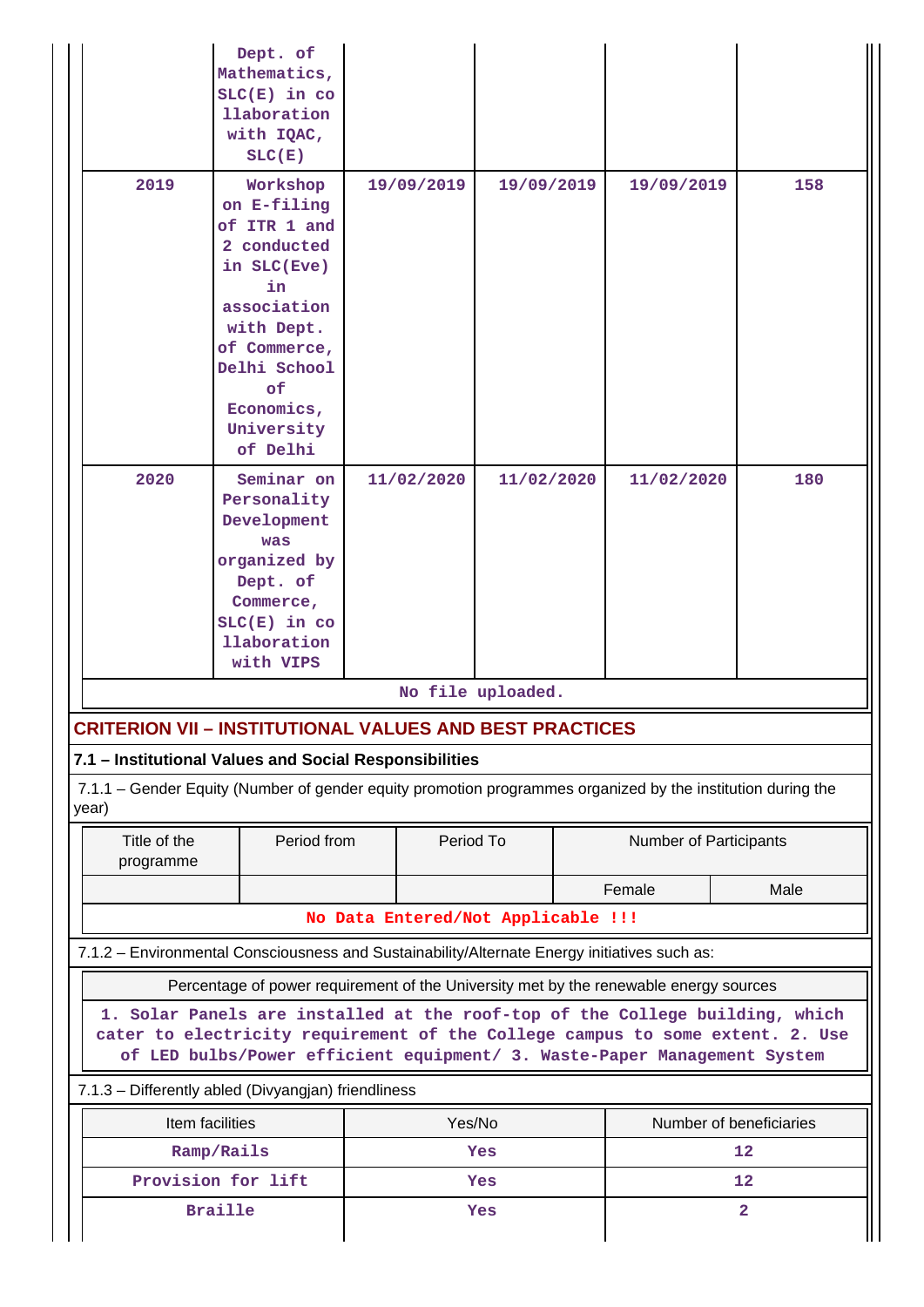|                                    | Software/facilities                                                                                                                                                                                                                                                                                          |                                                                                                   |                      |             |                                    |                          |                                                                                    |                            |                                                     |  |
|------------------------------------|--------------------------------------------------------------------------------------------------------------------------------------------------------------------------------------------------------------------------------------------------------------------------------------------------------------|---------------------------------------------------------------------------------------------------|----------------------|-------------|------------------------------------|--------------------------|------------------------------------------------------------------------------------|----------------------------|-----------------------------------------------------|--|
|                                    | Scribes for examination                                                                                                                                                                                                                                                                                      |                                                                                                   |                      | Yes         |                                    |                          | $\overline{\mathbf{2}}$                                                            |                            |                                                     |  |
| <b>Rest Rooms</b>                  |                                                                                                                                                                                                                                                                                                              |                                                                                                   | Yes                  |             |                                    | $12 \overline{ }$        |                                                                                    |                            |                                                     |  |
|                                    | Physical facilities                                                                                                                                                                                                                                                                                          |                                                                                                   |                      |             | Yes                                |                          |                                                                                    | 12                         |                                                     |  |
| 7.1.4 - Inclusion and Situatedness |                                                                                                                                                                                                                                                                                                              |                                                                                                   |                      |             |                                    |                          |                                                                                    |                            |                                                     |  |
| Year                               | Number of<br>initiatives to<br>address<br>locational<br>advantages<br>and disadva<br>ntages                                                                                                                                                                                                                  | Number of<br>initiatives<br>taken to<br>engage with<br>and<br>contribute to<br>local<br>community |                      | Date        | Duration                           |                          | Name of<br>initiative                                                              | <b>Issues</b><br>addressed | Number of<br>participating<br>students<br>and staff |  |
|                                    |                                                                                                                                                                                                                                                                                                              |                                                                                                   |                      |             | No Data Entered/Not Applicable !!! |                          |                                                                                    |                            |                                                     |  |
|                                    |                                                                                                                                                                                                                                                                                                              |                                                                                                   |                      |             | View File                          |                          |                                                                                    |                            |                                                     |  |
|                                    | 7.1.5 - Human Values and Professional Ethics Code of conduct (handbooks) for various stakeholders                                                                                                                                                                                                            |                                                                                                   |                      |             |                                    |                          |                                                                                    |                            |                                                     |  |
|                                    | <b>Title</b>                                                                                                                                                                                                                                                                                                 |                                                                                                   | Date of publication  |             |                                    | Follow up(max 100 words) |                                                                                    |                            |                                                     |  |
|                                    | Clause 1-A in which the<br>Teacher shall comply with<br>the Code of Professional<br>Ethics (Appendix A to<br>this Ordinance) (No.CNC-<br>II/093/201 Delhi, the<br>19th March, 2014)                                                                                                                          |                                                                                                   |                      | <b>Nill</b> |                                    |                          | It is implemented as<br>amended from time to time<br>by the Competent<br>Authority |                            |                                                     |  |
|                                    | 7.1.6 - Activities conducted for promotion of universal Values and Ethics                                                                                                                                                                                                                                    |                                                                                                   |                      |             |                                    |                          |                                                                                    |                            |                                                     |  |
|                                    | Activity                                                                                                                                                                                                                                                                                                     |                                                                                                   | <b>Duration From</b> |             | <b>Duration To</b>                 |                          |                                                                                    |                            | Number of participants                              |  |
|                                    | A program on<br>Integrity: A Way of<br>Life in the wake of<br>Vigilance Week<br>(Observed from 28.1<br>$0.2019 - 02.11.2019$<br>was organized. In<br>this program,<br>students were<br>invited to express<br>their views on<br>various<br>constituents<br>related to<br>Integrity like<br>ethics, virtue etc |                                                                                                   | 11/11/2019           |             | 11/11/2019                         |                          |                                                                                    |                            | 68                                                  |  |
|                                    | One-day Seminar<br>on One Step for<br>Needy and a Nukad<br>Natak on Azadi-e-<br>Plastic was<br>organized by<br>Sakshya, Society of<br>Dept. of History,<br>SLCE in                                                                                                                                           | 13/11/2019                                                                                        |                      |             | 13/11/2019                         |                          |                                                                                    |                            | 112                                                 |  |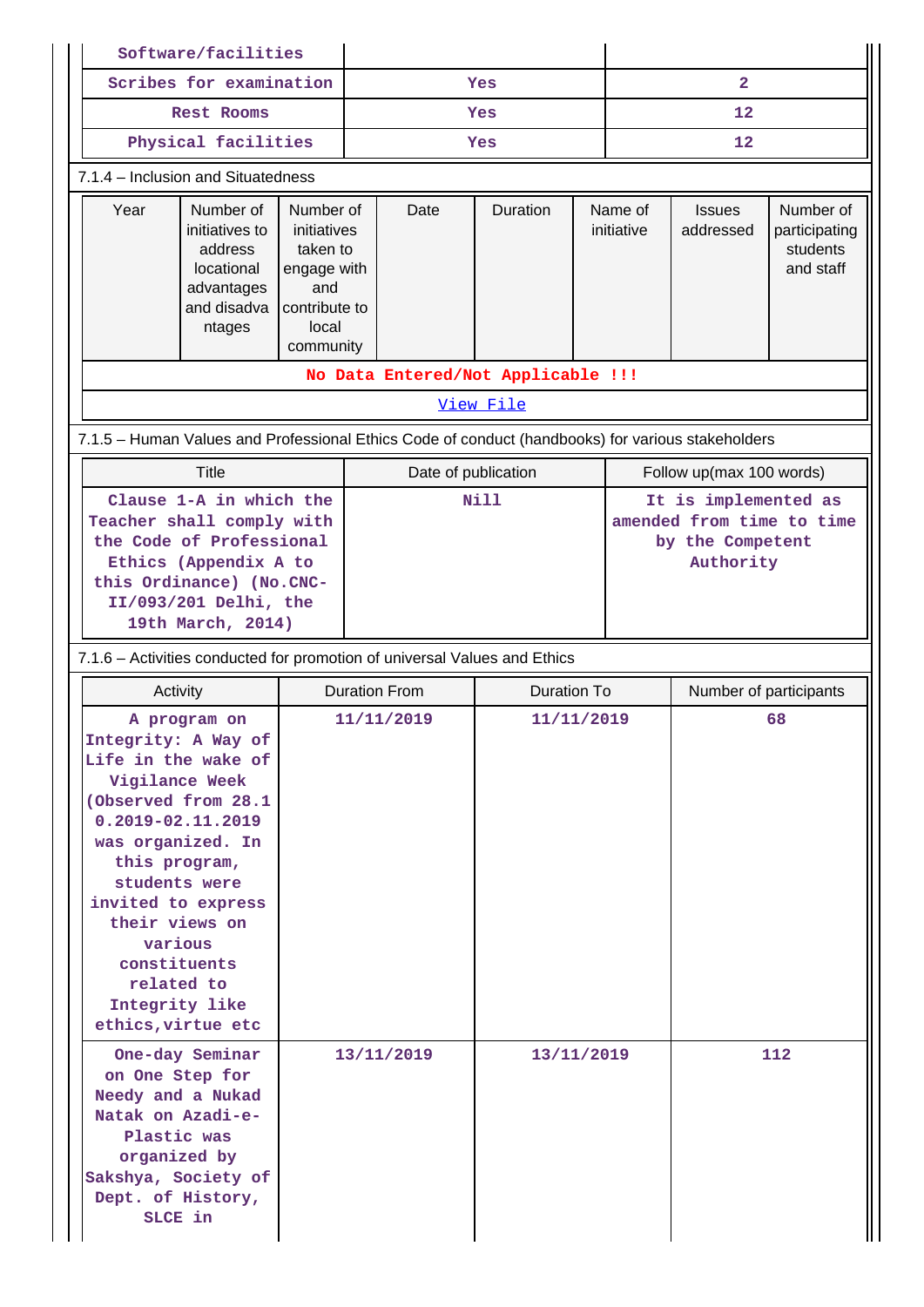| collaboration with<br>NGO: UMEED: A Drop<br>of Hope                                                                                                                                                                                                                             |            |            |     |
|---------------------------------------------------------------------------------------------------------------------------------------------------------------------------------------------------------------------------------------------------------------------------------|------------|------------|-----|
| Students Union,<br><b>SLCE</b> donated<br>$Rs.4,00,000/-$<br>towards PM CARES<br>FUND for combating<br>against Corona<br>Virus outbreak                                                                                                                                         | 01/07/2020 | 01/07/2020 | Nil |
| 35 NCC cadets<br>were participated<br>in International<br>Yoga Day                                                                                                                                                                                                              | 21/06/2019 | 21/06/2019 | 35  |
| 15 NCC cadets<br>participated as a<br>Covid-19 volunteer<br>and 4 NCC cadets<br>represented special<br>National<br>Integration Camp at<br>Jaisalmer                                                                                                                             | Nil        | Nil        | 19  |
| NSS Unit of<br>SLC(Eve.) organized<br>a series of events<br>viz. observance of<br>the Constitution<br>Day, Anti-Tobacco<br>awareness, Swachhta<br>Pakhwada etc.                                                                                                                 | Nil        | Nil        | Nil |
| An event on Art<br>Appreciation and<br>Research Ethics was<br>organized by Skill<br>Development Cell of<br>$SLC(E)$ in<br>association with<br>Autonomous<br>Institution of<br>Ministry of<br>Culture, Govt. of<br>India at Indira<br>Gandhi National<br>Centre for the<br>Arts. | 05/03/2020 | 08/03/2020 | 50  |
| A Poster Making<br>and Poetry Writing<br>Competition on Say<br>No to Plastic was<br>organized by the<br><b>WUS Health</b><br>Awareness Committee<br>of Shyam Lal<br>College (E)                                                                                                 | Nil        | Nil        | Nil |
| <b>Blood Donation</b>                                                                                                                                                                                                                                                           | 10/01/2020 | 10/01/2020 | 76  |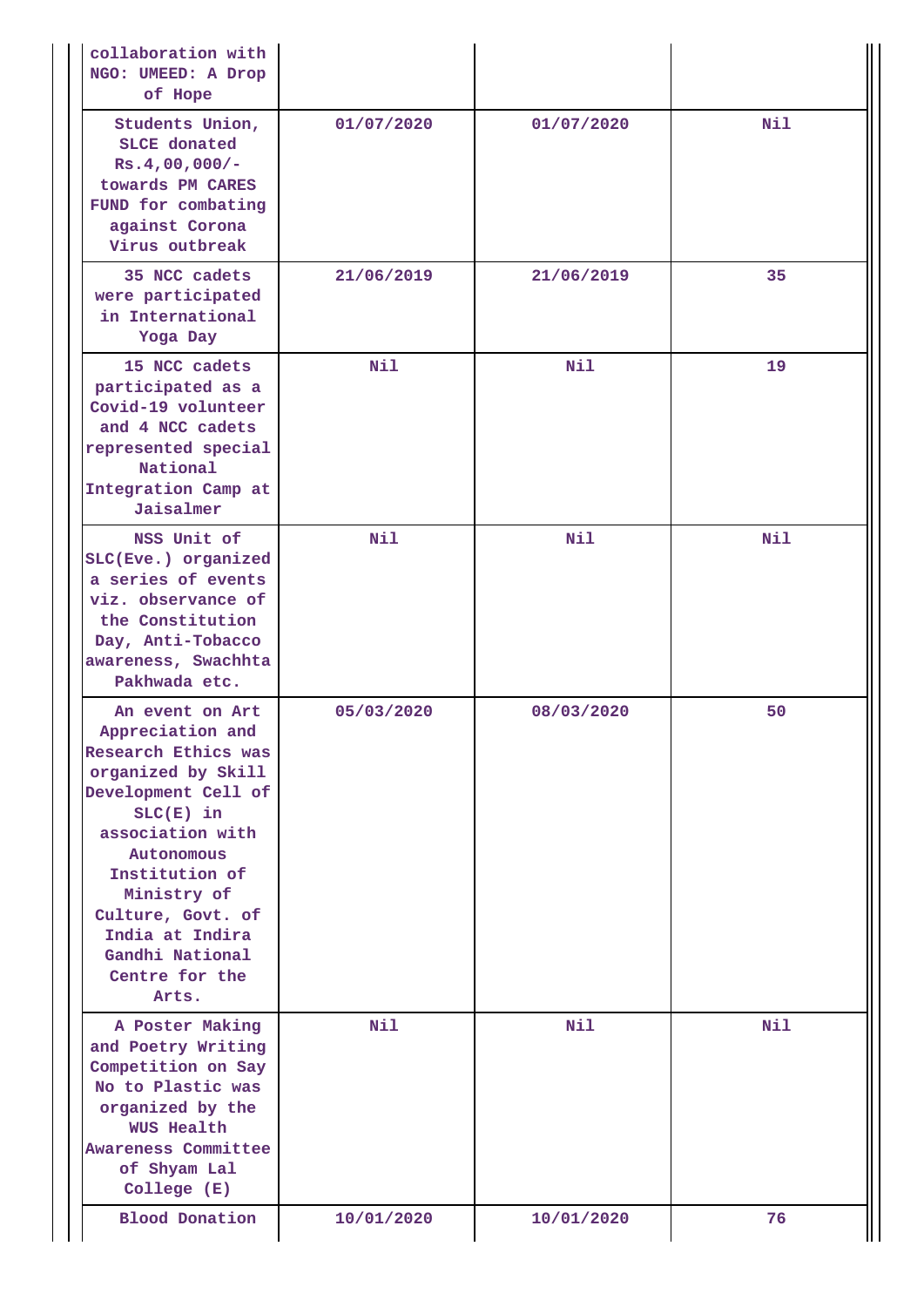| Camp was organized<br>by AMOUR, Commerce<br>Society, Shyam Lal<br>College (E) in<br>collaboration with<br><b>AIIMS</b>                                                                                                                                                                                                                                                                                                                                                                                                                                                                                                                                                                                                                                                                                                                                                                                                                                                                                                                                                                                                                                                                                                                                                                                                                                                                                                                                                                                                                                                                                                                                         |                                                                                                                                                          |            |     |  |  |  |  |  |
|----------------------------------------------------------------------------------------------------------------------------------------------------------------------------------------------------------------------------------------------------------------------------------------------------------------------------------------------------------------------------------------------------------------------------------------------------------------------------------------------------------------------------------------------------------------------------------------------------------------------------------------------------------------------------------------------------------------------------------------------------------------------------------------------------------------------------------------------------------------------------------------------------------------------------------------------------------------------------------------------------------------------------------------------------------------------------------------------------------------------------------------------------------------------------------------------------------------------------------------------------------------------------------------------------------------------------------------------------------------------------------------------------------------------------------------------------------------------------------------------------------------------------------------------------------------------------------------------------------------------------------------------------------------|----------------------------------------------------------------------------------------------------------------------------------------------------------|------------|-----|--|--|--|--|--|
| A seminar on<br>Personality<br>Development was<br>organized by AMOUR,<br>Commerce Society,<br>Shyam Lal College<br>$(E)$ in<br>collaboration with<br><b>VIPS</b>                                                                                                                                                                                                                                                                                                                                                                                                                                                                                                                                                                                                                                                                                                                                                                                                                                                                                                                                                                                                                                                                                                                                                                                                                                                                                                                                                                                                                                                                                               | 11/02/2020                                                                                                                                               | 11/02/2020 | 180 |  |  |  |  |  |
|                                                                                                                                                                                                                                                                                                                                                                                                                                                                                                                                                                                                                                                                                                                                                                                                                                                                                                                                                                                                                                                                                                                                                                                                                                                                                                                                                                                                                                                                                                                                                                                                                                                                |                                                                                                                                                          | View File  |     |  |  |  |  |  |
| 7.1.7 – Initiatives taken by the institution to make the campus eco-friendly (at least five)                                                                                                                                                                                                                                                                                                                                                                                                                                                                                                                                                                                                                                                                                                                                                                                                                                                                                                                                                                                                                                                                                                                                                                                                                                                                                                                                                                                                                                                                                                                                                                   |                                                                                                                                                          |            |     |  |  |  |  |  |
|                                                                                                                                                                                                                                                                                                                                                                                                                                                                                                                                                                                                                                                                                                                                                                                                                                                                                                                                                                                                                                                                                                                                                                                                                                                                                                                                                                                                                                                                                                                                                                                                                                                                | Lectures on Jal-Sanchay, Sanitation, Hygiene and Plantation were organized by<br>Eco-club, Shyam Lal College (Eve.)                                      |            |     |  |  |  |  |  |
|                                                                                                                                                                                                                                                                                                                                                                                                                                                                                                                                                                                                                                                                                                                                                                                                                                                                                                                                                                                                                                                                                                                                                                                                                                                                                                                                                                                                                                                                                                                                                                                                                                                                | The role of Garden Committee, Shyam Lal College (Eve.) is quite instrumental in<br>organizing Plantation Drives at the college campus from time to time. |            |     |  |  |  |  |  |
|                                                                                                                                                                                                                                                                                                                                                                                                                                                                                                                                                                                                                                                                                                                                                                                                                                                                                                                                                                                                                                                                                                                                                                                                                                                                                                                                                                                                                                                                                                                                                                                                                                                                | An event on Swachhta Pakhwada was organized by NSS Unit of the College                                                                                   |            |     |  |  |  |  |  |
|                                                                                                                                                                                                                                                                                                                                                                                                                                                                                                                                                                                                                                                                                                                                                                                                                                                                                                                                                                                                                                                                                                                                                                                                                                                                                                                                                                                                                                                                                                                                                                                                                                                                | Anti-Tobacco Awareness Program was organized by NSS Unit of the College                                                                                  |            |     |  |  |  |  |  |
| A Poster Making and Poetry Writing Competition on Say No to Plastic was<br>organized by the WUS Health Awareness Committee of Shyam Lal College (E)                                                                                                                                                                                                                                                                                                                                                                                                                                                                                                                                                                                                                                                                                                                                                                                                                                                                                                                                                                                                                                                                                                                                                                                                                                                                                                                                                                                                                                                                                                            |                                                                                                                                                          |            |     |  |  |  |  |  |
| 7.2 - Best Practices                                                                                                                                                                                                                                                                                                                                                                                                                                                                                                                                                                                                                                                                                                                                                                                                                                                                                                                                                                                                                                                                                                                                                                                                                                                                                                                                                                                                                                                                                                                                                                                                                                           |                                                                                                                                                          |            |     |  |  |  |  |  |
| 7.2.1 – Describe at least two institutional best practices                                                                                                                                                                                                                                                                                                                                                                                                                                                                                                                                                                                                                                                                                                                                                                                                                                                                                                                                                                                                                                                                                                                                                                                                                                                                                                                                                                                                                                                                                                                                                                                                     |                                                                                                                                                          |            |     |  |  |  |  |  |
| 1) Comprehensive learning practices for sustainable development of the society<br>College inculcates the idea of learning beyond the books. The world is diverse<br>and the issues are never-ending. Hence the college not just spreads the<br>knowledge among the students but also invokes students' involvement towards the<br>social welfare. The students are impelled to learn the development process in<br>the sustainable fashion. A diverse variety of students is promoted in the<br>college. Students across the cities, states, religions, genders, ideologies<br>come together and work for the inclusive development of the society. The<br>college preaches the education beyond the classrooms. These practices inculcate<br>the students' involvement towards the seminars, conferences, webinars, extra<br>curricular activities, environment friendly model of development and also<br>empowering the needy people of this society. The college often organises tree<br>plantation drives in and around the college premises. The energy conservation<br>is the focal point for a sustainable model of development. In the similar<br>direction, the college generates electricity via solar panel installed in the<br>campus. The college has many departmental societies- Amour (Commerce department<br>Society), InspirITi (Computer science department society), Eco-tree (Economics<br>department society), The English Association (English department society),<br>Srijan (Hindi department society), Sakshya (History Department Society), Prerna<br>(Political science department society). The students also participated in the |                                                                                                                                                          |            |     |  |  |  |  |  |
| Learning sessions, events and competitions being organised by skill development                                                                                                                                                                                                                                                                                                                                                                                                                                                                                                                                                                                                                                                                                                                                                                                                                                                                                                                                                                                                                                                                                                                                                                                                                                                                                                                                                                                                                                                                                                                                                                                |                                                                                                                                                          |            |     |  |  |  |  |  |

**cell, NSS, Enactus, Abhivyanjana (art, drama and culture society), DEBSOC (debating society) and Picoholics (photography society) of the college. 2) Promoting virtual presence The fundamental objective of every academic institution is to disseminate the knowledge and education. The college**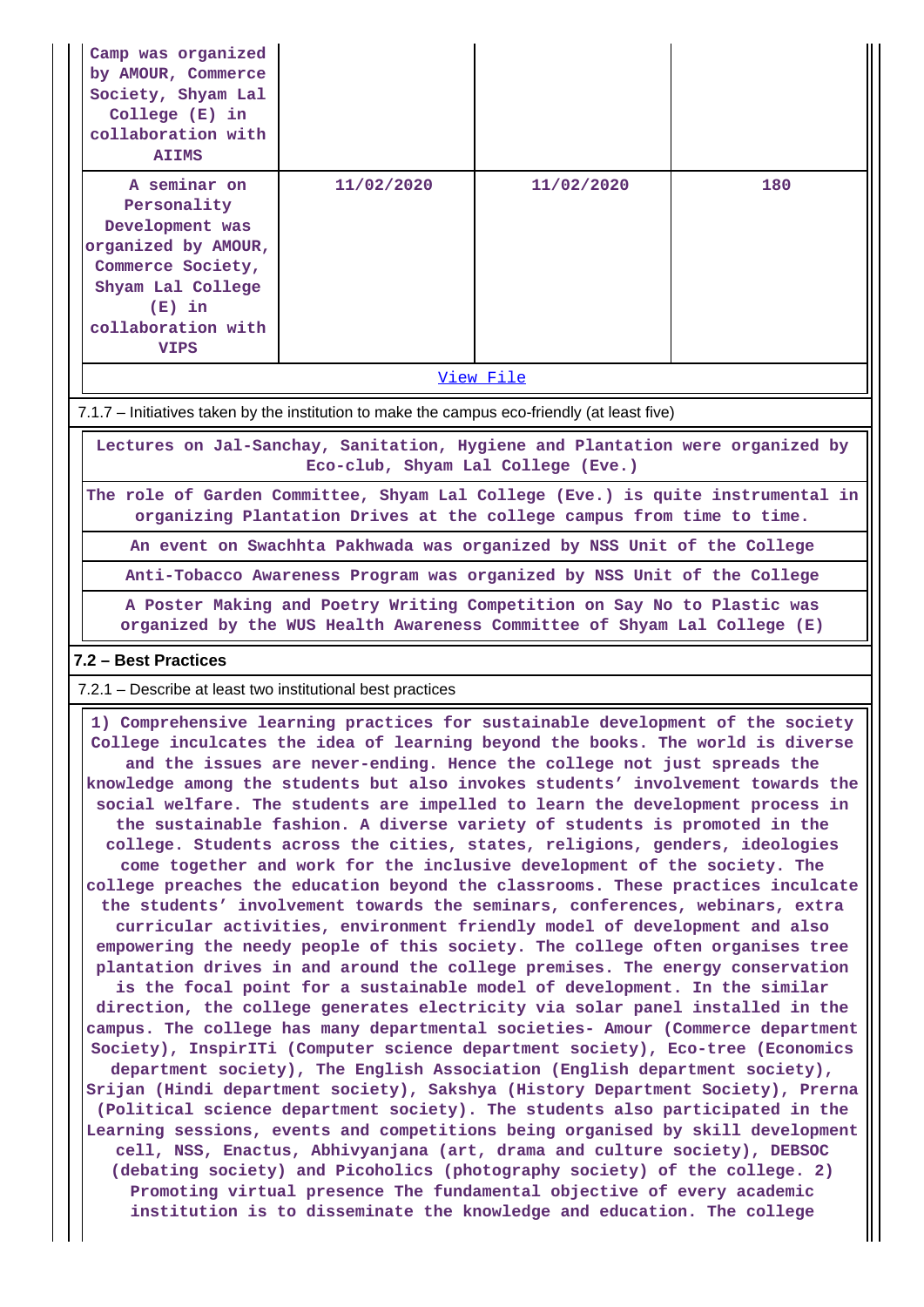**comprises of hundreds of teachers and thousands of students. It's a place of learning from each other. The idea of learning should never be restricted to limited resources. Carrying forward this ideology, college has also been promoting the online resources for students, teachers and researchers. Subsequently, the interactions between students and teachers have also been frequently promoted on virtual platforms. Teachers have been sharing eresources. The office administration has also tried to arrange most of the resources for the students on the portal. The concept of virtual presence has also been in place over and above the conventional mode of interaction within the premises. This also gives us the access to the knowledge from across the globe during the virtual lectures. College has also been promoting the financial transactions through UPI and digital wallets. This online presence of every resource, information, faculty member, student and other staff members has made the quality management and grievance redressal a swifter mechanism altogether. Most of the resources and information can be visited real-time on the college portal. This process has been more time saving, hence proven to be complimenting the conventional process. The online existence has opened the brighter prospects to the students and also has succeeded to keep them connected.**

 Upload details of two best practices successfully implemented by the institution as per NAAC format in your institution website, provide the link

<http://shyamlale.du.ac.in/index.php/2021/05/22/best-practices/>

#### **7.3 – Institutional Distinctiveness**

 7.3.1 – Provide the details of the performance of the institution in one area distinctive to its vision, priority and thrust in not more than 500 words

 **Enactus was founded in 2017 with the vision of sustaining a better world around us. During 2019-20 also, the team managed to accomplish several tasks/projects throughout the year. Enactus has initiated its first Project – 'Swabhiman' which emphasizes on womens health and hygiene. The Project depicts one of the main concern of the women hood during menstruation and spread awareness about it in the underprivileged areas. In 2019-20, the team visited several areas in Delhi NCR to spread awareness about it and distributed sanitary napkins among them. The other project of Enactus – 'Lakshay' focuses on the main issue regarding the educational resources in the underprivileged areas. Education has been one of the main problems in India. With respect to that, the team set up stationery shops in underprivileged areas/societies to make the children access to educational resources at affordable prices. The seller of the shop would be the prime beneficiary of the project who will get 60 of the revenue which in means, the Project focuses on the employment opportunities in these areas. Team Enactus set up several shops in Delhi NCR with the help of the faculty advisor and office bearers in the year 2019-20. The third Project of Enactus is 'Amrit', which signifies its title by elixir of health. The Project set up juice stalls in the semi urban areas in Delhi NCR in which household ladies makes and sell the juices at affordable prices. The raw material and the labour training is provided by the team Enactus, the revenue generated by the project is distributed among 60:40 ratio between beneficiary and the Enactus team respectively. Last year, the team targeted several new areas in Delhi where they initiated their Project. Apart from the principal Projects, the team also had been active in other social works and activities. Enactus has taken initiative for plantation drive at Shakarpur Basti in collaboration with Aaina foundation. The team planted more than 100 trees in 2019-20 at Shakarpur Basti (Delhi) with a determination for a positive change in the long run. Team Enactus also participate in various fests and events to showcase their Projects. Enactus also made an awareness program for Covid-19 Pandemic during**

**lockdown through social media. The team managed to attain the desired goals in**